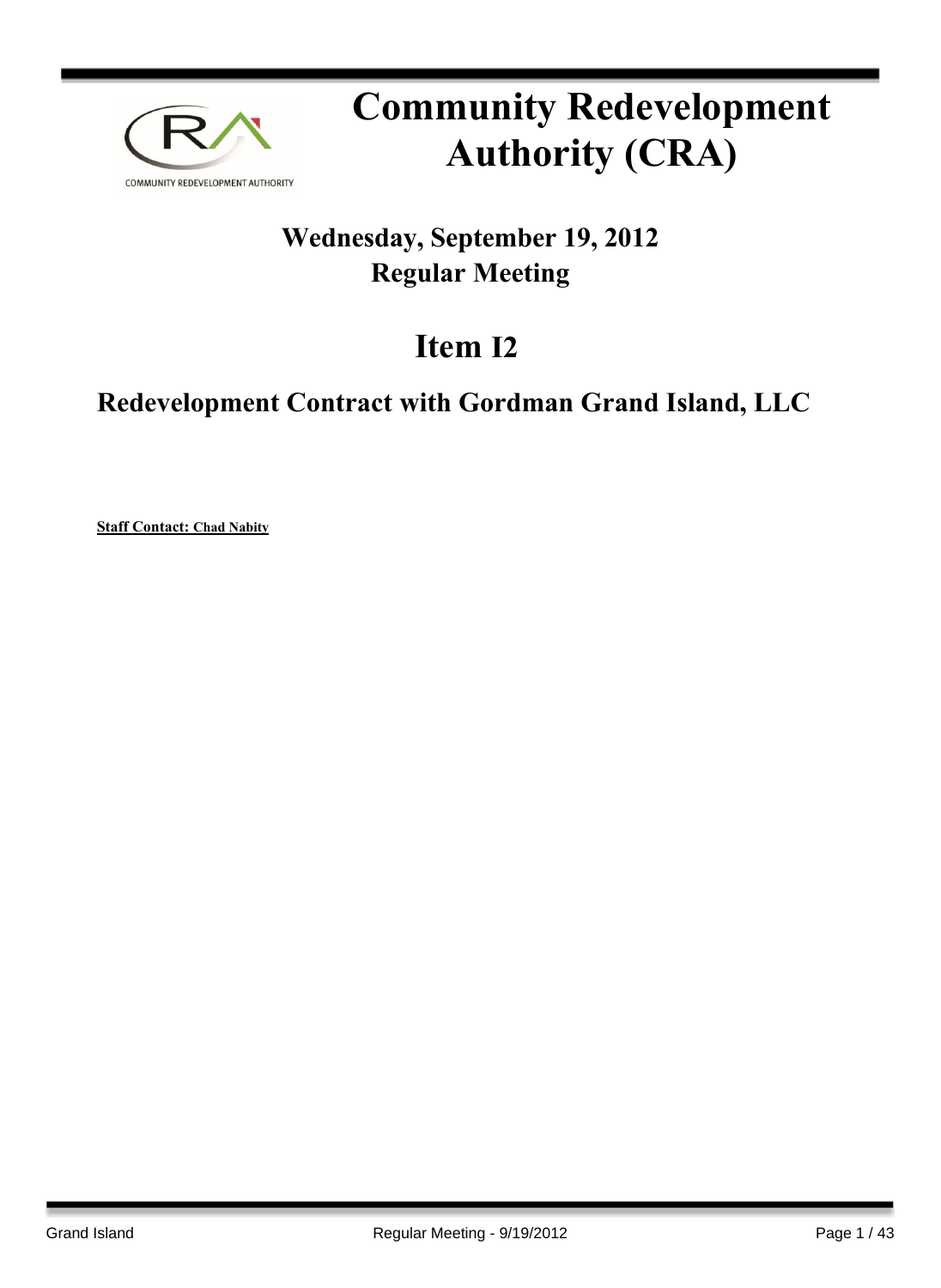#### REDEVELOPMENT CONTRACT

This Redevelopment Contract is made and entered into as of the \_\_\_\_\_<sup>th</sup> day of . 2012, by and between the Community Redevelopment Authority of the City of Grand Island, Nebraska ("Authority"), and Gordman Grand Island, LLC, a Nebraska limited liability company ("Redeveloper").

#### WITNESSETH:

WHEREAS, the City of Grand Island, Nebraska (the "City"), in furtherance of the purposes and pursuant to the provisions of Section 12 of Article VIII of the Nebraska Constitution and Sections l8-2101 to 18-2154, Reissue Revised Statutes of Nebraska, 2007, as amended (collectively the "Act"), has designated an area in the City as blighted and substandard; and

WHEREAS, City and Redeveloper desire to enter into this Redevelopment Contract for redevelopment of a parcel in the blighted and substandard area;

NOW, THEREFORE, in consideration of the mutual covenants and agreements herein set forth, Authority and Redeveloper do hereby covenant, agree and bind themselves as follows:

#### ARTICLE I

#### DEFINITIONS AND INTERPRETATION

Section 1.01 Terms Defined in this Redevelopment Contract.

Unless the context otherwise requires, the following terms shall have the following meanings for all purposes of this Redevelopment Contract, such definitions to be equally applicable to both the singular and plural forms and masculine, feminine and neuter gender of any of the terms defined:

"Act" means Section 12 of Article VIII of the Nebraska Constitution, Sections 18-2101 through 18-2154, Reissue Revised Statutes of Nebraska, 2007, as amended, and acts amendatory thereof and supplemental thereto

"Authority" means the Community Redevelopment Authority of the City of Grand Island, Nebraska.

"City" means the City of Grand Island, Nebraska.

"Governing Body" means the Mayor and City Council of the City.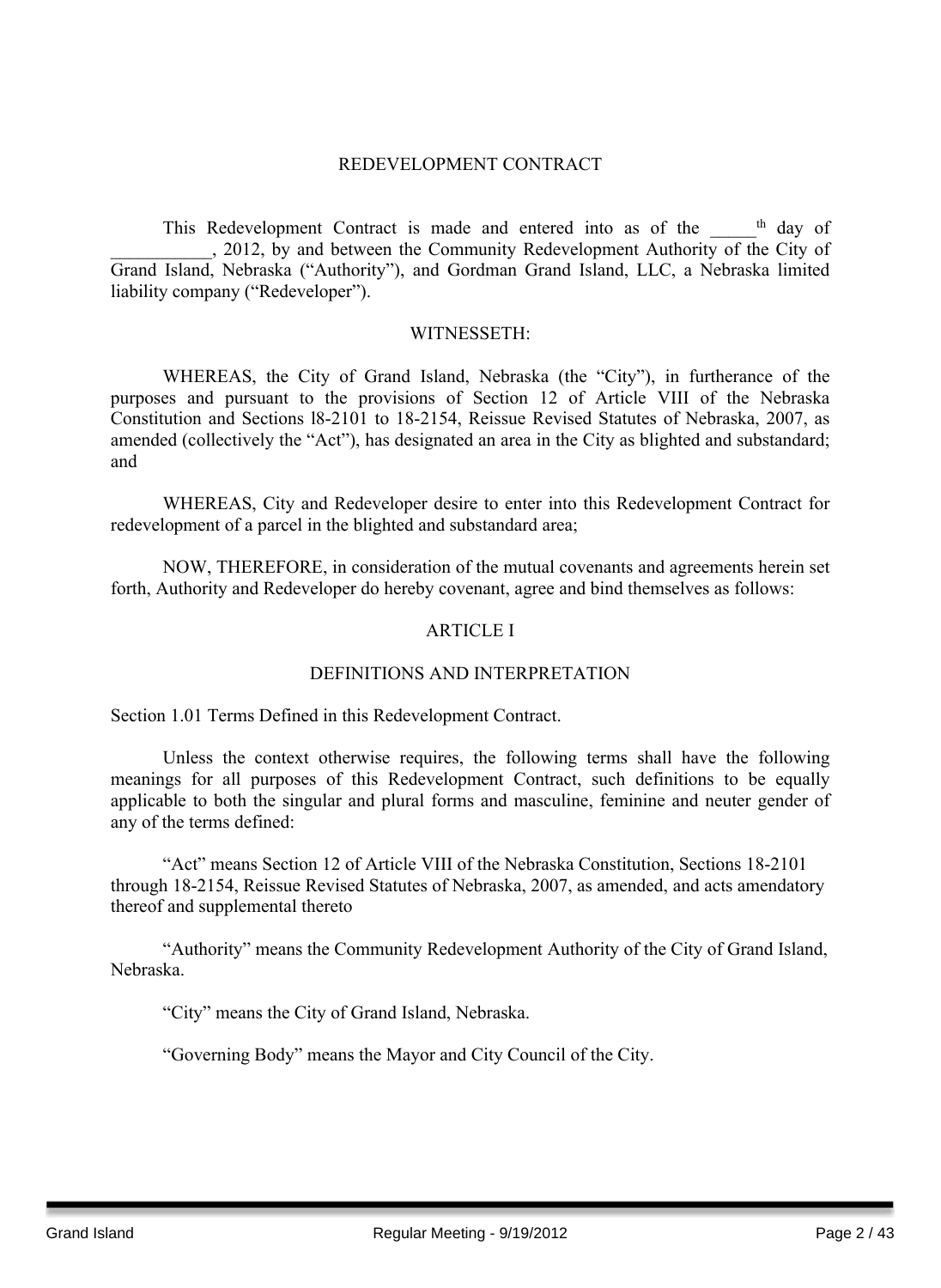"Holder" means the holders of TIF indebtedness issued by the Authority from time to time outstanding.

"Liquidated Damages Amount" means the amounts to be repaid to Authority by Redeveloper pursuant to Section 6.02 of this Redevelopment Contract.

"Project" means the improvements to the Redevelopment Area, as further described in Exhibit B attached hereto and incorporated herein by reference and, as used herein, shall include the Redevelopment Area real estate.

"Project Cost Certification" means a statement prepared and signed by the Redeveloper verifying the Redeveloper has been legally obligated for the payment of Project Costs identified on Exhibit D

"Project Costs" means only costs or expenses incurred by Redeveloper for the purposes set forth in §18-2103 (a) through (f), inclusive, of the Act as identified on Exhibit D.

"Redeveloper" means Gordman Grand Island, LLC, a Nebraska limited liability company.

"Redevelopment Area" means that certain real property situated in the City of Grand Island, Hall County, Nebraska, which has been declared blighted and substandard by the City pursuant to the Act, and which is more particularly described on Exhibit A attached hereto and incorporated herein by this reference.

"Redevelopment Contract" means this redevelopment contract between the Authority and Redeveloper with respect to the Project.

"Redevelopment Plan" means the Amended Redevelopment Plan for the Redevelopment Area related to the Project, prepared by the Authority and approved by the City pursuant to the Act.

"Resolution" means the Resolution of the Authority, as supplemented from time to time, approving this Redevelopment Contract and the issuance of the TIF Indebtedness.

"TIF Indebtedness" means any bonds, notes, loans, and advances of money or other indebtedness, including interest and premiums, if any, thereon, incurred by the Authority pursuant to Article III hereof and secured in whole or in part by TIF Revenues.

"TIF Revenues" means incremental ad valorem taxes generated by the Project which are allocated to and paid to the Authority pursuant to the Act.

Section 1.02 Construction and Interpretation.

The provisions of this Redevelopment Contract shall be construed and interpreted in accordance with the following provisions: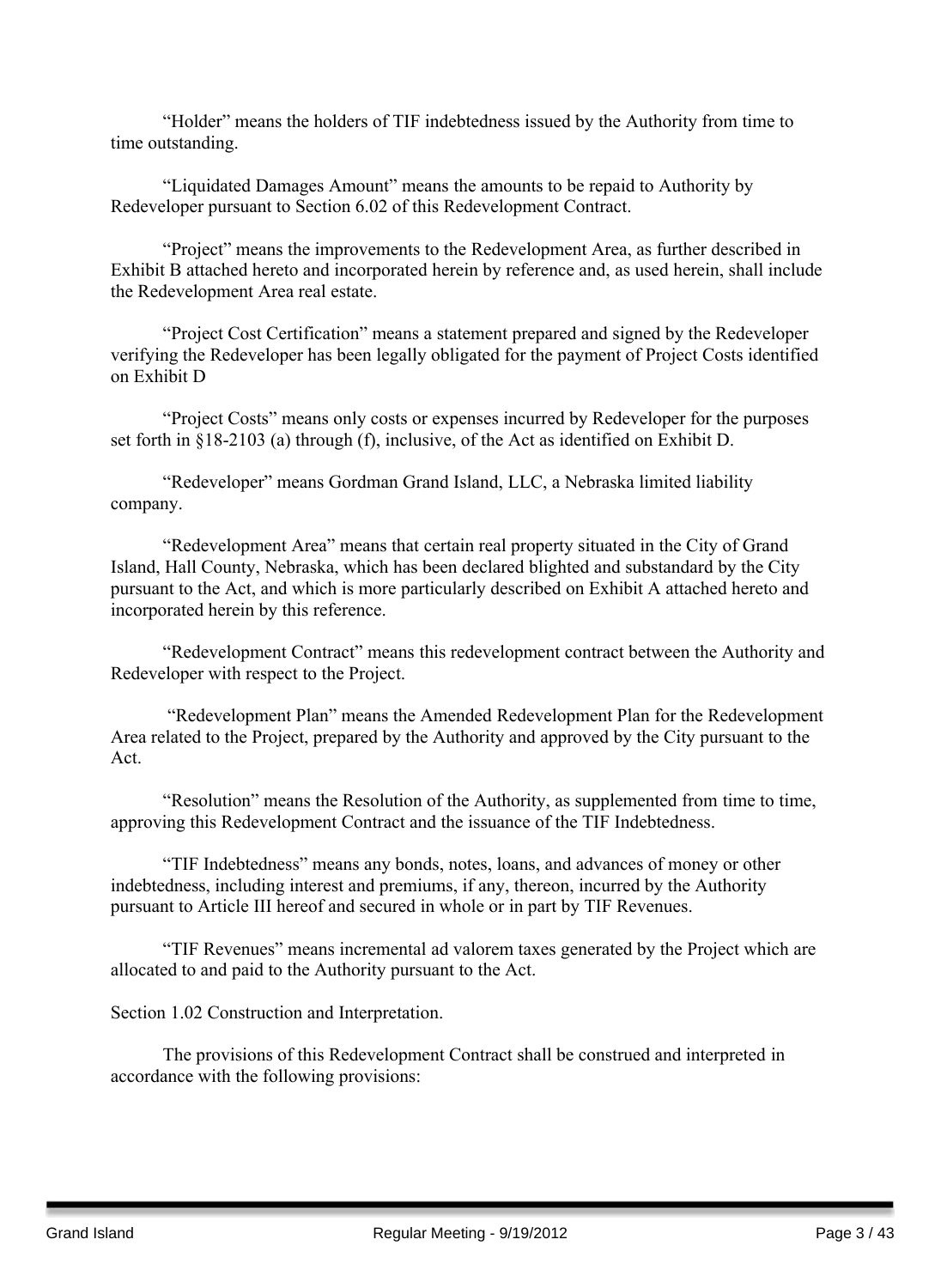(a) Wherever in this Redevelopment Contract it is provided that any person may do or perform any act or thing the word "may" shall he deemed permissive and not mandatory and it shall be construed that such person shall have the right, but shall not be obligated, to do and perform any such act or thing.

(b) The phrase "at any time" shall be construed as meaning "at any time or from time to time."

(c) The word 'including" shall be construed as meaning ''including, but not limited to."

(d) The words 'will" and "shall" shall each be construed as mandatory.

(e) The words "herein," "hereof," "hereunder," "hereinafter" and words of similar import shall refer to the Redevelopment Contract as a whole rather than to any particular paragraph, section or subsection, unless the context specifically refers thereto.

(f) Forms of words in the singular, plural, masculine, feminine or neuter shall be construed to include the other forms as the context may require.

(g) The captions to the sections of this Redevelopment Contract are for convenience only and shall not be deemed part of the text of the respective sections and shall not vary by implication or otherwise any of the provisions hereof.

#### ARTICLE II

#### REPRESENTATIONS

Section 2.01 Representations by Authority.

The Authority makes the following representations and findings:

(a) The Authority is a duly organized and validly existing Community Redevelopment Authority under the Act.

(b) The Redevelopment Plan has been duly approved and adopted by the City pursuant to Section 18-2109 through 18-2117 of the Act.

(c) The Authority deems it to be in the public interest and in furtherance of the purposes of the Act to accept the proposal submitted by Redeveloper as specified herein.

(d) The Redevelopment Project will achieve the public purposes of the Act by, among other things, increasing employment, improving public infrastructure, increasing the tax base, and lessening conditions of blight and substandard in the Redevelopment Area.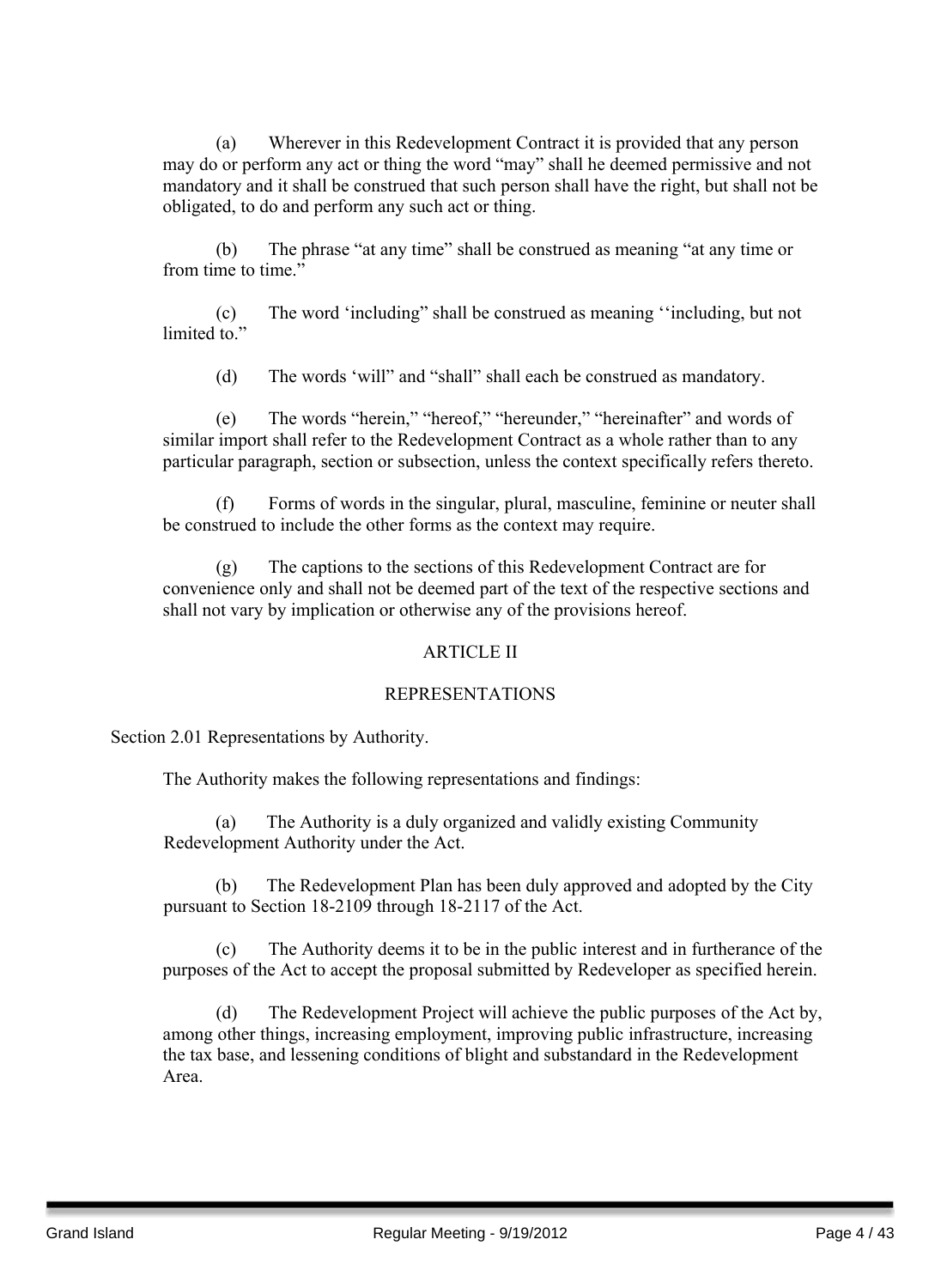(e) (1) The Redevelopment Plan is feasible and in conformity with the general plan for the development of the City as a whole and the plan is in conformity with the legislative declarations and determinations set forth in the Act, and

(2) Based on Representations made by the Redeveloper:

(i) the Project would not be economically feasible without the use of tax-increment financing,

(ii) the Project would not occur in the Redevelopment Area without the use of tax-increment financing, and

(iii) the costs and benefits of the Project, including costs and benefits to other affected political subdivisions, the economy of the community, and the demand for public and private services have been analyzed by the Authority and have been found to be in the long-term best interest of the community impacted by the Project.

(f) The Authority has determined that the proposed land uses and building requirements in the Redevelopment Area are designed with the general purpose of accomplishing, in conformance with the general plan, a coordinated, adjusted, and harmonious development of the City and its environs which will, in accordance with present and future needs, promote health, safety, morals, order, convenience, prosperity, and the general welfare, as well as efficiency and economy in the process of development: including, among other things, adequate provision for traffic, vehicular parking, the promotion of safety from fire, panic, and other dangers, adequate provision for light and air, the promotion of the healthful and convenient distribution of population, the provision of adequate transportation, water, sewerage and other public utilities, schools, parks, recreational and community facilities, and other public requirements, the promotion of sound design and arrangement, the wise and efficient expenditure of public funds, and the prevention of' the recurrence of insanitary or unsafe dwelling accommodations, or conditions of blight.

Section 2.02 Representations of Redeveloper.

The Redeveloper makes the following representations:

(a) The Redeveloper is a Nebraska limited liability company, having the power to enter into this Redevelopment Contract and perform all obligations contained herein and by proper action has been duly authorized to execute and deliver this Redevelopment Contract.

(b) The execution and delivery of the Redevelopment Contract and the consummation of the transactions therein contemplated will not conflict with or constitute a breach of or default under any bond, debenture, note or other evidence of indebtedness or any contract, loan agreement or lease to which Redeveloper is a party or by which it is bound, or result in the creation or imposition of any lien, charge or encumbrance of any nature upon any of the property or assets of the Redeveloper contrary to the terms of any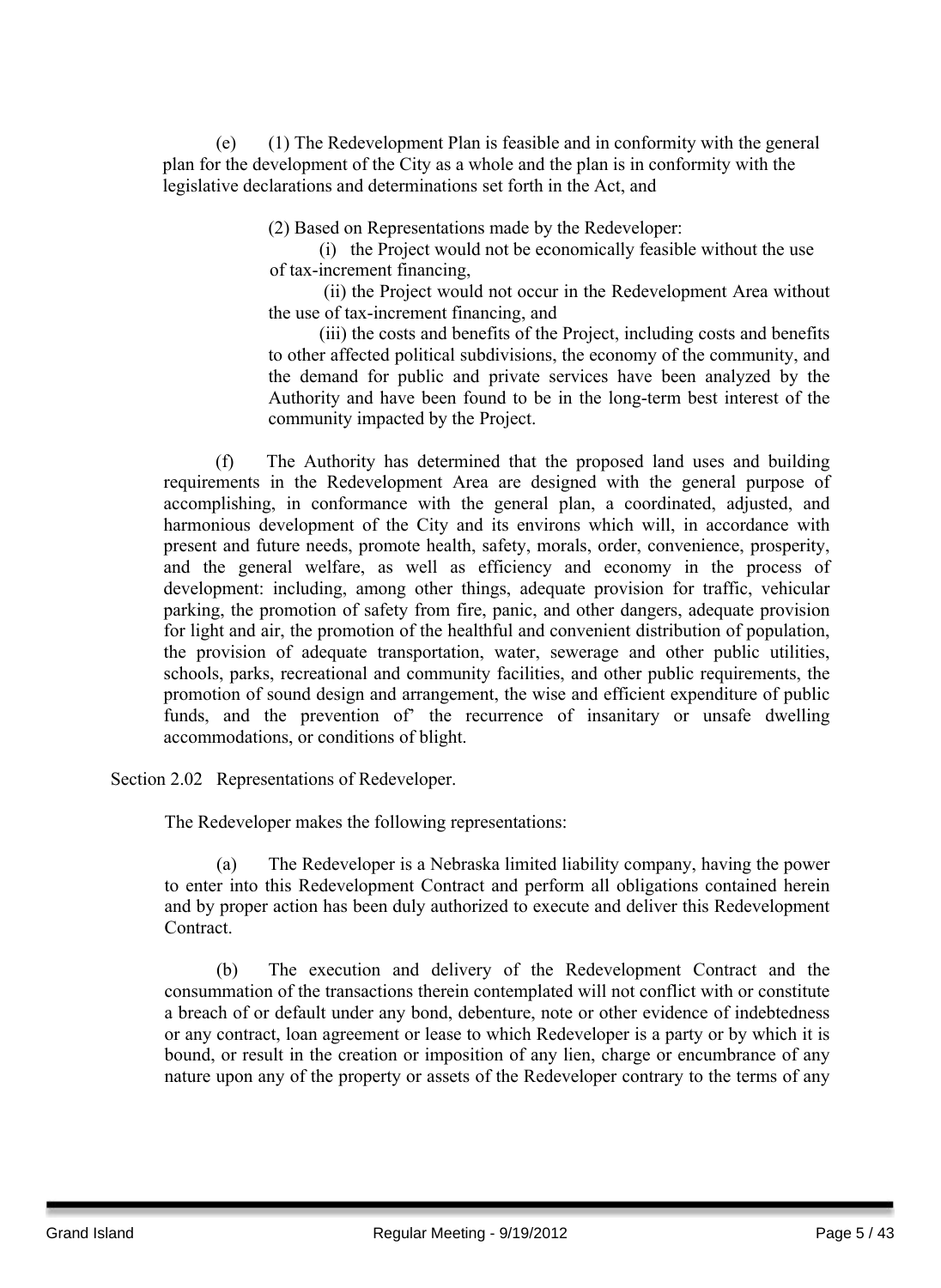instrument or agreement.

(c) There is no litigation pending or to the best of its knowledge threatened against Redeveloper affecting its ability to carry out the acquisition, construction, equipping and furnishing of the Project or the carrying into effect of this Redevelopment Contract or, except as disclosed in writing to the Authority, as in any other matter materially affecting the ability of Redeveloper to perform its obligations hereunder.

(d) Any financial statements of the Redeveloper or its Members delivered to the Authority prior to the date hereof are true and correct in all respects and fairly present the financial condition of the Redeveloper and the Project as of the dates thereof; no materially adverse change has occurred in the financial condition reflected therein since the respective dates thereof; and no additional borrowings have been made by the Redeveloper since the date thereof except in the ordinary course of business, other than the borrowing contemplated hereby or borrowings disclosed to or approved by the Authority.

(e) The Project would not be economically feasible without the use of tax increment financing.

(f) The Project would not occur in the Redevelopment Area without the use of tax-increment financing.

(g) The Redeveloper is an accredited investor as that term is defined for purposes Regulation D, issued pursuant to the Securities Act of 1933, as amended.

#### ARTICLE III

#### OBLIGATIONS OF THE AUTHORITY

Section 3.01 Division of Taxes.

In accordance with Section 18-2147 of the Act, the Authority hereby provides that any ad valorem tax on the following real property in the Project: to wit: the property shown on attached Exhibit A, for the benefit of any public body be divided for a period of fifteen years after the effective date of this provision as set forth in this section. The effective date of this provision shall be January 1, 2013.

(a) That proportion of the ad valorem tax which is produced by levy at the rate fixed each year by or for each public body upon the Redevelopment Project Valuation (as defined in the Act) shall be paid into the funds of each such public body in the same proportion as all other taxes collected by or for the bodies; and

(b) That proportion of the ad valorem tax on real property in the Redevelopment Area in excess of such amount (the "Incremental Ad Valorem Tax"), if any, shall be allocated to, is pledged to, and, when collected, paid into a special fund of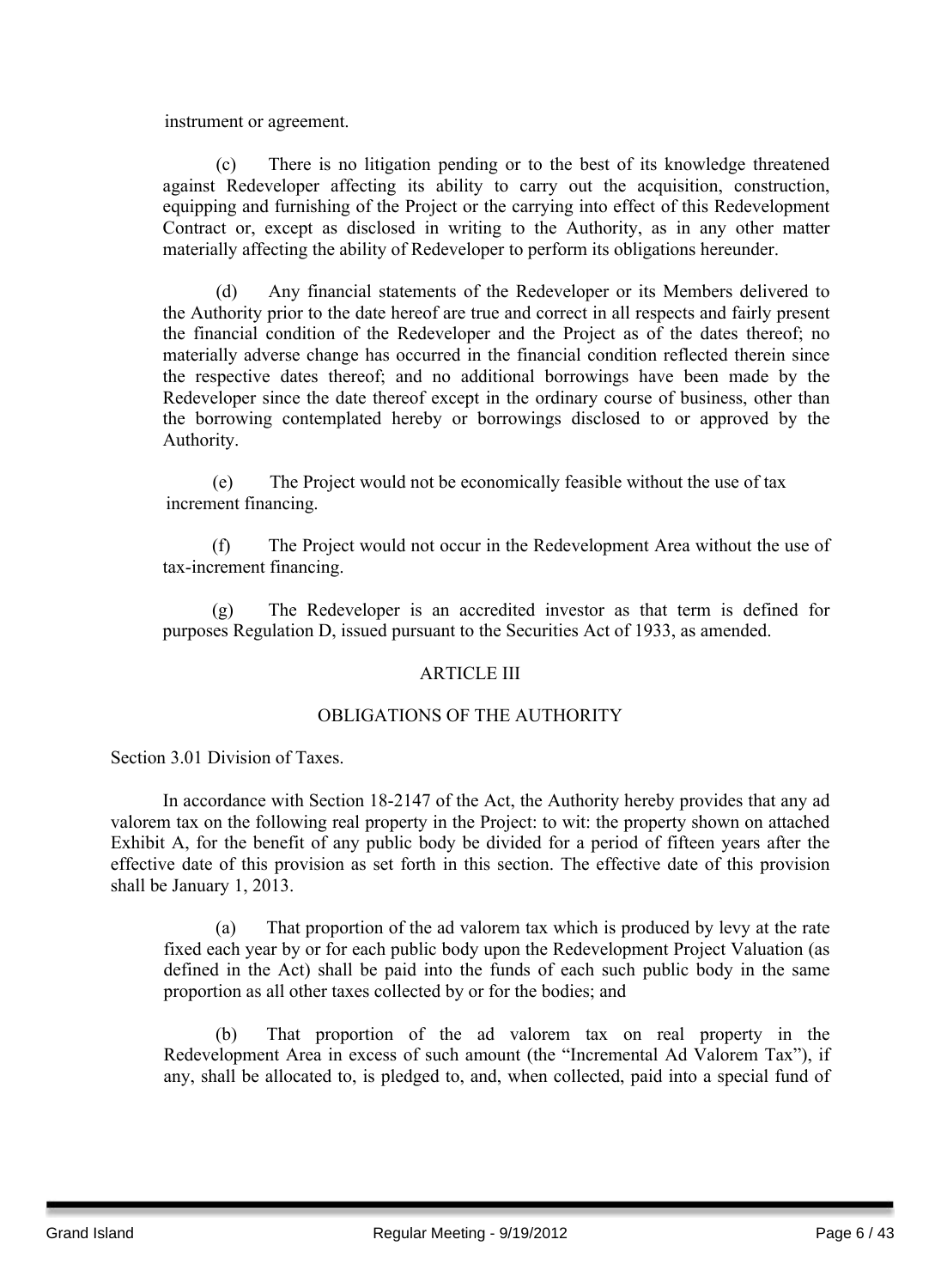the Authority to pay the principal of, the interest on, and any premiums due in connection with the bonds, loans, notes or advances of money to, or indebtedness incurred by whether funded, refunded, assumed, or otherwise, such Authority for financing or refinancing, in whole or in part, such Project. When such bonds, loans, notes, advances of money, or indebtedness, including interest and premium due have been paid, the Authority shall so notify the County Assessor and County Treasurer and all ad valorem taxes upon real property in such Project shall be paid into the funds of the respective public bodies.

#### Section 3.02 Issuance of TIF Indebtedness

Authority shall incur TIF Indebtedness in the form and principal amount and bearing interest and being subject to such terms and conditions as are specified on the attached exhibit C. No TIF Indebtedness will be issued until Redeveloper has (a) acquired fee title to the Redevelopment Area; (b) obtained financing commitments as described in Section 5.01; and (c) entered into a contract for construction of the Project. The Authority shall have no obligation to find a lender or investor to acquire the TIF Indebtedness, but rather shall issue the TIF Indebtedness to the Redeveloper upon payment of the principal amount thereof. The purchase price of the TIF Indebtedness may be offset against the Grant described in Section 3.04 hereof, in the sole discretion of the Authority.

The TIF Indebtedness issued pursuant to the provisions of this contract constitutes a limited obligation of the Authority payable exclusively from that portion of the ad valorem real estate taxes mentioned in subdivision (1)(b) of Section 18-2147, R.R.S. Neb. 2007, as levied, collected and apportioned from year to year with respect to certain real estate located within the "Redevelopment Area" The TIF Indebtedness shall not constitute a general obligation of the Authority and the Authority shall be liable for the payment thereof only out of said portion of taxes as described in this paragraph. The TIF Indebtedness shall not constitute an obligation of the State of Nebraska or of the City or the Authority (except for such receipts as have been pledged pursuant to Section 3.03) and neither the State or Nebraska, the Authority nor the City shall be liable for the payment thereof from any fund or source including but not limited to tax monies belonging to either thereof (except for such receipts as have been pledged pursuant to Section 3.03). Neither the members of the Authority's governing body nor any person executing the TIF Indebtedness shall be liable personally on the TIF Indebtedness by reason of the issuance thereof. The Authority's obligation to the holder of the TIF Indebtedness shall terminate, in all events no later than 15 years from the effective date set forth in Section 3.01 hereof.

Section 3.03 Pledge of TIF Revenues.

The Authority hereby pledges 100% of the annual TIF Revenues as security for the TIF Indebtedness.

Section 3.04 Grant of Proceeds of' TIF Indebtedness.

From the proceeds of the TIF indebtedness incurred as described on Exhibit C, the Authority shall grant the following sums to the following entities, to wit: 100% to the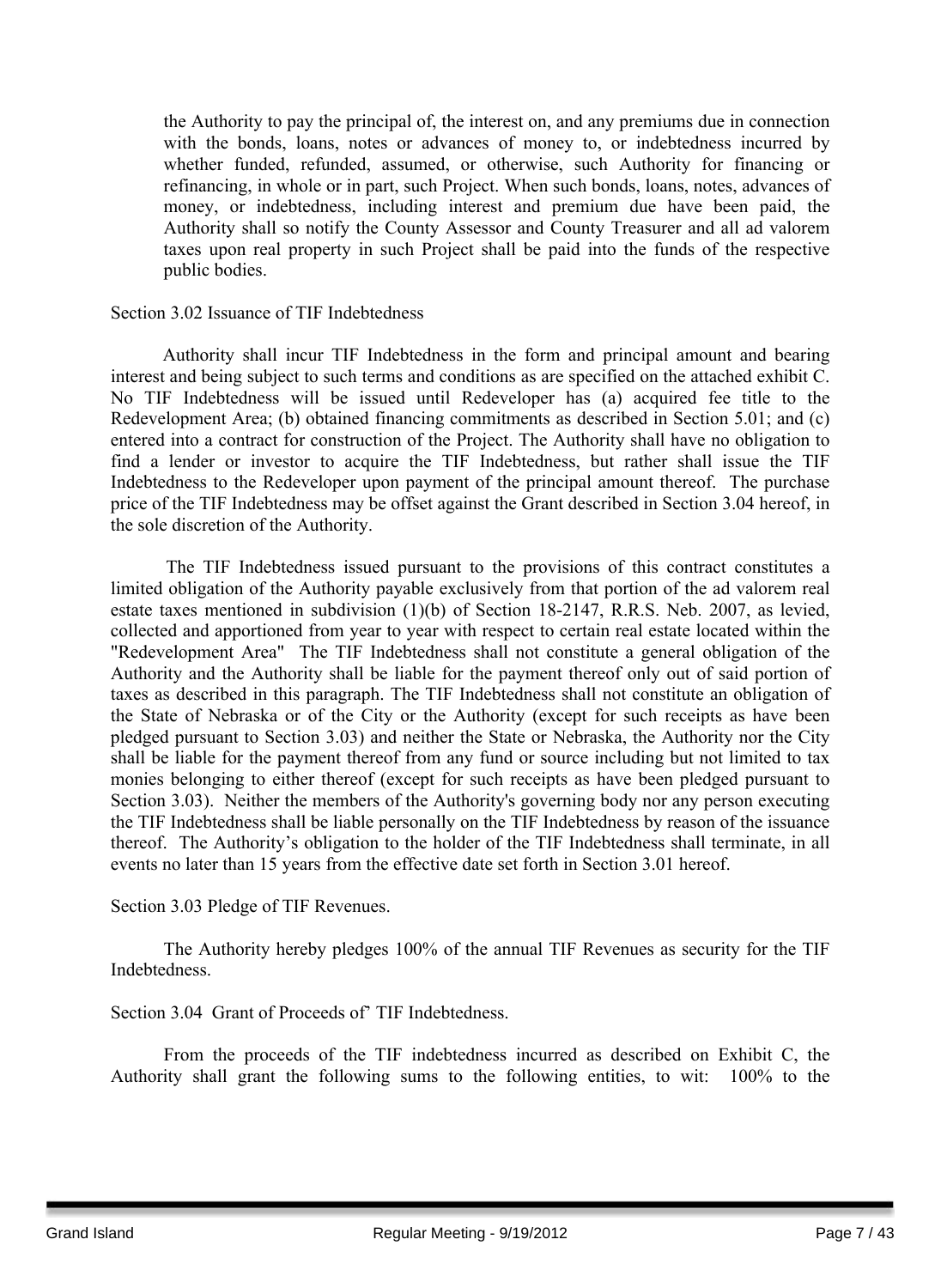Redeveloper for Project Costs.

Notwithstanding the foregoing, the amount of the grant shall not exceed the amount of Project Costs certified pursuant to Section 4.02. The grants shall be paid to the Redeveloper upon certification that the Redeveloper has incurred or is obligated to incur such Project Costs which include supporting documentation requested by Authority and shall, if requested by Redeveloper, be made in one or more advances.

Section 3.05 Creation of Fund.

The Authority will create a special fund to collect and hold the TIF Revenues. Such special fund shall be used for no purpose other than to pay TIF Indebtedness issued pursuant to Sections 3.02 above.

#### ARTICLE IV

#### OBLIGATIONS OF REDEVELOPER

Section 4.01 Construction of Project; Insurance.

(a) Redeveloper will complete the Project and install all infrastructure, improvements, buildings, fixtures, equipment and furnishings necessary to operate the Project. Redeveloper shall be solely responsible for obtaining all permits and approvals necessary to acquire, construct and equip the Project. Until construction of the Project has been completed, Redeveloper shall make reports in such detail and at such times as may be reasonably requested by the Authority as to the actual progress of Redeveloper with respect to construction of the Project. Promptly after completion by the Redeveloper of the Project, the Redeveloper shall furnish to the Authority a Certificate of Completion. The certification by the Redeveloper shall be a conclusive determination of satisfaction of the agreements and covenants in this Redevelopment Contract with respect to the obligations of Redeveloper and its successors and assigns to construct the Project. As used herein, the term "completion" shall meant substantial completion of the Project.

(b) Any general contractor chosen by the Redeveloper or the Redeveloper itself shall be required to obtain and keep in force at all times until completion of construction, policies of insurance including coverage for contractors' general liability and completed operations and a penal bond as required by the Act. The City, the Authority and the Redeveloper shall be named as additional insured. Any contractor chosen by the Redeveloper or the Redeveloper itself, as an owner, shall be required to purchase and maintain property insurance upon the Project to the full insurable value thereof. This insurance shall insure against the perils of fire and extended coverage and shall include "All Risk" insurance for physical loss or damage. The contractor or the Redeveloper, as the case may be, shall furnish the Authority with a Certificate of Insurance evidencing policies as required above. Such certificates shall state that the insurance companies shall give the Authority prior written notice in the event of cancellation of or material change in any of any of the policies.

(c) Redeveloper shall pay, on execution hereof the sum of \$1,000.00 to the City of Grand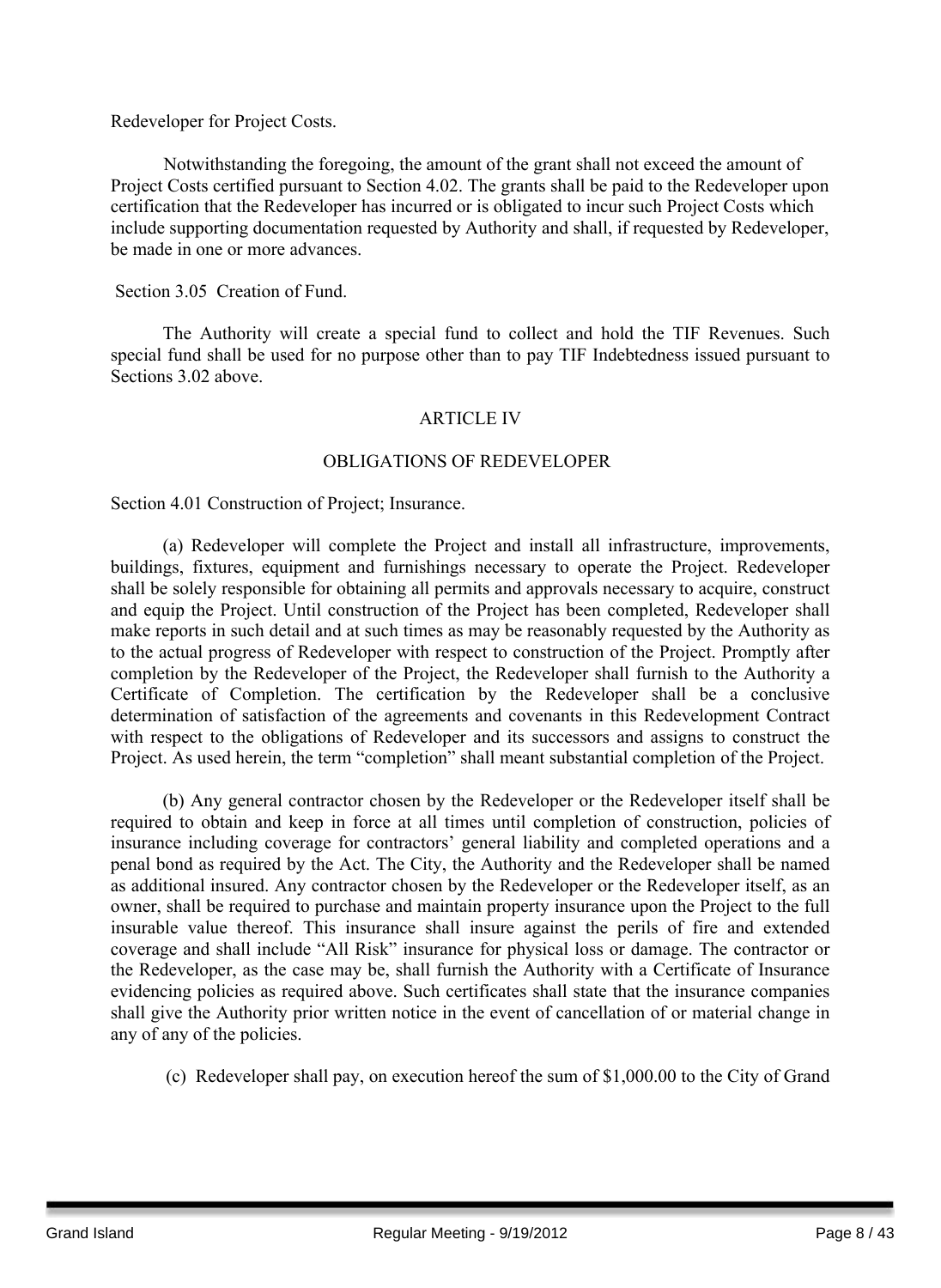Island for administrative expenses related to payment of the tax increment revenue.

Section 4.02 Cost Certification.

Redeveloper shall submit to Authority a certification of Project Costs, on or before the issuance of the TIF Indebtedness which shall contain detail and documentation showing the payment or obligation for payment of Project Costs specified on the attached Exhibit D in an amount at least equal to the grant to Redeveloper pursuant to Section 3.05.

#### Section 4.03 Legal Costs.

Redeveloper shall pay the Authority the sum of \$5,000 for the costs incurred by the Authority associated with the issuance of the TIF Indebtedness. Redeveloper understands that the law firm assisting with the issuance of the TIF Indebtedness represents the Authority and not the Redeveloper.

#### Section 4.04 No Discrimination.

Redeveloper agrees and covenants for itself, its successors and assigns that as long as any TIF Indebtedness is outstanding, it will not discriminate against any person or group of persons on account of race, sex, color, religion, national origin, ancestry, disability, marital status or receipt of public assistance in connection with the Project. Redeveloper, for itself and its successors and assigns, agrees that during the construction of the Project, Redeveloper will not discriminate against any employee or applicant for employment because of race, religion, sex, color, national origin, ancestry, disability, marital status or receipt of public assistance. Redeveloper will comply with all applicable federal, state and local laws related to the Project.

#### Section 4.05 Pay Real Estate Taxes.

Redeveloper intends to create a taxable real property valuation [over and above the valuation thereof as the same existed on January 1, 2012] of the Redevelopment Project Area of Three Million Seventy Three Thousand Dollars (\$3,073,000) no later than no later than January 1, 2013. During the period that any TIF Indebtedness is outstanding, neither the Redeveloper, nor its assigns, will (1) file a protest seeking to obtain a real estate property valuation on the Redevelopment Area of less than the sum of: (a) Three Million Seventy Three Thousand Dollars (\$3,073,000) and (b) the valuation of the Redevelopment Project Area as the same existed on January 1, 2012; (2) convey the Redevelopment Area or structures thereon to any entity which would be exempt from the payment of real estate taxes or cause the nonpayment of such real estate taxes; nor (3) allow real estate taxes and assessments levied on the Redevelopment Area and Project to become delinquent during the term that any TIF Indebtedness is outstanding. Redeveloper shall pay the real property ad valorem taxes for the project for the year 2027 prior to January 1, 2028.

Section 4.07 Assignment or Conveyance.

Any assignment or conveyance of the any portion of the Redevelopment, the Project or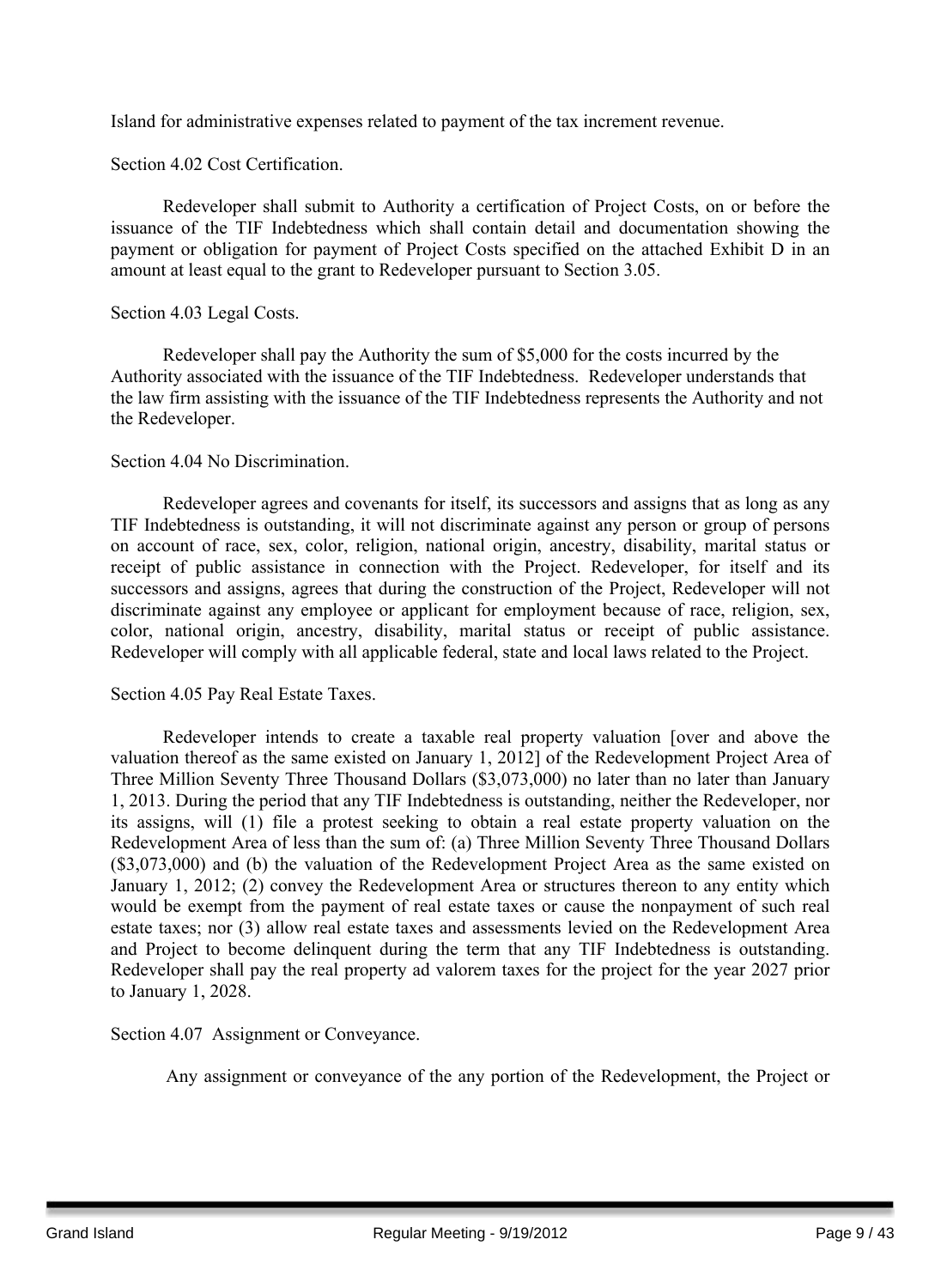any interest therein prior to the termination of the 15 year period commencing on the effective date specified in Section 3.01 hereof Area by the Redeveloper shall be subject to the terms and conditions of this Redevelopment Contract.

#### Section 4.08 Purchase of TIF Indebtedness.

The Redeveloper shall purchase the TIF Indebtedness at 100% of the principal amount thereof upon issuance of such debt. The Authority may provide that such purchase be offset against the grant provided in Section 3.04 hereof.

Section 4.09 Penal Bond.

The Developer shall execute a penal bond for the Project with good and sufficient surety to be approved by the Authority meeting the requirements of Section 18-2151, Reissue Revised Statutes of Nebraska, as amended, on or prior to its execution of this Contract.

Section 4.10 Immigration Status.

The Redeveloper agrees that any contractor for the Project shall be required to agree to use a federal immigration verification system (as defined in §4-114, R.S. Supp. 2009) to determine the work eligibility status of new employees physically performing services on the Project and to comply with all applicable requirements of §4-114, R.S. Supp. 2009.

#### ARTICLE V

#### FINANCING REDEVELOPMENT PROJECT; ENCUMBRANCES

Section 5.01 Financing.

Redeveloper shall pay all Project Costs and any and all other costs related to the Redevelopment Area and the Project which are in excess of the amounts paid from the proceeds of the TIF Indebtedness granted to Redeveloper. Prior to issuance of the TIF Indebtedness, Redeveloper shall provide Authority with evidence satisfactory to the Authority that private funds have been committed to the Redevelopment Project in amounts sufficient to complete the Redevelopment Project. Redeveloper shall timely pay all costs, expenses, fees, charges and other amounts associated with the Project which shall include such other fees and expenses imposed by the Authority.

#### ARTICLE VI

#### DEFAULT, REMEDIES; INDEMNIFICATION

Section 6.01 General Remedies of Authority and Redeveloper.

Subject to the further provisions of this Article VI, in the event of any failure to perform or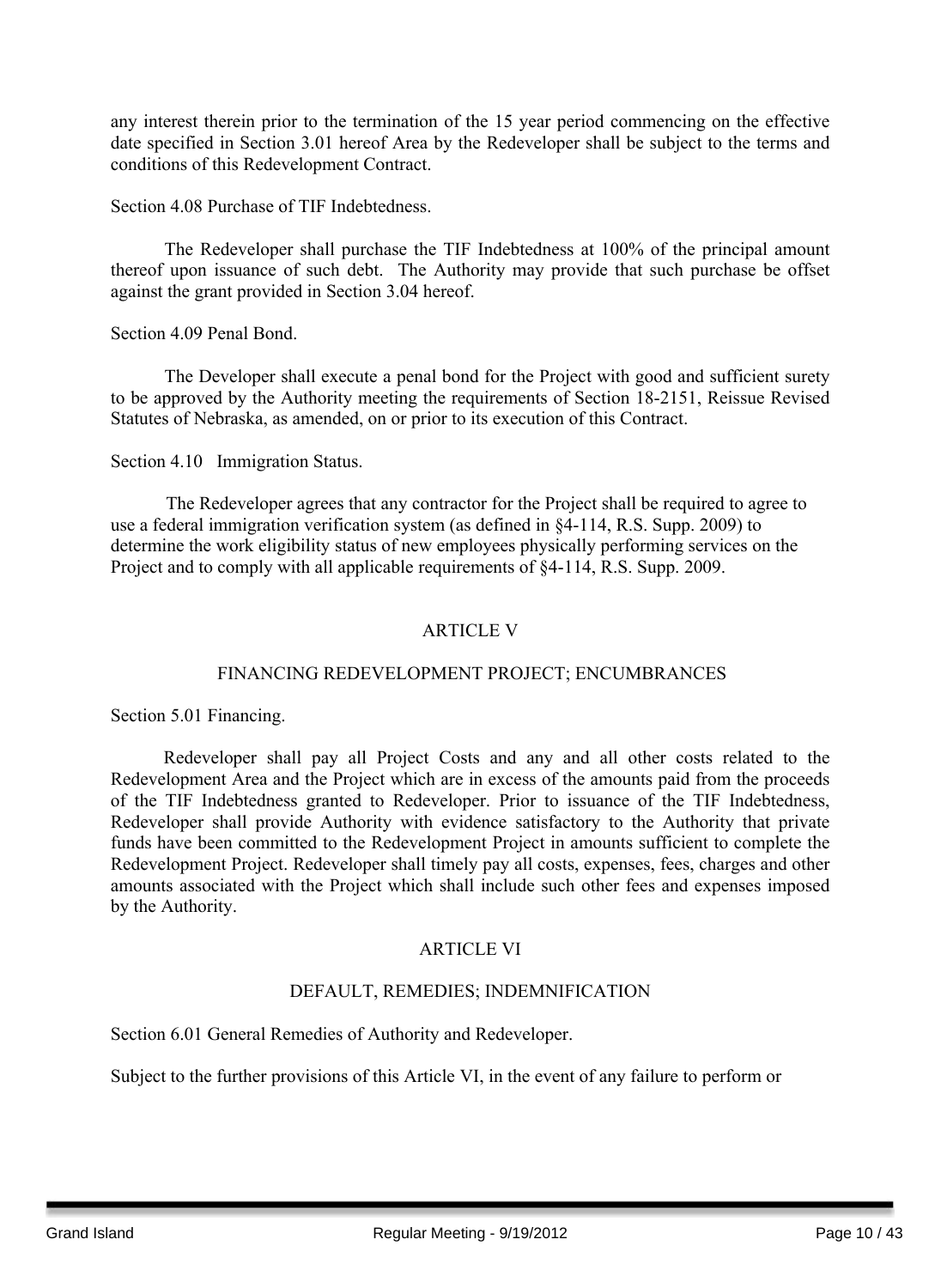breach of this Redevelopment Contract or any of its terms or conditions, by any party hereto or any successor to such party, such party, or successor, shall, upon written notice from the other, proceed immediately to commence such actions as may be reasonably designed to cure or remedy such failure to perform or breach which cure or remedy shall be accomplished within a reasonable time by the diligent pursuit of corrective action. In case such action is not taken, or diligently pursued, or the failure to perform or breach shall not be cured or remedied within a reasonable time, this Redevelopment Contract shall be in default and the aggrieved party may institute such proceedings as may be necessary or desirable to enforce its rights under this Redevelopment Contract, including, but not limited to, proceedings to compel specific performance by the party failing to perform on in breach of its obligations.

Section 6.02 Additional Remedies of Authority

In the event that:

(a) The Redeveloper, on successor in interest, shall fail to complete the construction of the Project on or before January 1, 2013, or shall abandon construction work for any period of 90 days,

(b) The Redeveloper, on successor in interest, shall fail to pay real estate taxes or assessments on the Redevelopment Area on any part thereof or payments in lieu of taxes pursuant to Section 4.07 when due; or

(c) There is, in violation of Section 4.08 of this Redevelopment Contract, and such failure or action by the Redeveloper has not been cured within 30 days following written notice from Authority, then the Redeveloper shall be in default of this Redevelopment Contract.

In the event of such failure to perform, breach or default occurs and is not cured in the period herein provided, the parties agree that the damages caused to the Authority would be difficult to determine with certainty and that a reasonable estimation of the amount of damages that could be incurred is the amount of the grant to Redeveloper pursuant to Section 3.04 of this Redevelopment Contract, less any reductions in the principal amount of the TIF Indebtedness, plus interest on such amounts as provided herein (the "Liquidated Damages Amount"). The Liquidated Damages Amount shall be paid by Redeveloper to Authority within 30 days of demand from Authority.

Interest shall accrue on the Liquidated Damages Amount at the rate of one percent (1%) over the prime rate as published and modified in the Wall Street Journal from time to time and interest shall commence from the date that the Authority gives notice to the Redeveloper demanding payment.

Payment of the Liquidated Damages Amount shall not relieve Redeveloper of its obligation to pay real estate taxes or assessments with respect to the Project.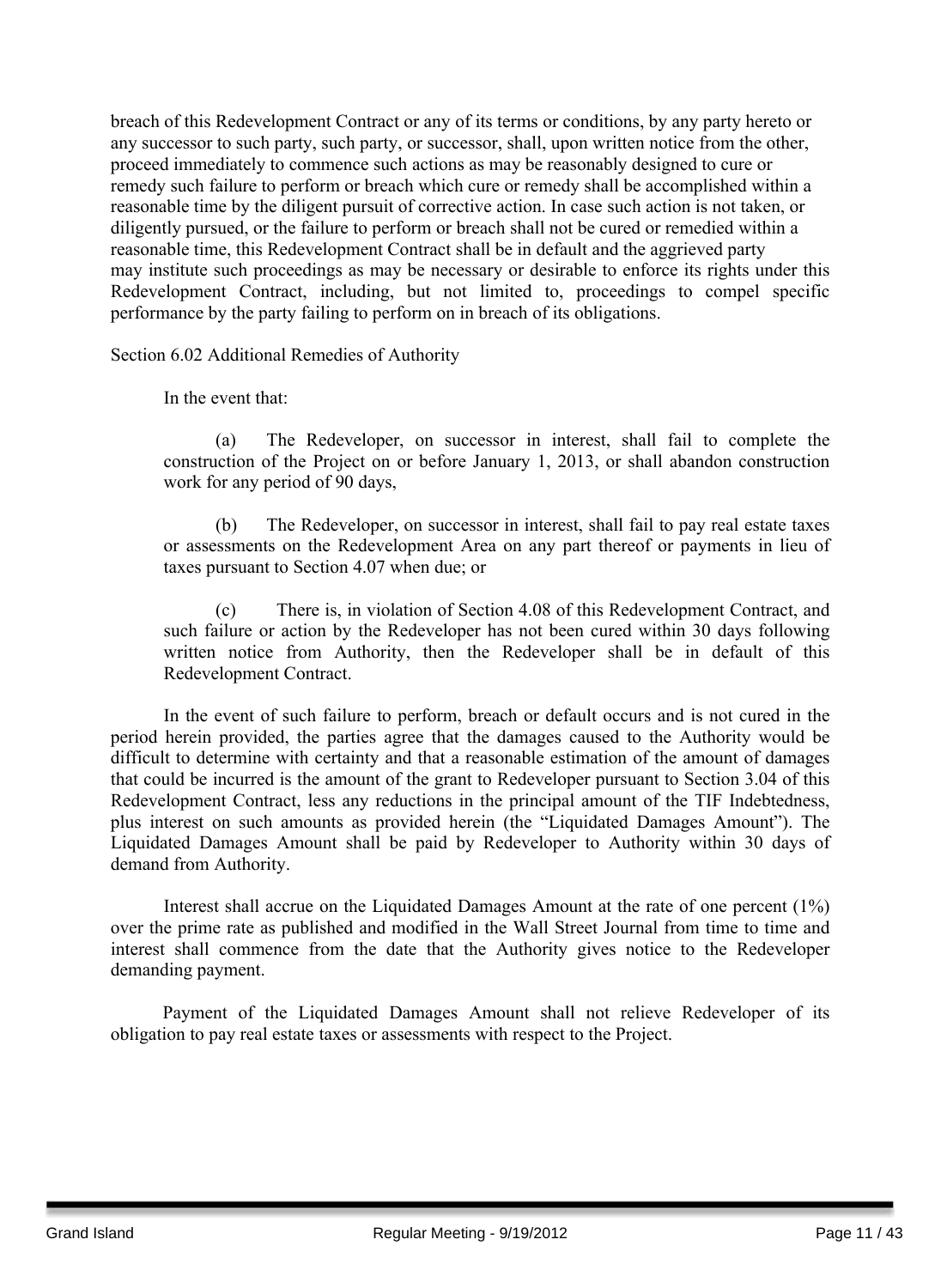Section 6.03 Remedies in the Event of Other Redeveloper Defaults.

In the event the Redeveloper fails to perform any other provisions of this Redevelopment Contract (other than those specific provisions contained in Section 6.02), the Redeveloper shall be in default. In such an instance, the Authority may seek to enforce the terms of this Redevelopment Contract or exercise any other remedies that may be provided in this Redevelopment Contract or by applicable law; provided, however, that the default covered by this Section shall not give rise to a right or rescission on termination of this Redevelopment Contract, and shall not be covered by the Liquidated Damages Amount.

Section 6.04 Forced Delay Beyond Party's Control.

For the purposes of any of the provisions of this Redevelopment Contract, neither the Authority nor the Redeveloper, as the case may be, nor any successor in interest, shall be considered in breach of or default in its obligations with respect to the conveyance or preparation of the Redevelopment Area for redevelopment, or the beginning and completion of construction of the Project, or progress in respect thereto, in the event of forced delay in the performance of such obligations due to unforeseeable causes beyond its control and without its fault or negligence, including, but not restricted to, acts of God, or of the public enemy, acts of the Government, acts of the other party, fires, floods, epidemics, quarantine restrictions, strikes, freight embargoes, and unusually severe weather or delays in subcontractors due to such causes; it being the purpose and intent of this provision that in the event of the occurrence of any such forced delay, the time or times for performance of the obligations of the Authority or of the Redeveloper with respect to construction of the Project, as the case may be, shall be extended for the period of the forced delay: Provided, that the party seeking the benefit of the provisions of this section shall, within thirty (30) days after the beginning of any such forced delay, have first notified the other party thereto in writing, and of the cause or causes thereof and requested an extension for the period of the forced delay.

Section 6.05 Limitations of Liability; Indemnification.

Notwithstanding anything in this Article VI or this Redevelopment Contract to the contrary, neither the City, the Authority, nor their officers, directors, employees, agents nor their governing bodies shall have any pecuniary obligation or monetary liability under this Redevelopment Contract. The sole obligation of the Authority under this Redevelopment Contract shall be the issuance of the TIF Indebtedness and granting of a portion of the proceeds thereof to Redeveloper, as specifically set forth in Sections 3.02 and 3.04. The obligation of the City and Authority on any TIF Indebtedness shall be limited solely to the payment of the TIF Revenues on the TIF Indebtedness. Specifically, but without limitation, neither the City or Authority shall be liable for any costs, liabilities, actions, demands, or damages for failure of any representations, warranties or obligations hereunder. The Redeveloper releases the City and Authority from, agrees that neither the City or Authority shall be liable for, and agrees to indemnify and hold the City and Authority harmless from any liability for any loss or damage to property or any injury to or death of any person that may be occasioned by any cause whatsoever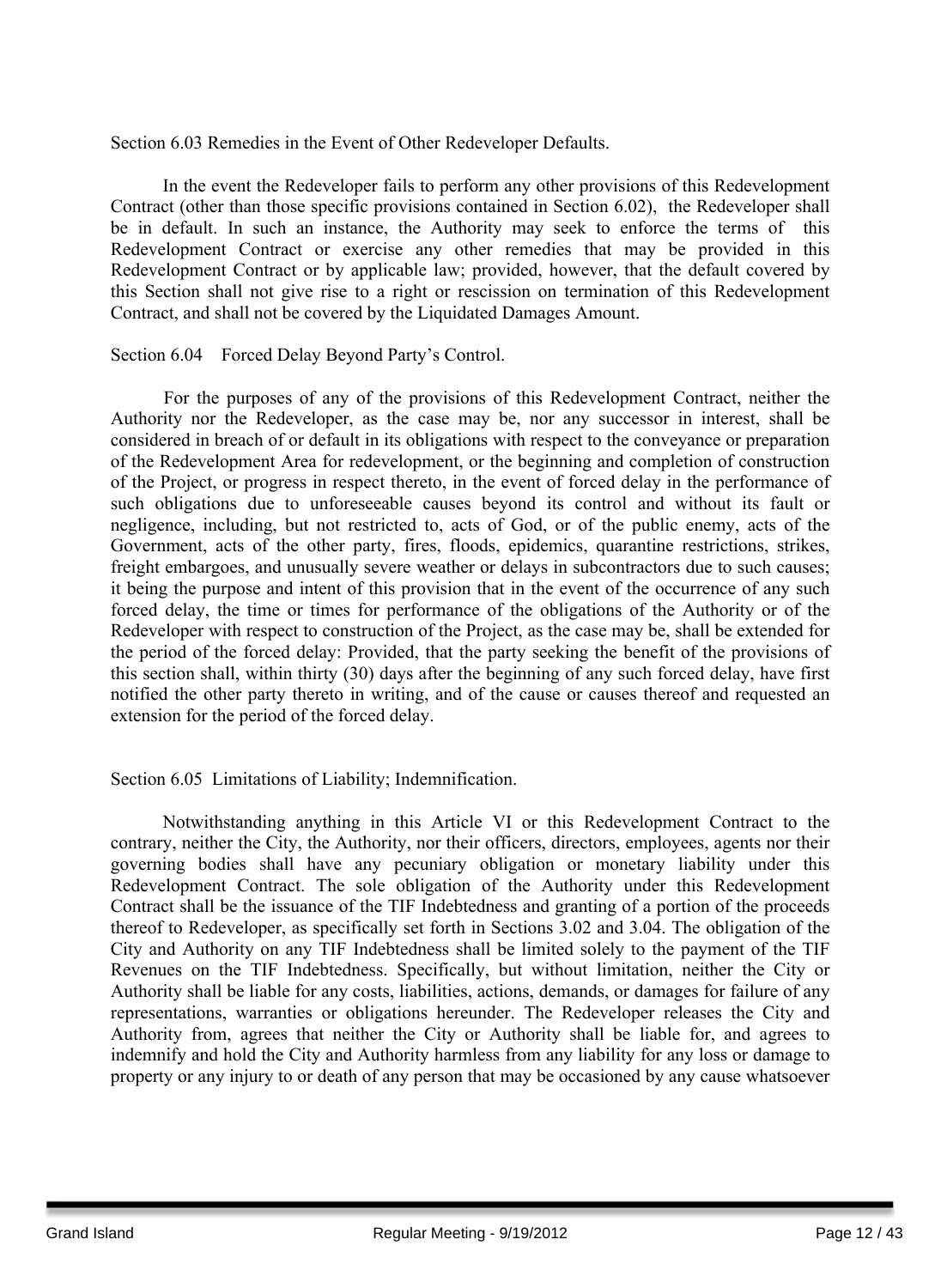pertaining to the Project.

The Redeveloper will indemnify and hold each of the City and Authority and their directors, officers, agents, employees and member of their governing bodies free and harmless from any loss, claim, damage, demand, tax, penalty, liability, disbursement, expense, including litigation expenses, attorneys' fees and expenses, or court costs arising out of any damage or injury, actual or claimed, of whatsoever kind or character, to property (including loss of use thereof) or persons, occurring or allegedly occurring in, on or about the Project during the term of this Redevelopment Contract or arising out of any action or inaction of Redeveloper, whether on not related to the Project, or resulting from or in any way connected with specified events, including the management of' the Project, or in any way related to the enforcement of this Redevelopment Contract or army other cause pertaining to the Project.

#### ARTICLE VII

#### **MISCELLANEOUS**

Section 7.01 Notice Recording.

This Redevelopment Contract or a notice memorandum of this Redevelopment Contract shall be recorded with the County Register of Deeds in which the Redevelopment Area is located.

Section 7.02 Governing Law.

This Redevelopment Contract shall be governed by the laws of the State of' Nebraska, including but not limited to the Act.

Section 7.03 Binding Effect; Amendment.

This Redevelopment Contract shall be binding on the parties hereto and their respective successors and assigns. This Redevelopment Contract shall run with the Redevelopment Area. The Redevelopment Contract shall not be amended except by a writing signed by the party to be bound.

Section 7.04 Third Party Enforcement,

The provisions of this Redevelopment Contract which obligate the Redeveloper shall inure to the benefit of the holder of the TIF Indebtedness, the Hall County Assessor, the City and the Authority, any of whom may, but are not obligated to enforce the terms of this Redevelopment Contract in a court of law.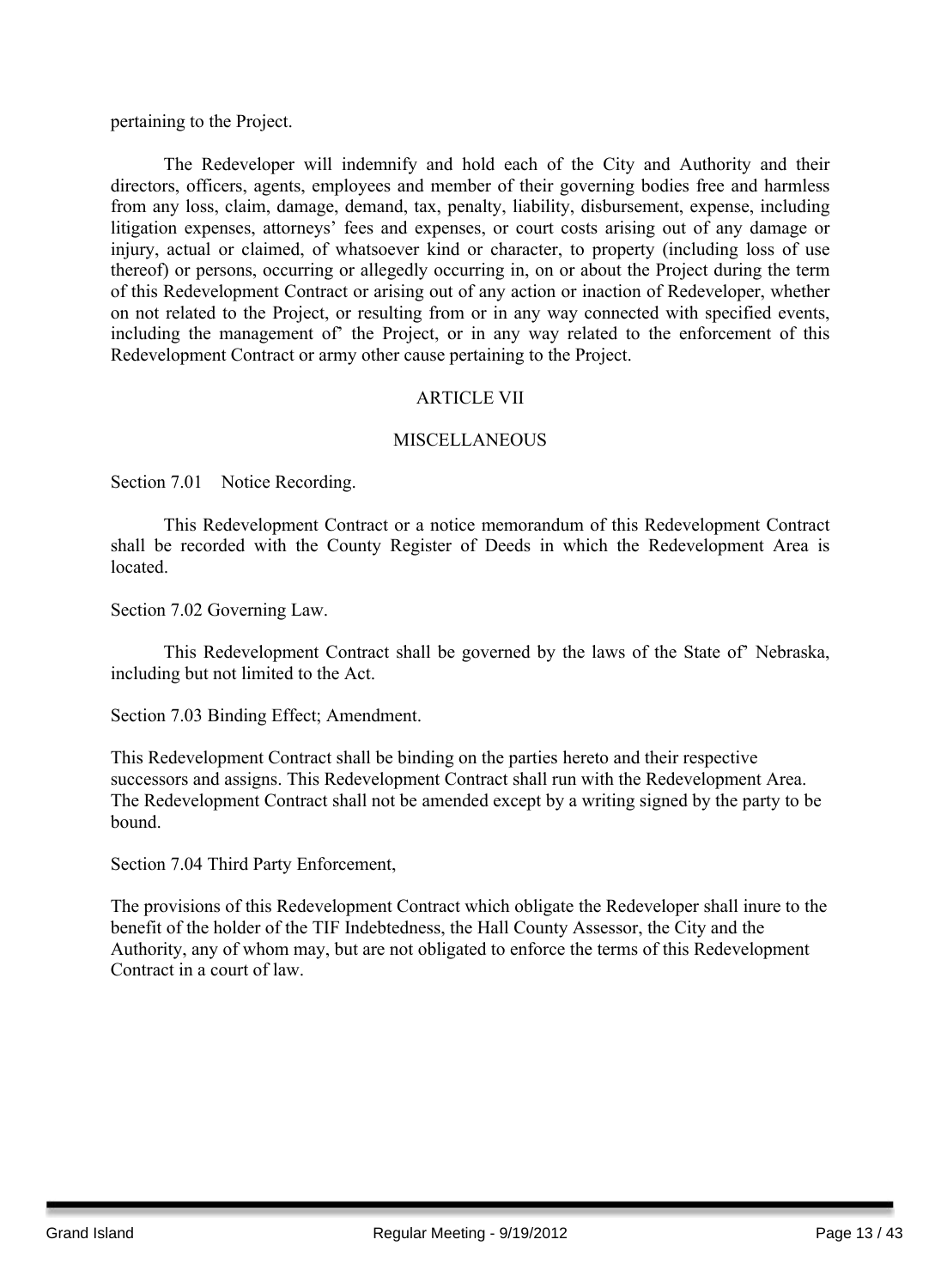IN WITNESS WHEREOF, City and Redeveloper have signed this Redevelopment Contract as of the date and year first above written.

COMMUNITY REDEVELOPMENT AUTHORITY OF THE CITY OF ATTEST: GRAND ISLAND, NEBRASKA

 $\qquad \qquad \text{By:} \qquad$ 

Secretary Chairman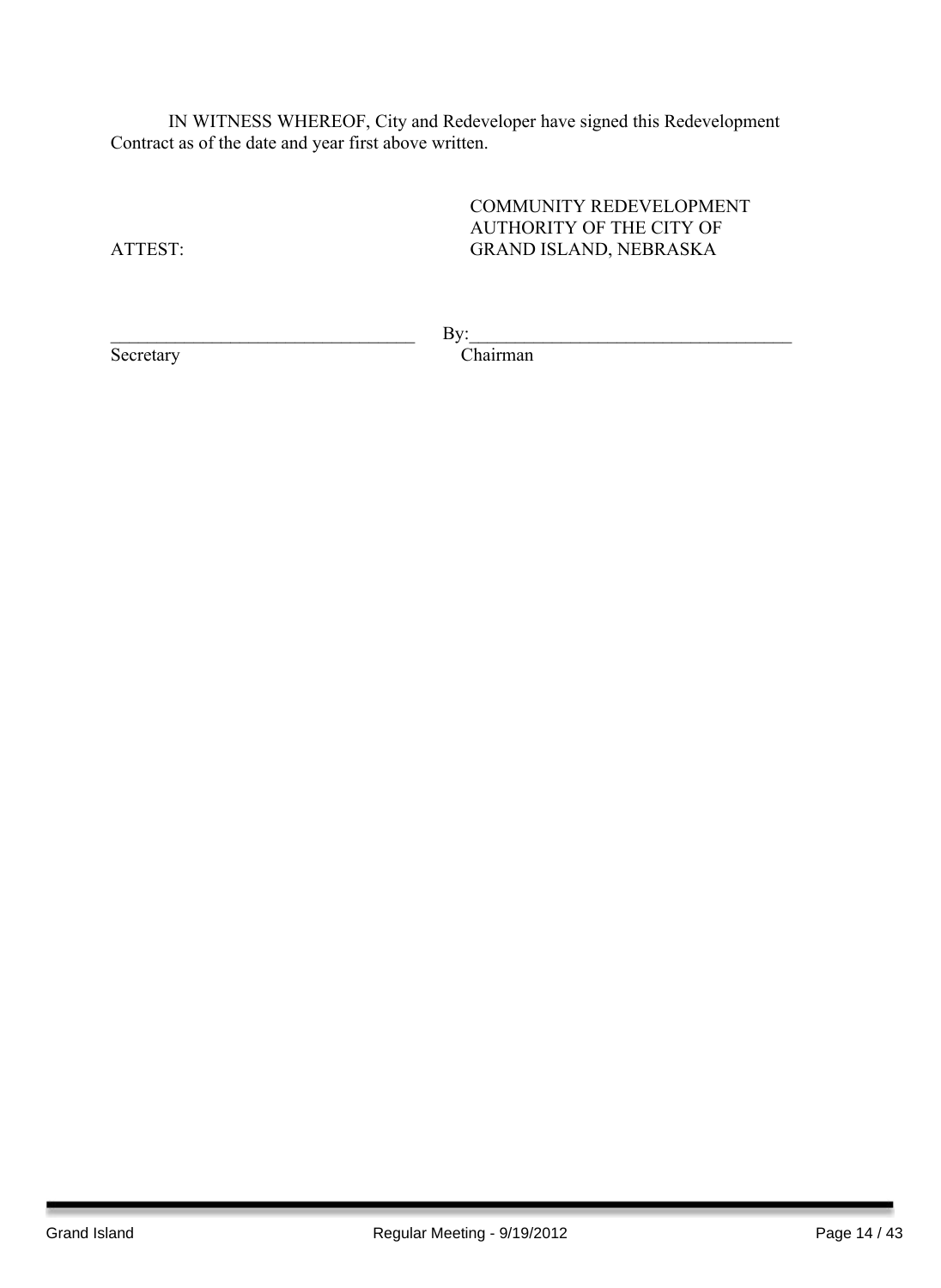Gordman Grand Island, LLC

 $By:$ 

Manager

#### STATE OF NEBRASKA ) ) ss.

COUNTY OF HALL)

The foregoing instrument was acknowledged before me this \_\_\_\_\_\_ day of \_\_\_\_\_\_, by and and containing and chair and Secretary, respectively, of the Community Redevelopment Authority of the City of Grand Island, Nebraska, on behalf of the Authority.

> $\mathcal{L}_\text{max}$  , and the set of the set of the set of the set of the set of the set of the set of the set of the set of the set of the set of the set of the set of the set of the set of the set of the set of the set of the Notary Public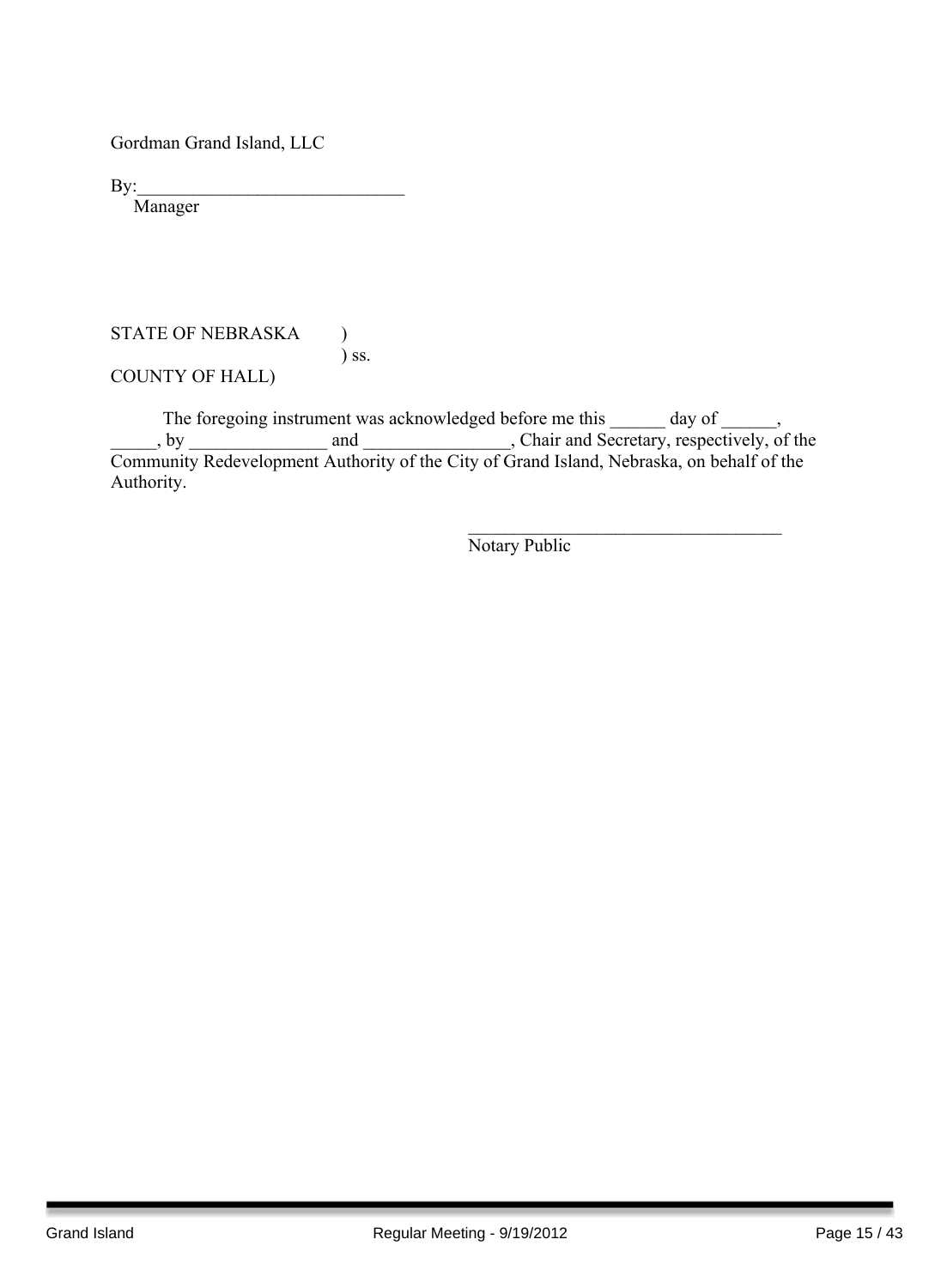## STATE OF NEBRASKA ) ) ss. COUNTY OF  $\_\_\_\_\_\_$

The foregoing instrument was acknowledged before me this \_\_\_\_\_\_ day of \_\_\_\_\_\_, \_\_\_\_\_, by \_\_\_\_\_\_\_\_\_\_\_\_\_\_\_\_\_\_\_, Manager of Gordman Grand Island, LLC, on behalf of the limited liability company.

Notary Public

 $\mathcal{L}_\text{max}$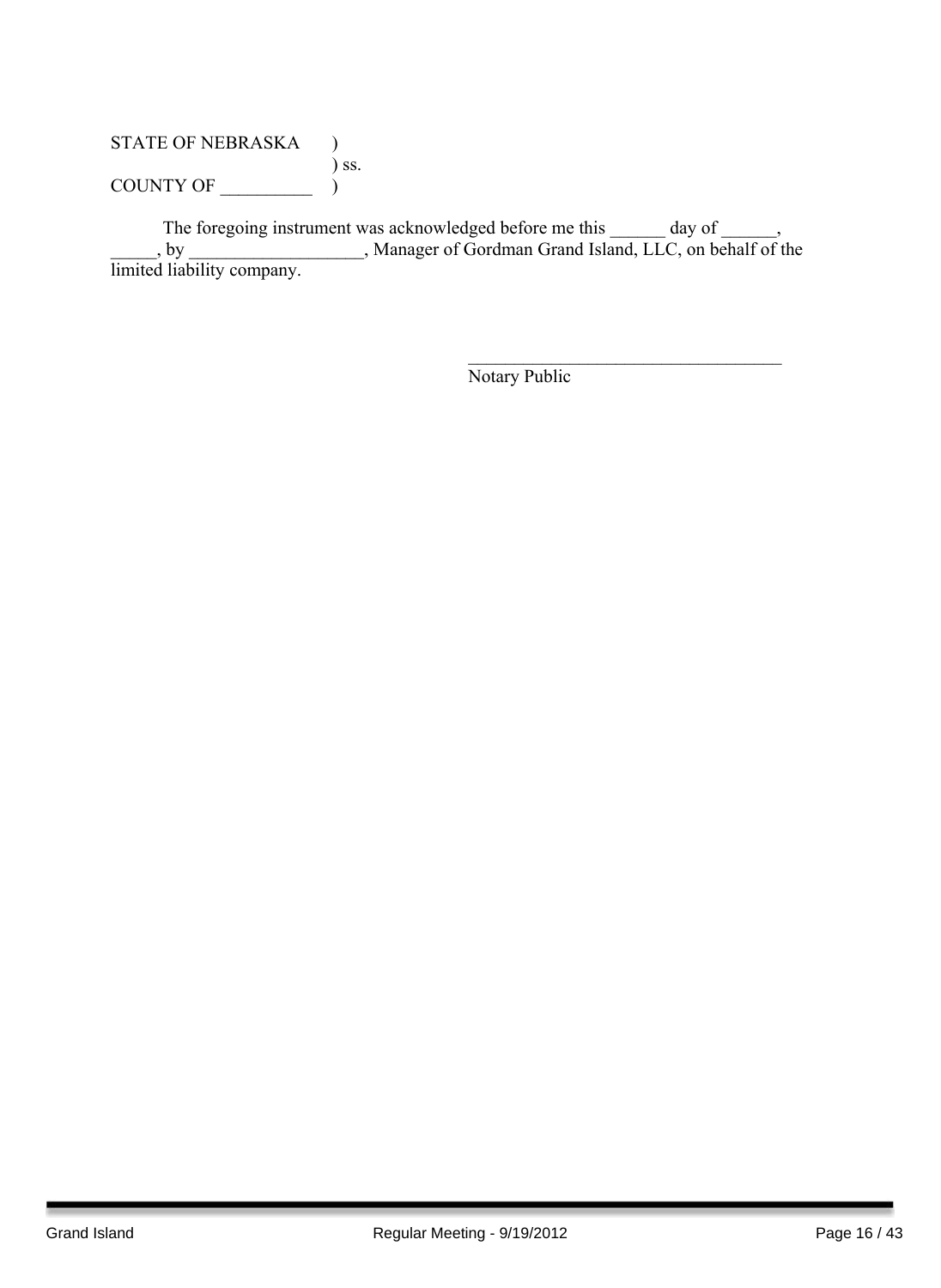## EXHIBIT A

Lots 1 and 2 of Grand Island Plaza Second Subdivision in the City of Grand Island, Hall County, Nebraska.

A-I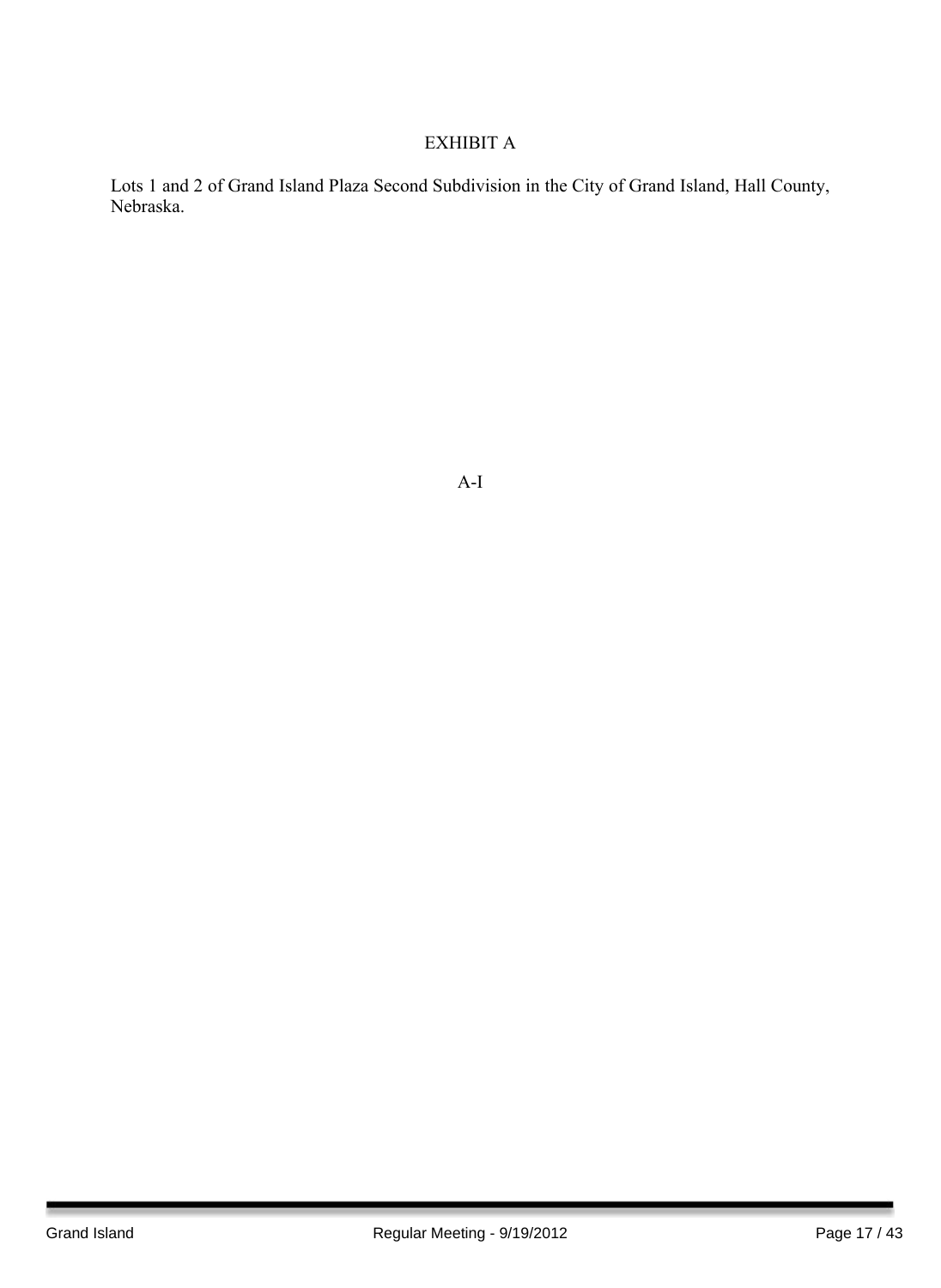#### EXHIBIT B

#### DESCRIPTION OF PROJECT

Demolition, rehabilitation and construction of a exterior façade and interior remodeling of 89438 square feet of tenant space together with sidewalk space, parking lot rehabilitation and site drainage.

B- 1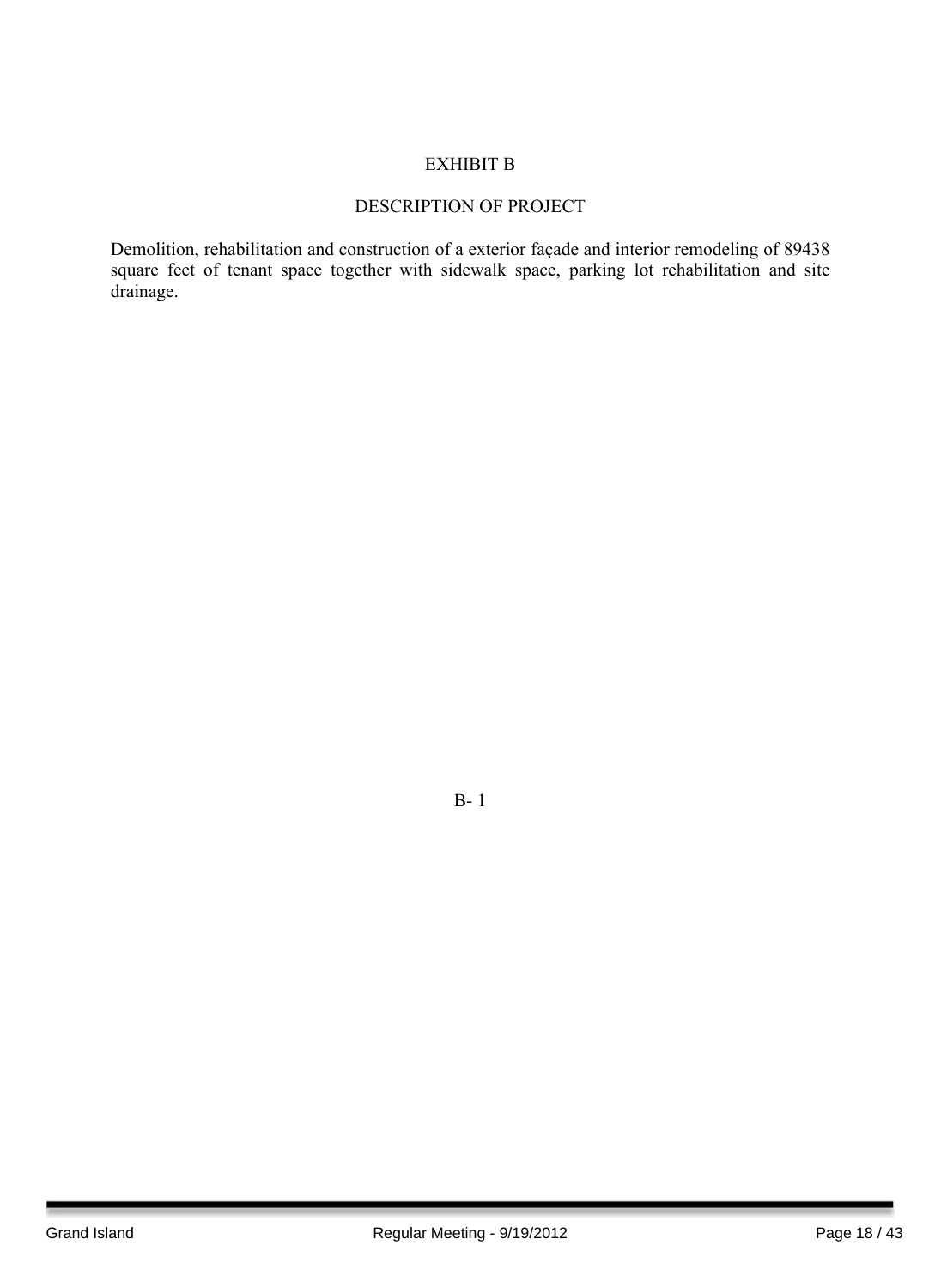## EXHIBIT C

## TIF INDEBTEDNESS

|    | Principal Amount:     | $$1,072,784.00$ [annual payment amounts assumed are $$71,519.00$ ]                                              |
|----|-----------------------|-----------------------------------------------------------------------------------------------------------------|
| 2. | Payments:             | Semi-annually or more frequent, with payments limited to<br>annual incremental taxes revenues from the project. |
| 3. | Interest Rate:        | Zero percent $(0.00\%)$                                                                                         |
| 4. | <b>Maturity Date:</b> | On or before December 31, 2027.                                                                                 |

C-1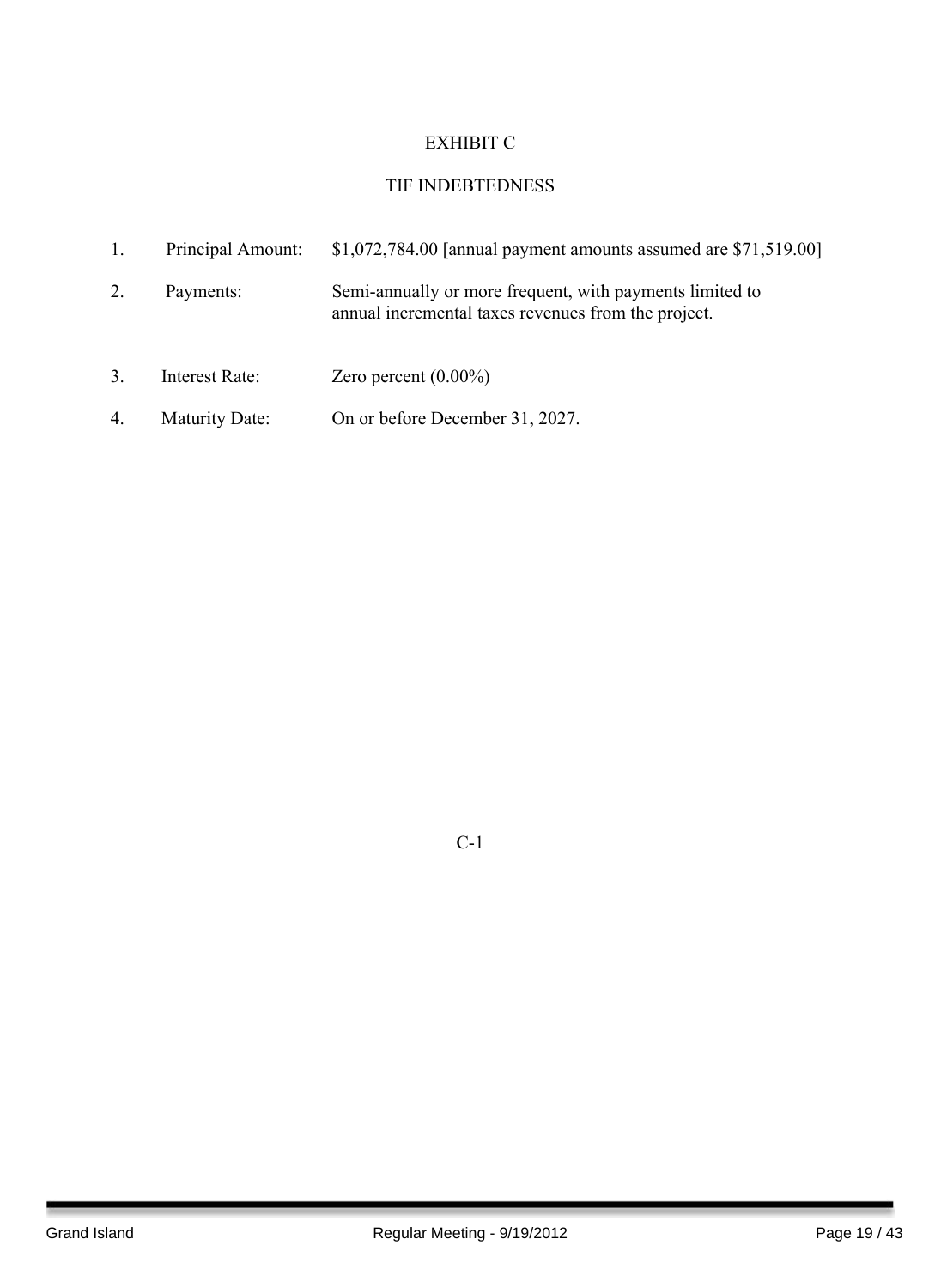### EXHIBIT D

#### PROJECT COSTS

All Project Costs payable from the proceeds of TIF indebtedness pursuant to the Act including:

- 1. Redevelopment Area rehabilitation and remodeling cost
- 2. Site demolition work and site preparation
- 3. Utility extensions, installation of gas, water, sewer and electrical lines and equipment
- 4. Façade improvements
- 5. Interior rehabilitation
- 6. Parking lot and sidewalk rehabilitation
- 7. Site Drainage

D-1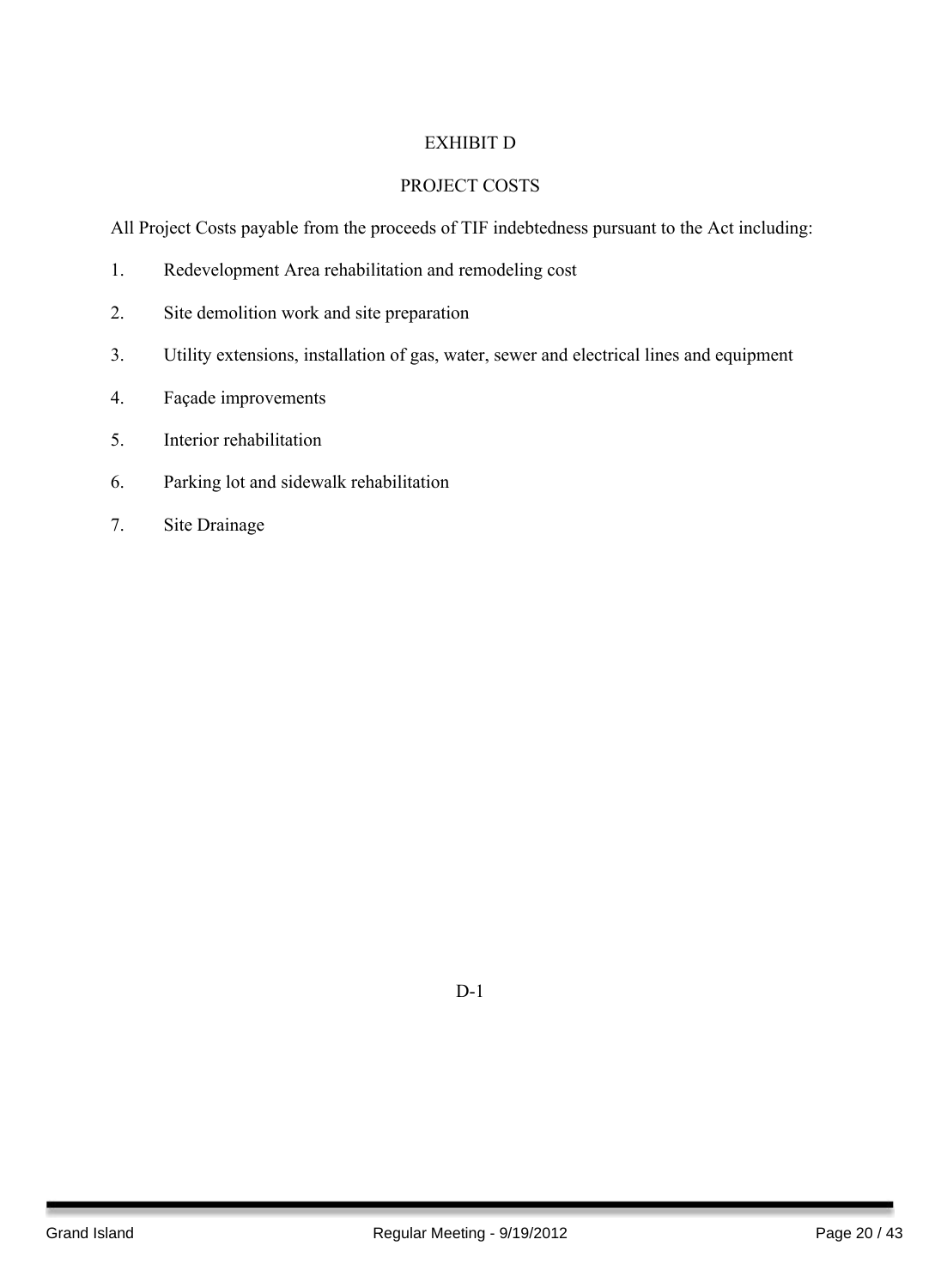#### RESOLUTION NO. 150

BE IT RESOLVED this \_\_\_\_\_\_\_\_ day of \_\_\_\_\_\_\_\_\_, 2012, by the Community Redevelopment Authority of the City of Grand Island, (" Authority"), a Community Redevelopment Authority duly organized and existing within the State of Nebraska,

#### WITNESSETH:

WHEREAS, the Authority is a duly organized and existing Community Redevelopment Authority, a body politic and corporate under the laws of the State of Nebraska; and

WHEREAS, the Authority is authorized by the Act (hereinafter defined) to issue and sell its revenue Note or other obligations for the purpose of providing money to pay or otherwise provide funds to pay costs of redevelopment projects and is further authorized to pledge the revenues as herein provided to secure the payment of principal, premium, if any, and interest on its obligations; and

WHEREAS, the Authority has determined it to be in the best interests of the Authority to issue its Note or other obligations for the purpose of making funds available to Gordman Grand Island, LLC, a Nebraska limited liability company (the "Redeveloper") for the construction and improvement of a redevelopment project of pursuant to a Redevelopment Plan Amendment for Grand Island CRA Area #9 (the "Redevelopment Plan"); and

WHEREAS, the Authority has made the necessary arrangements for financing a portion of the costs of the redevelopment project in part by issuing Community Development Revenue Note (Gordman Grand Island, LLC, Project), in the form of fully registered Note without coupons (the "Note") of the Authority and for use of the proceeds of the Note in connection with the project, in amounts determined pursuant to Section 2.01 of this Resolution; and

WHEREAS, the issuance of the Note has been in all respects duly and validly authorized by the Members of the Authority pursuant to this resolution (the "Resolution"); and

WHEREAS, the Note is in substantially the form attached hereto as Exhibit A which is incorporated herein by this reference, with the necessary and appropriate variations, omissions and insertions as permitted or required by this Resolution.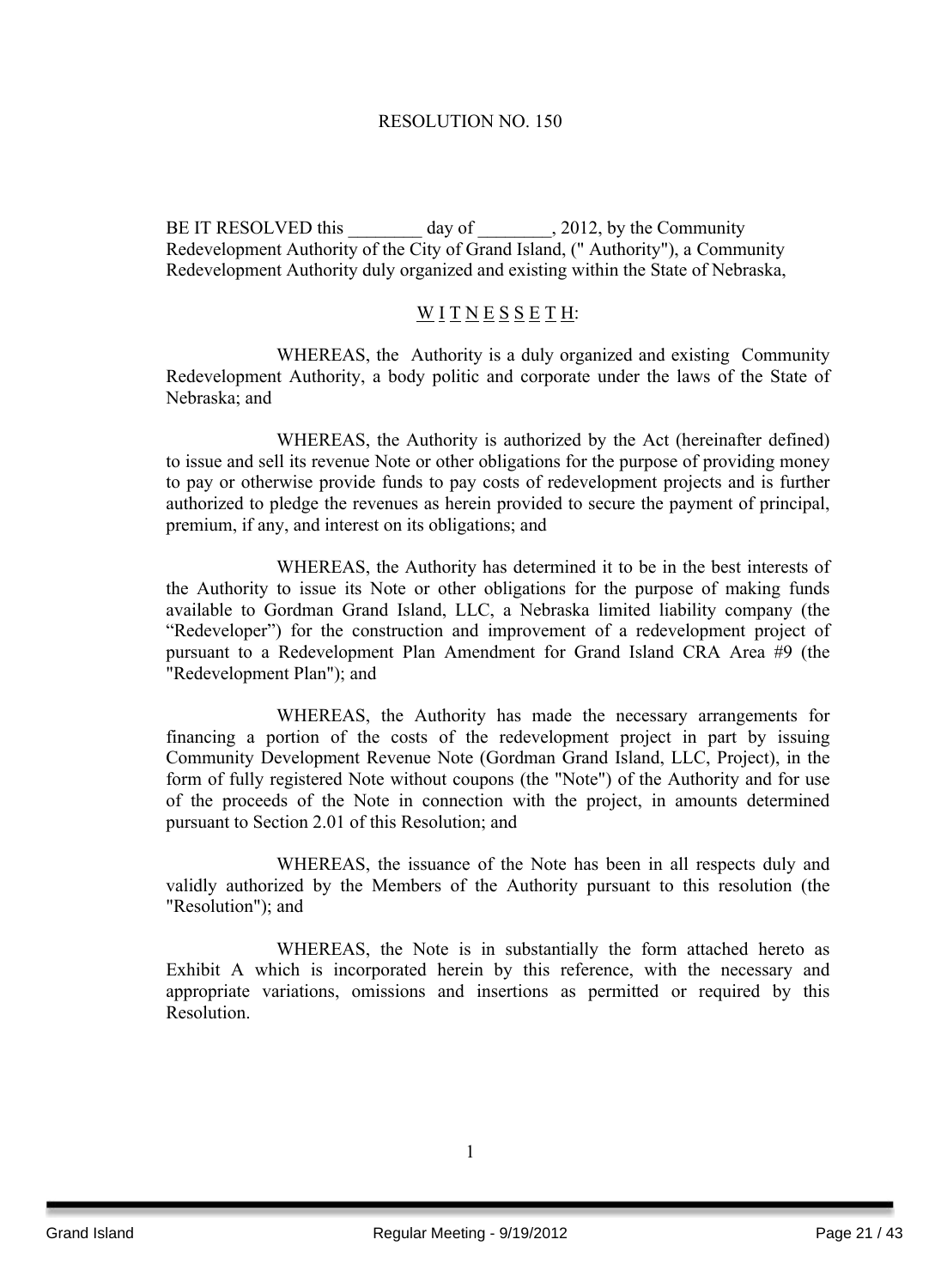NOW, THEREFORE, and it is expressly declared, that the Note shall be issued and delivered upon and subject to the terms, conditions, stipulations, uses and purposes as hereinafter expressed, that is to say:

#### ARTICLE I

#### DEFINITIONS AND INTERPRETATION

#### Section 1.01 Defined Terms.

Unless the context otherwise requires, the following terms shall have the following meanings for all purposes of this Note Resolution, such definitions to be equally applicable to both the singular and plural forms and masculine, feminine and neuter gender of any of the terms defined:

"Act" means Section 12 of Article VIII of the Nebraska Constitution, Sections 18-2101 through 18-2154, Reissue Revised Statutes of Nebraska, 2007, as amended, known as the Community Development Law and acts amendatory thereof and supplemental thereto.

"Authorized Issuer Representative" means the person at the time designated to act on behalf of the Authority.

"Noteholder" means the holder of the Note from time to time.

"Note" means the Authority's Community Development Revenue Note (Gordman Grand Island Project).

"City" means the City of Grand Island, Nebraska.

"Closing" means the date of issuance of any Note, but not before September 20, 2012.

"Collateral" means all property pledged as security for the Noteholder pursuant to Section 5.01 of this Note Resolution.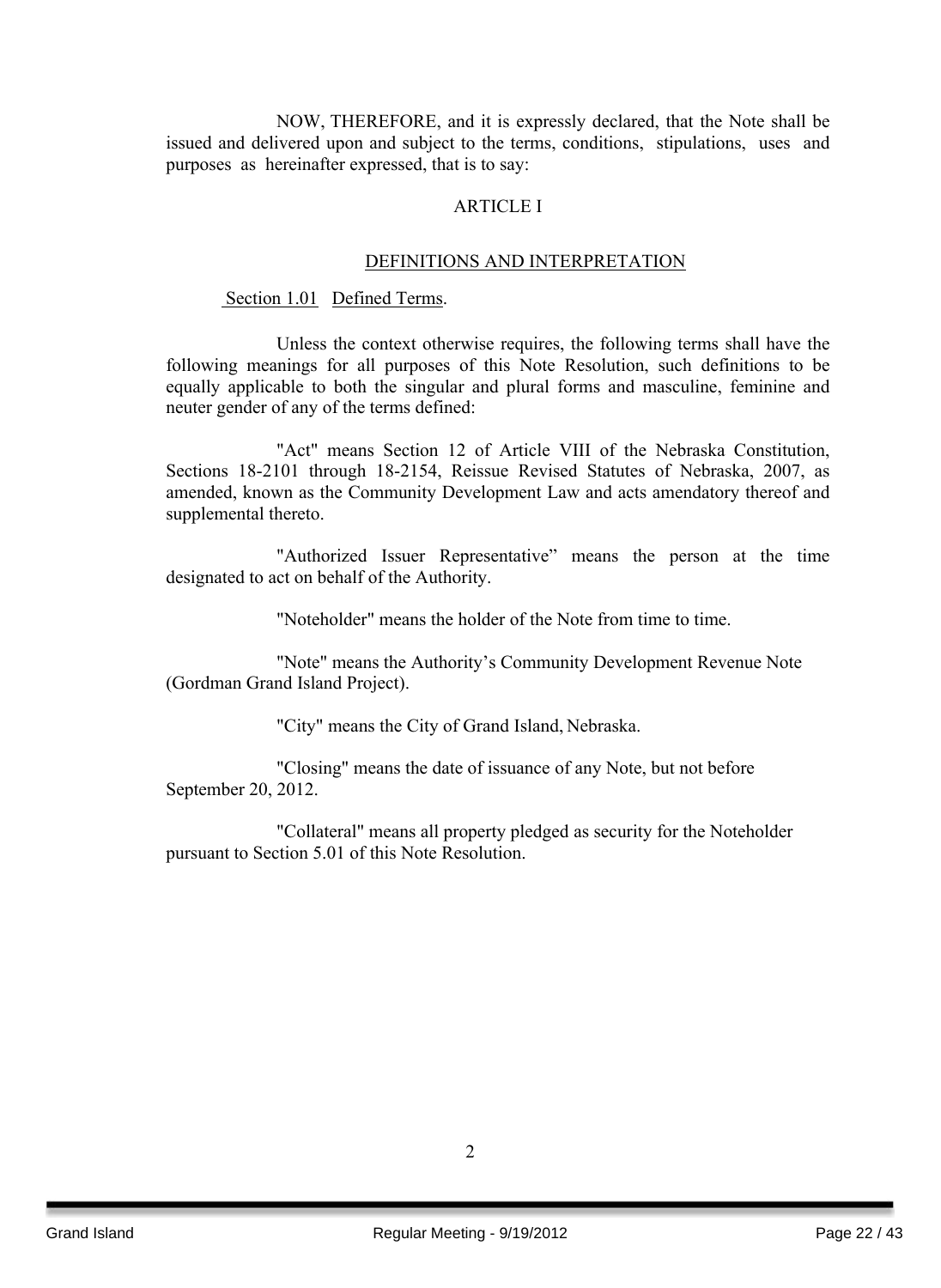"Debt Service Fund" means the fund created with the Paying Agent pursuant to Section 4.01 of this Resolution.

"Governing Body" means the Members of the Authority.

"Paying Agent" means the paying agent with respect to the Note appointed pursuant to Section 10.01 of this Resolution.

"Project" means the improvements to be constructed, as further described in Exhibit B attached hereto and incorporated herein by reference.

"Project Costs" means only costs or expenses incurred by Redeveloper to implement the Project and related infrastructure costs, including water line and stub installation, including but not limited to costs of engineering, including reimbursement for any such costs, and cost of financing administration in the City of Grand Island, Hall County, Nebraska, pursuant to the Act and shall include costs of issuing the Note.

"Redevelopment Plan" means the Redevelopment Plan Amendment Grand Island CRA Area #9, a true and correct copy of is attached hereto and marked as Exhibit "B" and adopted in accordance with the Act, as amended from time to time.

"Registrar" means the registrar responsible for maintaining records of holders of the Note appointed pursuant to Section 10.01 of this Note Resolution.

"Resolution" means this Resolution of the Authority adopted on September  $\qquad$ , 2012, authorizing the issuance and sale of the Note, as the same may be amended, modified or supplemented by any amendments or modifications thereof.

"Tax Increment Revenues" means excess ad valorem taxes generated by the Project and Future Project Plans which are divided pursuant to section 18-2147 of the Act with effective dates established in the Redevelopment Plan as amended from time to time.

#### Section 1.02 Provisions as to Interpretation.

The provisions of this Resolution shall be construed and interpreted in accordance with the following provisions:

(a) This Resolution shall be interpreted in accordance with and governed by the laws of the State of Nebraska.

(b) Wherever in this Resolution it is provided that any person may do or perform any act or thing the word "may" shall be deemed permissive and not mandatory and it shall be construed that such person shall have the right, but shall not be obligated, to do and perform any such act or thing.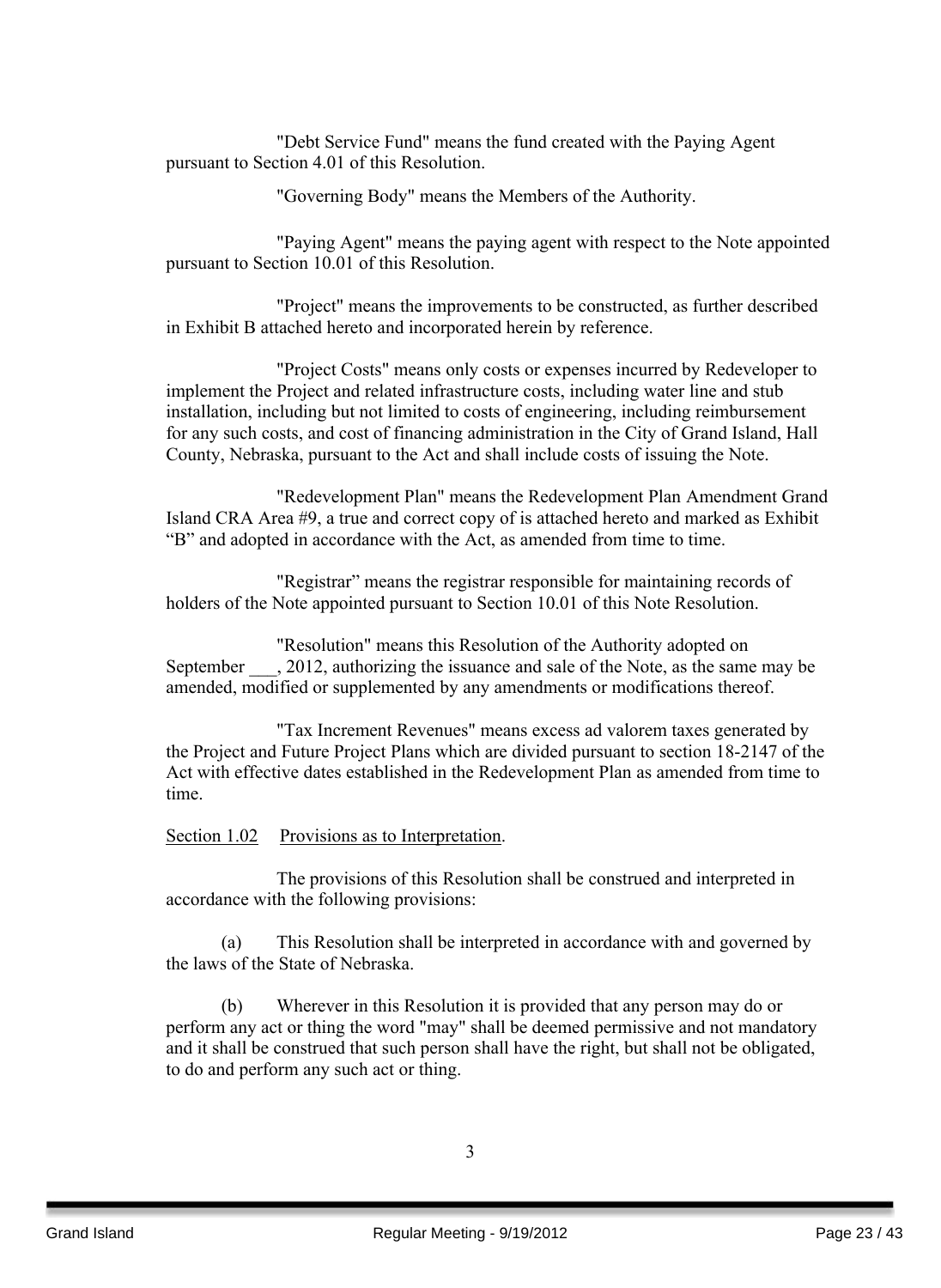(c) The phrase "at any time" shall be construed as meaning "at any time or from time to time."

(d) The word "including" shall be construed as meaning "including, but not limited to "

(e) The words "will" and "shall" shall each be construed as mandatory.

(f) The words "herein," "hereof," "hereunder," "hereinafter" and words of similar import shall refer to this Resolution as a whole rather than to any particular paragraph, section or subsection, unless the context specifically refers thereto.

(g) Forms of words in the singular, plural, masculine, feminine or neuter shall be construed to include the other forms as the context may require.

(h) The captions to the sections of this Resolution are for convenience only and shall not be deemed part of the text of the respective sections and shall not vary by implication or otherwise any of the provisions hereof.

Section 1.03 Exhibits.

The following Exhibits are attached to and by reference made a part of this

Resolution:

- (a) Exhibit A: Form of Note.
- (b) Exhibit B: Redevelopment Plan Amendment Grand Island CRA

Area #9.

(c) Exhibit C: Real Estate Pledged for January 1, 2013 Effective Date.

#### ARTICLE II

#### THE NOTE

#### Section 2.01 Form and Maturity of Note.

The Note to be issued pursuant to this Resolution shall be issued pursuant to the Act, including specifically but without limitation Sections 18-2124 et seq., shall be dated as of the date of their issuance, and shall be issued in one series designated "Community Redevelopment Authority of the City of Grand Island, Nebraska, Community Development Revenue Note (Gordman Grand Island Project). The Note shall be substantially in the form and of the tenor as set forth in the form of the Note attached hereto as Exhibit A (Note) with such appropriate variations, omissions and insertions as are permitted or required by this Resolution.

The Note shall be issued in the amount of \$1,072,785, and shall be dated as of the date of its issuance, which shall not occur prior to September 20, 2012. No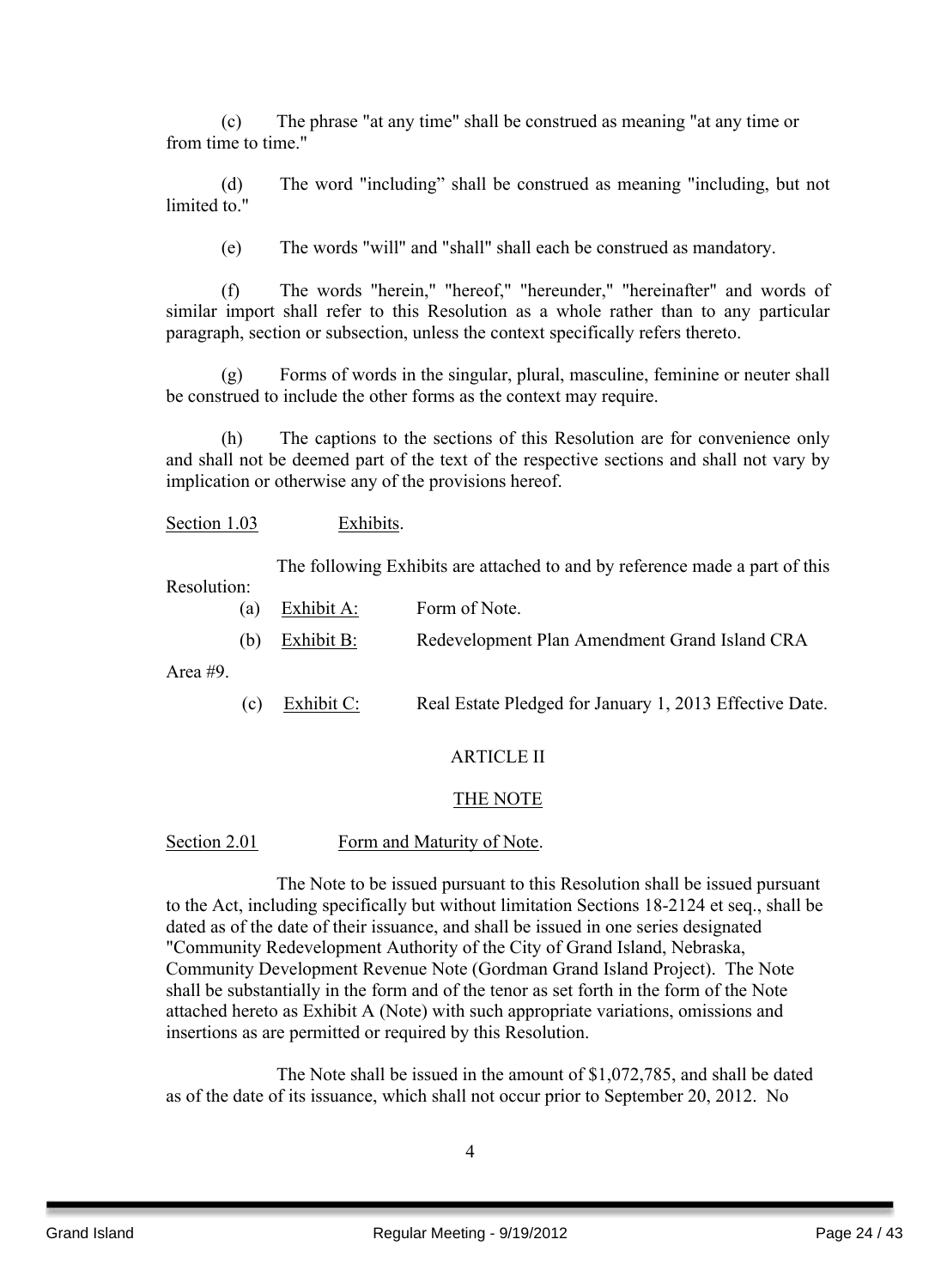other Note related to this redevelopment project shall be issued. The Note shall finally mature on December 31, 2027. The Note shall bear interest at the rate of zero percent (0.0%) per annum from and after the date of issuance of such Note. The Note shall be subject to mandatory partial redemption on each June 1 and December 1, (the "payment date") beginning in the year 2014 from Available Funds, as hereafter defined.

Principal on the Note shall be payable in such coin and currency of the United States of America as may be, on the respective dates of the payment thereof, legal tender for the payment of public and private debts at the principal office of the Paying Agent. Principal and interest will be paid by check or draft mailed to the Noteholder in whose name a Note is registered as of the 15th calendar day (whether or not a business day) next preceding the payment date at his address as it appears on the registration books of the Registrar.

The Note shall originally be issued as fully registered Note without coupon. Upon the written request of a Noteholder, and at its expense, Note may be surrendered to the Authority and the Authority shall deliver in exchange and substitution therefore new Note of like tenor, aggregating the then outstanding principal amount of the Note.

#### Section 2.02 Execution. Limited Obligation.

The Note shall be signed in the name and on behalf of the Authority by the manual or facsimile signature of the Chair or Vice Chair of the Authority and attested with the manual or facsimile signature of its Secretary. In the event that any of the officers who shall have signed and sealed the Note shall cease to be officers of the Authority before the Note shall have been issued and delivered, the Note may, nevertheless, be issued and delivered, and upon such issue and delivery shall be binding upon the Authority as though those officers who signed and sealed the same had continued to be such officers of the Authority. The Note may be signed and sealed on behalf of the Authority by such person who, at the actual date of execution of the Note, shall be the proper officer of the Authority, although at the date of the Note such person shall not have been such an officer of the Authority.

The Note shall not be a general obligation of the Authority, but only a limited obligation payable solely from the tax increment revenues pledged as security for the Note pursuant to the Redevelopment Plan or other financing documents (except to the extent paid out of monies attributable to income from the temporary investment of the proceeds of the Note) and shall be a valid claim of the registered owner thereof and otherwise secured for the payment of the Note and shall be used for no other purpose than to pay the principal and interest on the Note, except as may be otherwise expressly authorized by this Note Resolution.

Neither the Authority, the State of Nebraska, the City nor any other political subdivision of the State of Nebraska shall be obligated to pay the principal of the Note or the interest thereon or other costs incident thereto except from the money pledged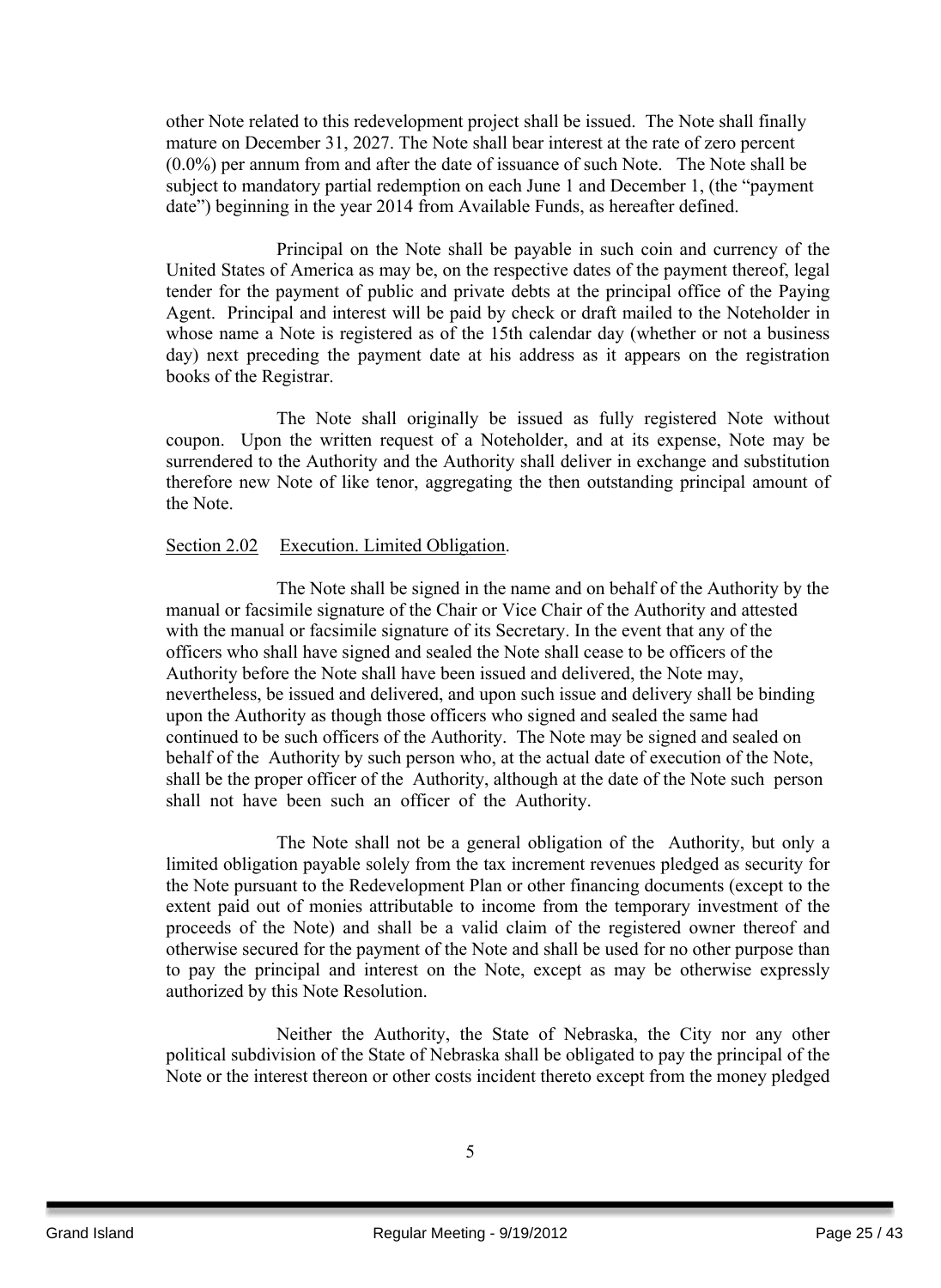therefore. Neither the faith and credit nor the taxing power (except to the extent of ad valorem taxes pledged hereunder) of the Authority, the City, the State of Nebraska or any political subdivision of the State of Nebraska shall be pledged to the payment of the principal of the Note or the interest thereon or other costs incident thereto. The Note shall never constitute an indebtedness of the Authority or the City within the meaning of any state constitutional provision or statutory limitation, nor shall the Note or the interest thereon ever give rise to any pecuniary liability of the Authority or the City or a charge against its general credit or taxing powers.

#### Section 2.03 Registration and Authentication of Note.

The Note shall not be valid or obligatory for any purpose unless the Note shall have been authenticated by the manual signature of the Registrar.

#### Section 2.04A Delivery of Note.

The Authority shall execute and deliver the Note to the Noteholder which shall be Gordman Grand Island, LLC, on such date selected by the Authority but before September 20, 2012 and not later than December 1, 2012, in exchange for the grant provided in the redevelopment contract between Gordman Grand Island, LLC and the Authority.

#### Section 2.05 Registration of Note.

Ownership of the Note shall at all times be registered as to principal and interest with the Registrar. Transfer of the Note may be made only by an assignment duly executed by the registered owner or by his registered assigns, or his legal representative or attorney, in such form as shall be reasonably satisfactory to the Registrar, who shall endorse such registration or transfer on the Note. No transfer of the Note shall be effective unless and until notice of such transfer shall be delivered in writing to the Registrar. The Registrar shall retain records showing all registrations, transfers and assignments of the Note. In the event of any such transfer, the Registrar shall require the payment by the person requesting exchange or transfer of any tax or other governmental charge required to be paid with respect to such exchange or transfer.

#### Section 2.06 Ownership of Note.

As to the Note the Authority and the Registrar, and their respective successors, each in its discretion, may deem and treat the person in whose name the Note for the time being shall be registered as the absolute owner thereof for all purposes, and neither the Authority nor the Registrar, nor their respective successors, shall be affected by any notice to the contrary. Payment of or on account of the principal on the Note shall be made only to or upon the order of such registered owner, but such registration may be changed as provided herein. All such payments shall be valid and effective to satisfy and discharge the liability upon the Note to the extent of the sum or sums so paid.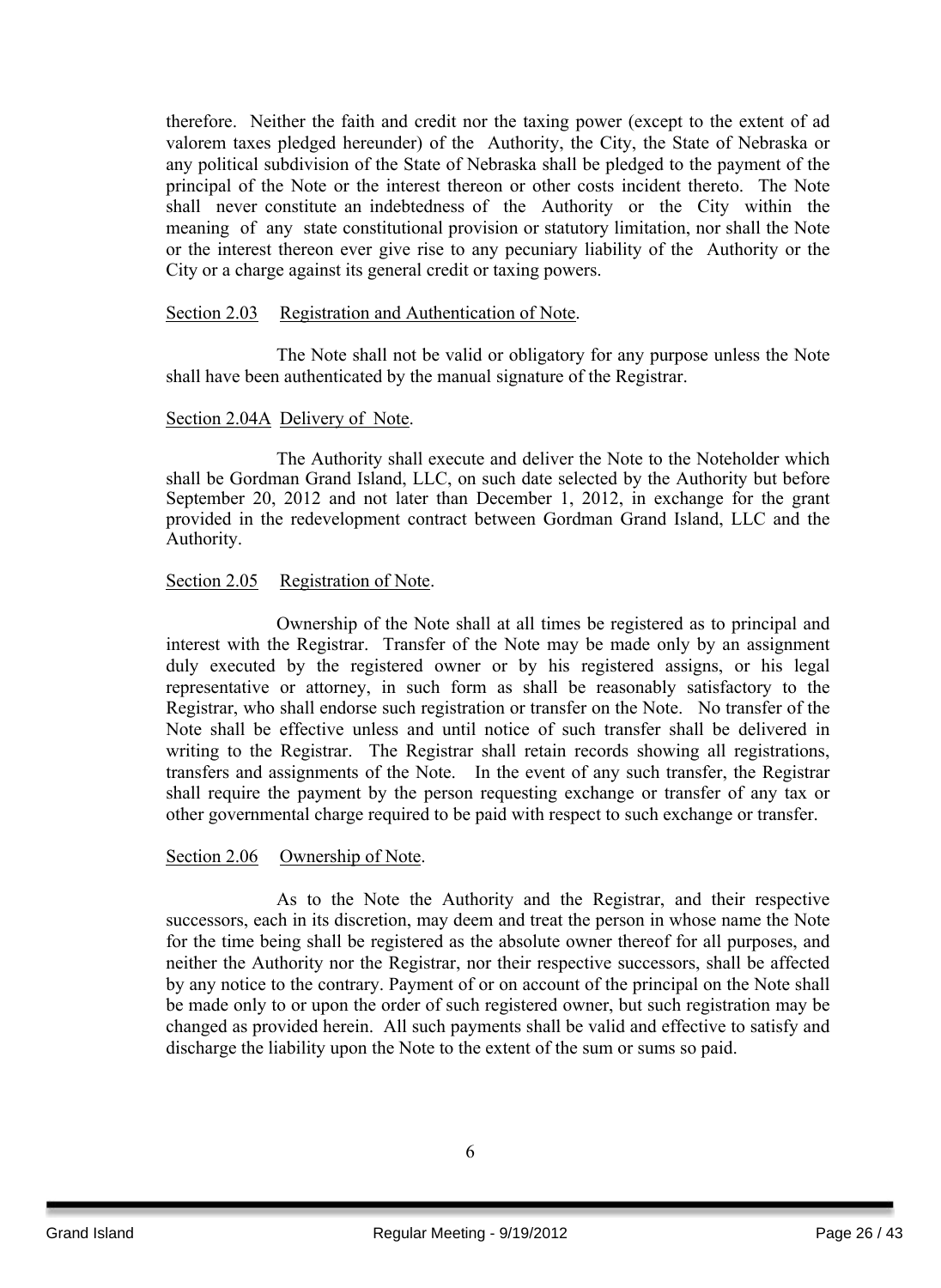#### Section 2.07 Valid Obligation.

The Note executed, issued and delivered as provided in this Note Resolution provided shall be a valid special obligation of the Authority.

#### Section 2.08 Loss or Destruction of Note.

In case any Note shall become mutilated or be destroyed or lost, the Authority shall, if not then prohibited by law, cause to be executed and delivered a new Note of like date, number, maturity and tenor in exchange and substitution for and upon cancellation of such mutilated Note, or in lieu of and substitution for such lost Note, upon the Noteholder paying the reasonable expenses and charges of the Authority in connection therewith and, in the event the Note is destroyed or lost, the filing with the Issuer of evidence satisfactory to it that the Note was destroyed or lost, and furnishing the Authority with indemnifications satisfactory to the Authority.

#### Section 2.09 Transfer of the Note.

All transfers of the Note shall be upon the basis of a private placement and each proposed transferee registered owner shall furnish the Registrar with assurances in form satisfactory to the Registrar that such Note is being purchased for investment purposes only, without a view to redistribution and upon the independent credit judgment and investigation of the proposed transferee.

#### ARTICLE III

#### APPLICATION OF NOTE PROCEEDS

The proceeds of the Note shall be granted to the Redeveloper and Authority, pursuant to the terns of the Redevelopment Plan upon receipt of such proceeds and used by the Redeveloper to pay Project Costs pursuant to the Redevelopment Plan. The grant of proceeds shall be offset against the purchase of the Note by the Redeveloper.

#### ARTICLE IV

#### PAYMENT OF NOTE

#### Section 4.01 Debt Service Fund.

There is hereby created and established a separate fund with the Paying Agent in the name of the Authority to be designated "Community Redevelopment Authority of the City of Grand Island, Nebraska, Community Development Revenue Note (Gordman Grand Island, Project), Debt Service Fund" into which the Authority shall make the following deposits: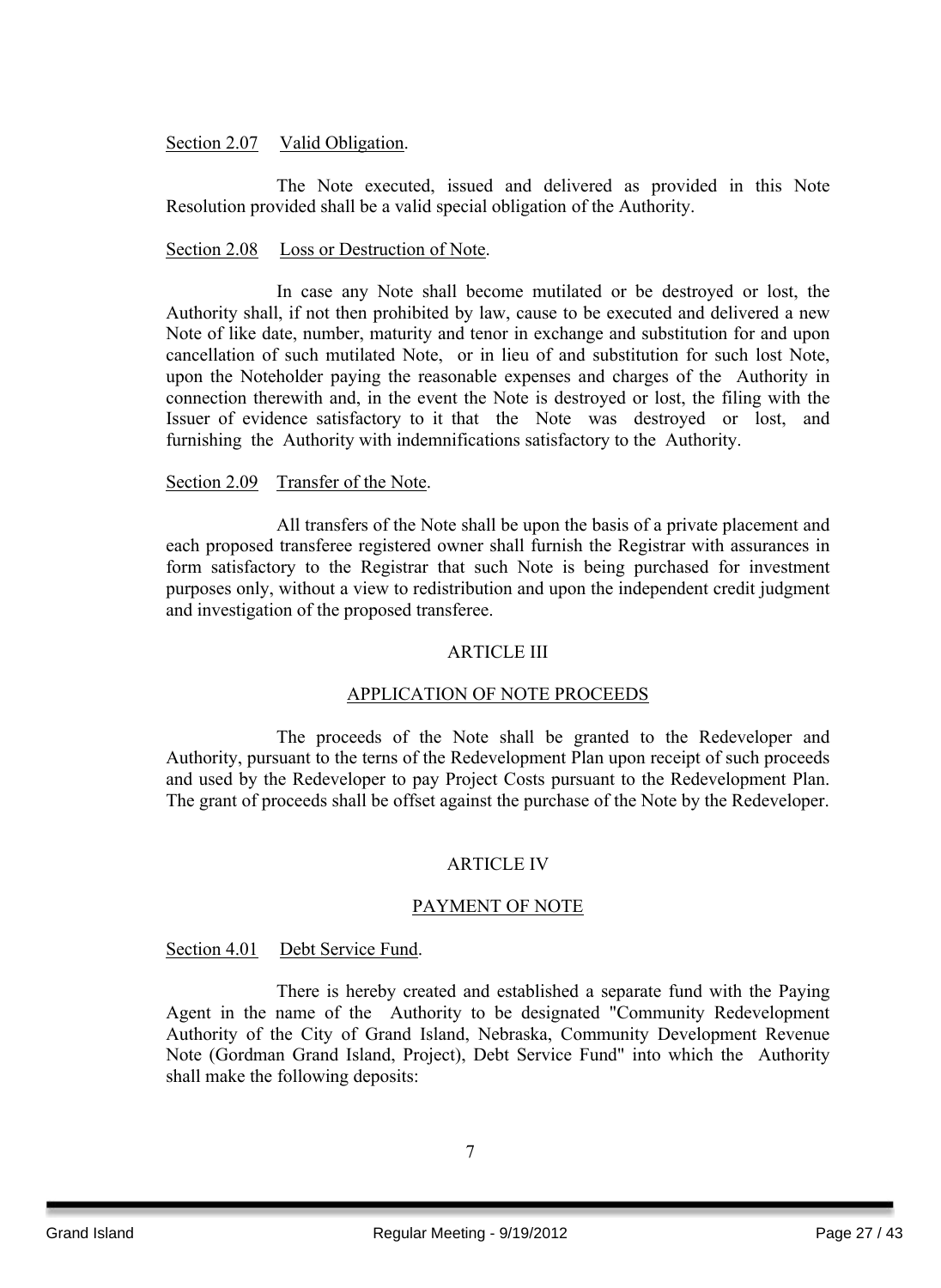- (a) Accrued interest, if any, received upon sale of the Note.
- (b) All Tax Increment Revenues received by the Authority with respect to the Project as described in the Redevelopment Contract;
- (c) All other monies received by the Authority when accompanied by directions that such monies are to be paid into the Debt Service Fund or used for purposes for which monies in the Debt Service Fund may be used; and

#### Section 4.02 Pledge of Debt Service Fund.

The monies and investments in the Debt Service Fund are hereby irrevocably pledged to and shall be used by the Authority from time to time, to the extent required, solely for the payment of the principal of, premium, if any, and interest on the Note.

#### Section 4.03 Funds Held in Trust or Secured.

All monies deposited in the Debt Service Fund under the provisions of this Resolution or the Redevelopment Contract or Future Plan Amendments shall be held in trust or fully secured by pledged assets and applied only in accordance with the provisions of this Resolution and the Redevelopment Contract, future Redevelopment Contracts and Future Plan Amendments and shall not be subject to a lien or attachment by any creditor of the Authority.

#### Section 4.04 Application of Funds.

If at any time the monies and investments in the Debt Service Fund shall not be sufficient to pay in full the principal, premium, if any, and interest on the Note as the same shall become due and payable (either by their terms or by acceleration of maturities under the provisions of this Note Resolution), such funds, together with any monies then available or thereafter becoming available for such purpose, whether through the exercise of the remedies provided for herein or otherwise, shall be applied as follows:

FIRST: to the unpaid interest, if any, to the extent of Available Funds; SECOND: to the payment of principal on the Note.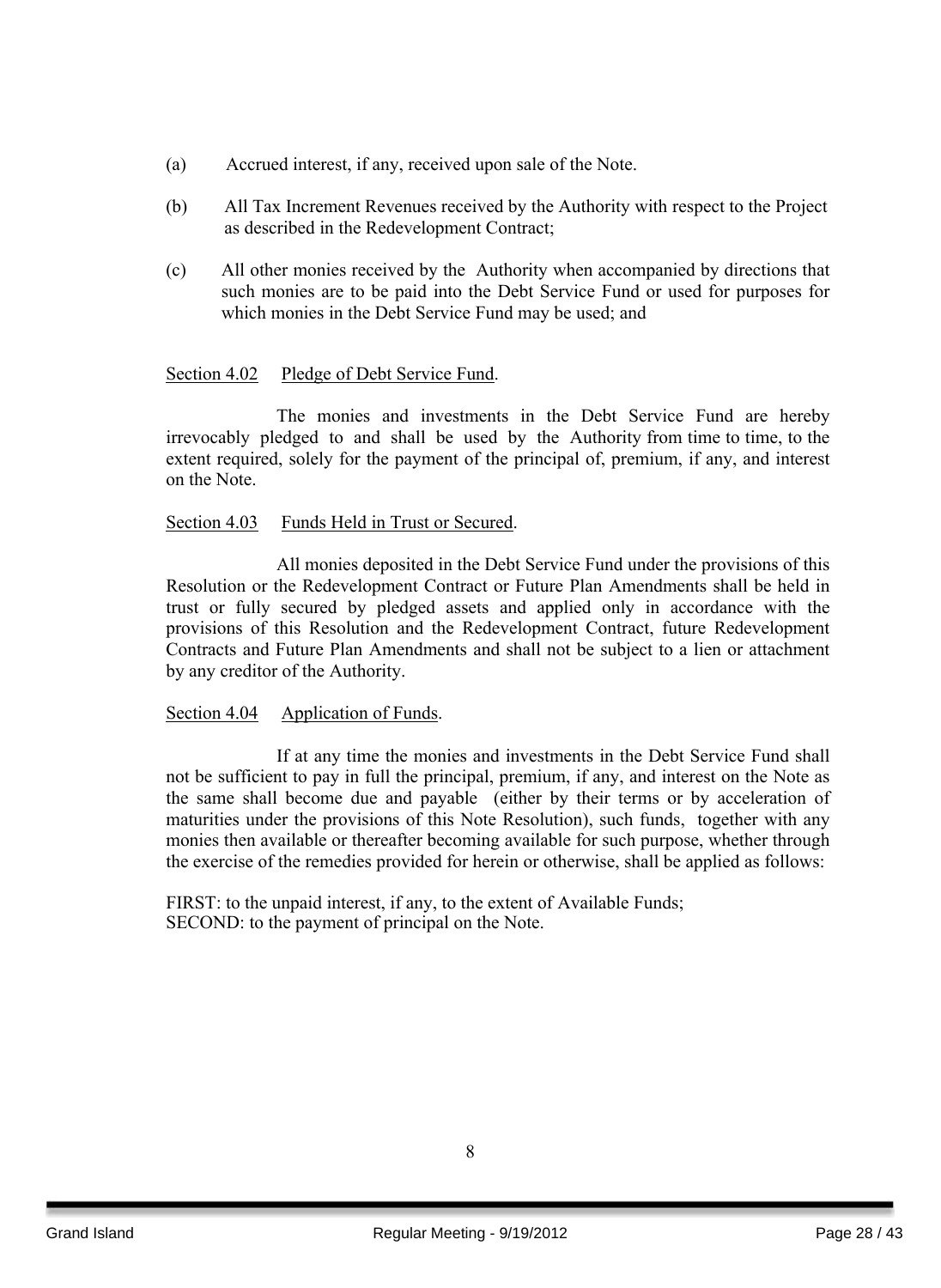#### Section 4.05 Redemption of Note Before Maturity.

(a) The Note is callable for redemption at any time in whole or in part, without premium, in the event the Authority wishes to prepay the Note.

(b) The Note shall also be subject to mandatory partial redemption, without notice, on each June 1 and December 1, ("Payment Date") beginning June 1, 2014, from all funds available in the Debt Service Fund, excluding amounts, if any, from investment earnings for such fund which the Authority shall be entitled to apply to administrative costs related to the Note, rounded down to the nearest one hundred dollars (which funds are referred to in this Resolution as "Available Funds"). Available Funds shall be applied to the prepayment of principal on each payment date and shall be remitted to the registered owner of the Note. The Agent shall mark the Agent's records with respect to each mandatory partial principal prepayment made from Available Funds and it shall not be necessary for the registered owner to present the Note for notation of such prepayment. The records of the Agent shall govern as to any determination of the principal amount of the Note outstanding at anytime and the registered owner shall have the right to request information in writing from the Agent at any time as to the principal amount outstanding upon the Note.

#### Section 4.06 Redemption Date.

In the event the Note or any portion thereof are called for redemption or prepayment as provided in Section 4.05 of this Note Resolution, except for partial mandatory redemption, notice thereof will be given by registered or certified mail to the Noteholder not less than thirty (30) days prior to the date fixed for prepayment or redemption, specifying such date, the aggregate principal amount of the Note to be prepaid on such date and the amount of interest, if any, on such principal amount accrued to such date.

#### Section 4.07 Investment of Funds.

Monies on deposit to the credit of the Debt Service Fund shall be invested in (i) direct obligations of or obligations fully guaranteed by the United States of America or an Authority or instrumentality of the United States of America, (ii) fully insured certificates of deposit or time deposits of banks or trust companies. Obligations so purchased shall be deemed at all times a part of the Debt Service Fund, respectively.

#### Section 4.08 Disposition of Excess Funds.

Monies on deposit in the Debt Service Fund remaining after payment of principal and interest, if any, on the Note in full shall, immediately be paid to Authority and shall no longer be subject to this Resolution.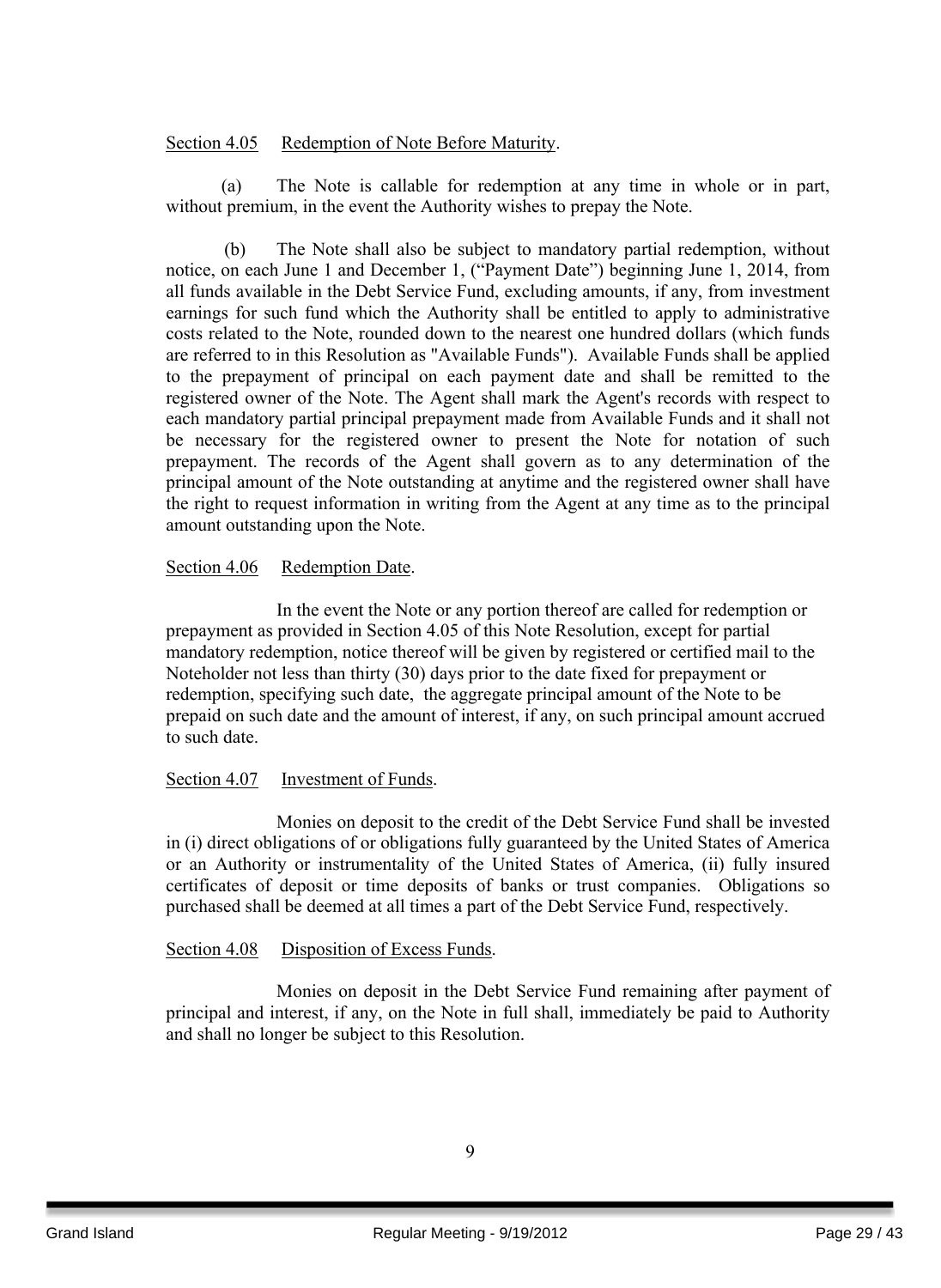Section 4.09 Cancellation on Due Date.

Regardless of the whether the Note is paid in full as of the due date, the obligation of the Authority to pay the principal and interest, if any, under the Note shall terminate in all respects on the due date and the Note shall be deemed cancelled in full on such date.

#### ARTICLE V

#### SECURITY FOR THE NOTE

#### Section 5.01 Pledge of Tax Increment Revenues as Security.

(a) In accordance with section 18-2147 of the Act, the Authority hereby adopts the Redevelopment Plan amendment of the Authority by approving the Project and by providing that any ad valorem tax on real property in the Development Project for the benefit of any public body be divided for a period of fifteen years after the effective date of this provision as provided in section 18-2147 of the Act. The effective date of this provision shall be January 1, 2013, as to the real estate described in Exhibit "C" to this resolution.

(b) In accordance with section 18-2150 of the Act, the Tax Increment Revenues are hereby pledged for payment of principal, premium, if any and interest on the Note. The Authority shall execute a notice providing for such pledge of taxes and shall file a copy of such notice with the Hall County Treasurer and Hall County Assessor.

#### ARTICLE VI

#### LEGAL AUTHORIZATION; FINDINGS

#### Section 6.01 Legal Authorization.

The Authority is a body politic and corporate under the laws of the State of Nebraska and is authorized under the Act to provide funds for the Project and construct public improvements related thereto, and to issue and sell its tax increment revenue notes such as the Note for the purpose, in the manner and upon the terms and conditions set forth in the Act and in this Resolution.

#### Section 6.02 Findings.

The Authority has heretofore determined, and does hereby determine, as follows:

(a) The Project financed by the Note is a qualified "redevelopment project" as defined the Act and has been approved as part of the Redevelopment Plan;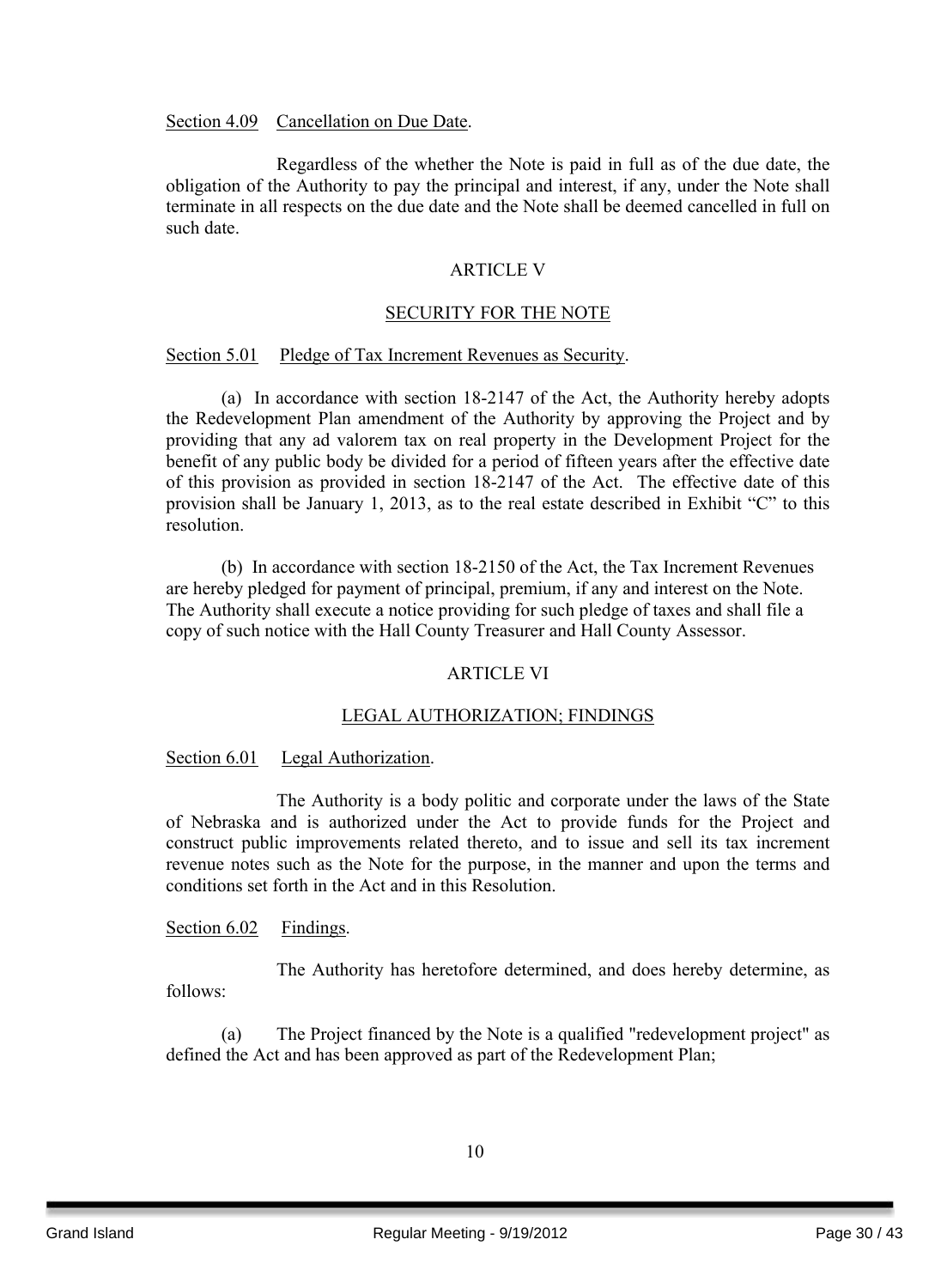(b) The issuance of the Note and the construction of the Project will promote the public welfare and carry out the purposes of the Act, by, among other things, decreasing blighted and substandard conditions in the Redevelopment Area;

(c) The amounts necessary to acquire and construct the Project will be equal to or exceed the amount of the Note;

(d) The Redevelopment Contract is in full and complete compliance and conformity with all of the provisions of the Act

(e) The Redevelopment Project in the Plan would not be economically feasible without the use of tax-increment financing;

(f) The Redevelopment Project would not occur in the Community Redevelopment Area without the use of tax-increment financing; and

(g) The costs and benefits of the Redevelopment Project, including the costs and benefits to other affected political subdivisions, the economy of the community, and the demand for public and private services have been analyzed by the governing body and have been found to be in the long-term best interest of the community impacted by the Redevelopment Project.

(h) The Note will not constitute a debt of the Authority within the meaning of any constitutional or statutory limitation.

#### ARTICLE VII

#### AUTHORIZATION TO EXECUTE DOCUMENTS AND SELL NOTE

Section 7.01 Approval and Authorization of Documents.

The Redevelopment Plan amendment in the form and content presented to the Authority on this date, is in all respects hereby approved, authorized and confirmed, and the execution thereof by Chair or Vice Chair of the Authority and the Secretary be and they are hereby authorized and ratified

#### Section 7.02 Authorization of Sale and Purchase of Note.

The issuance and sale of the Community Redevelopment Authority of the City of Grand Island, Nebraska, Community Development Revenue Note (Gordman Grand Island, Project), of the form and content set forth in Exhibit A attached hereto, be and the same are in all respects hereby approved, authorized and confirmed, and the Chair of the Authority and the Secretary be and they are hereby authorized and directed to execute and deliver the same for and on behalf of the Authority to Gordman Grand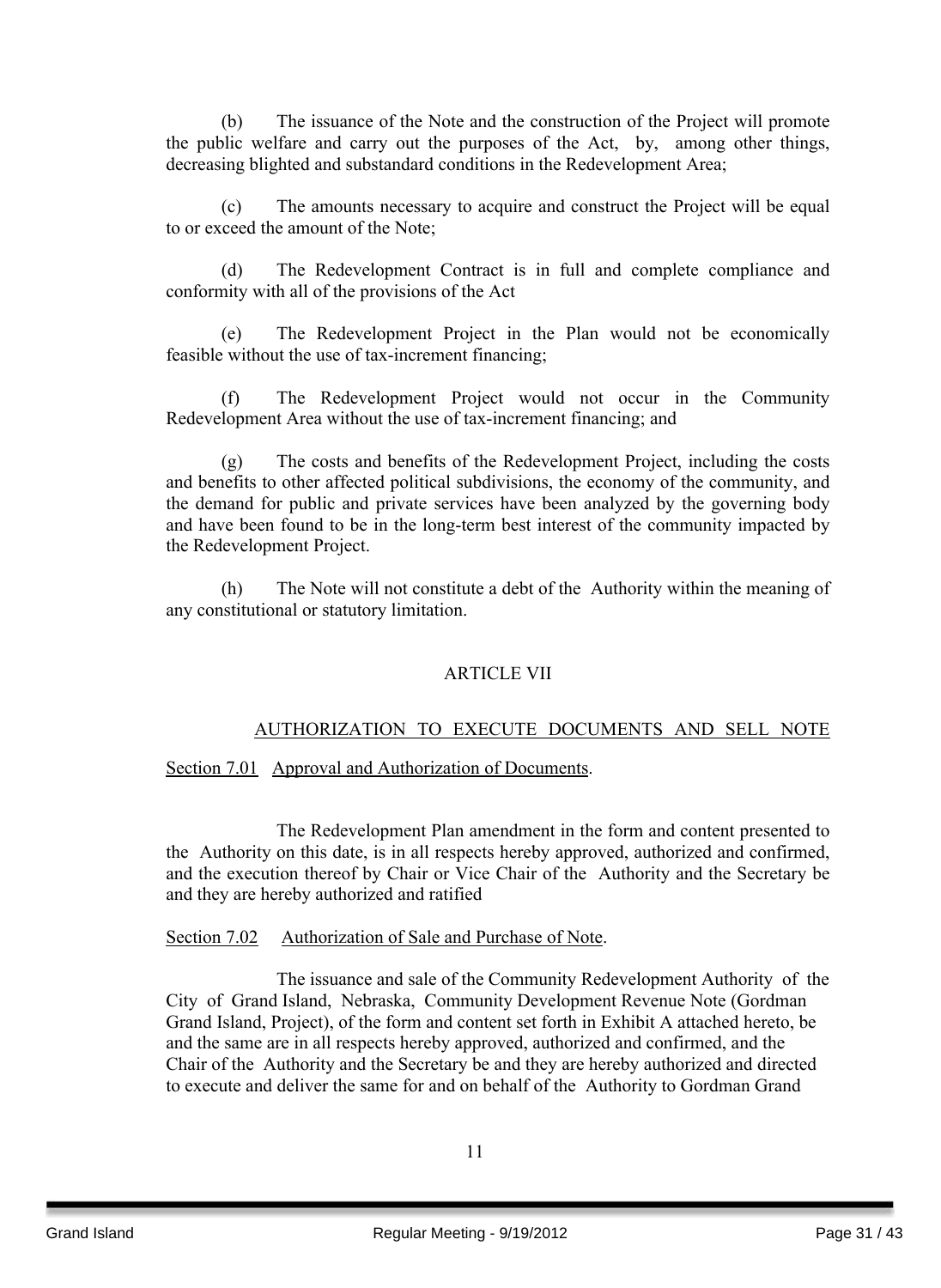Island, LLC,*,* upon receipt of the purchase price therefore, and to deposit the proceeds thereon to be applied in the manner set forth in Articles III and IV hereof. The purchase price of the Note shall be offset against the grant as provided in Article III hereof.

#### Section 7.03 Ratification of Actions Taken By the Authority.

The Authority hereby ratifies and approves all action taken and expenditures made by the Authority, if any, in connection with the Project based upon prior resolutions of the Authority.

#### Section 7.04 Authority to Execute and Deliver Additional Documents.

The Chair and Secretary of the Authority and other appropriate Authority officials are hereby authorized to execute and deliver for and on behalf of Issuer any and all additional certificates, documents or other papers and to perform all other acts as they may deem necessary or appropriate in order to implement and carry out the matters herein authorized and the implementation of the Project.

#### Section 7.05 Copies of Documents Presented to Authority Available for Inspection.

True and correct copies of all documents presented to the Authority and identified and referred to in this Resolution are on file in the main office of the Authority and are available for inspection by the general public during regular business hours.

#### ARTICLE VIII

#### PARTICULAR COVENANTS OF THE AUTHORITY

The Authority covenants and agrees, so long as the Note shall be outstanding and subject to the limitations on its obligations herein set forth, that:

Section 8.01 First Lien.

The lien on Tax Increment Revenues created by this Resolution is a first and prior lien and the Authority will take no actions which would subject the Tax Increment Revenues pledged hereunder or the rights, privileges and appurtenances thereto to any lien claim of any kind whether superior, equal or inferior to such lien of this Resolution.

#### Section 8.02 Payment of Note.

It will faithfully perform at all times any and all covenants, undertakings, stipulations and provisions contained in this Note Resolution and in the Note executed and delivered there under; will pay the principal, premium, if any, and interest on the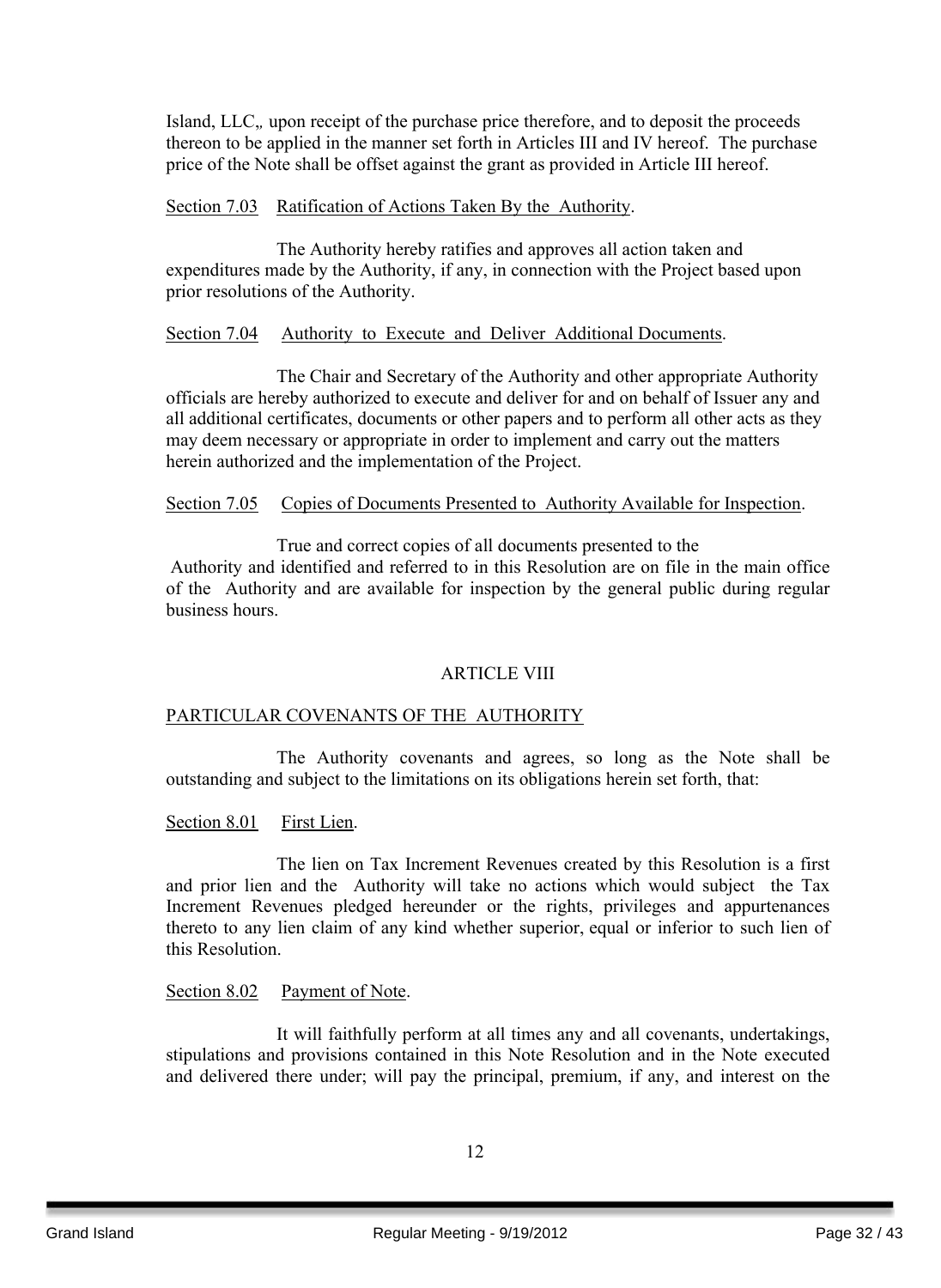Note on the dates, at the places and in the manner prescribed in the Note in any coin or currency of the United States of America which, on the respective dates of payment thereof, is legal tender for the payment of public and private debts; provided, however, that the principal, premium, if any, and interest on the Note and all other covenants, undertakings, stipulations, provisions and agreements contained in this Note Resolution, the Note and any other documents delivered in connection with any of the foregoing are not and shall not be deemed to (i) represent a debt or pledge the faith or credit of the Authority or the City or (ii) grant to the Noteholder directly, indirectly or contingently, any right to have the Authority or the City levy any taxes or appropriate any funds to the payment of principal or interest on the Note, such payment or other obligation to be made or satisfied solely and only out of the Tax Increment Revenues and from any other security pledged pursuant to this Resolution, the Guaranty or the Deed of Trust.

#### Section 8.03 Extensions of Payment of Note.

It will not directly or indirectly extend or assent to the extension of the due date of any installment of principal, premium, if any, on the Note, or of the maturity of the Note or any principal installment thereof, or the time of payment of any claims for interest thereon.

#### Section 8.04 Authority of the Issuer.

It is duly authorized under the Constitution and laws of the State of Nebraska to provide funds to construct and install the Project, to create and issue the Note and to make the covenants as herein provided. All necessary action and proceedings on its part to be taken for the creation and issuance of the Note and the execution and delivery of this Note Resolution have been duly and effectively taken and the Note in the hands of the Noteholder is and will be a valid and enforceable special obligation of the Authority in accordance with its terms.

#### Section 8.05 Further Assurances.

The Authority will execute or cause to be executed any and all further instruments that may reasonably be requested by the Noteholder and be authorized by law to perfect the pledge of an lien on the revenues and income of the Project granted in this Resolution, or intended so to be, or to vest in the Noteholder the right to receive and apply the same to the payment or protection and security of the Note.

#### Section 8.06 Proper Books and Records.

So long as the Note shall remain outstanding and unpaid, the Authority shall keep proper books and records in which full, true and correct entries will be made of all dealings and transactions relating to the ownership of the Project and the Note. Such books and records shall be open to inspection by the Noteholder.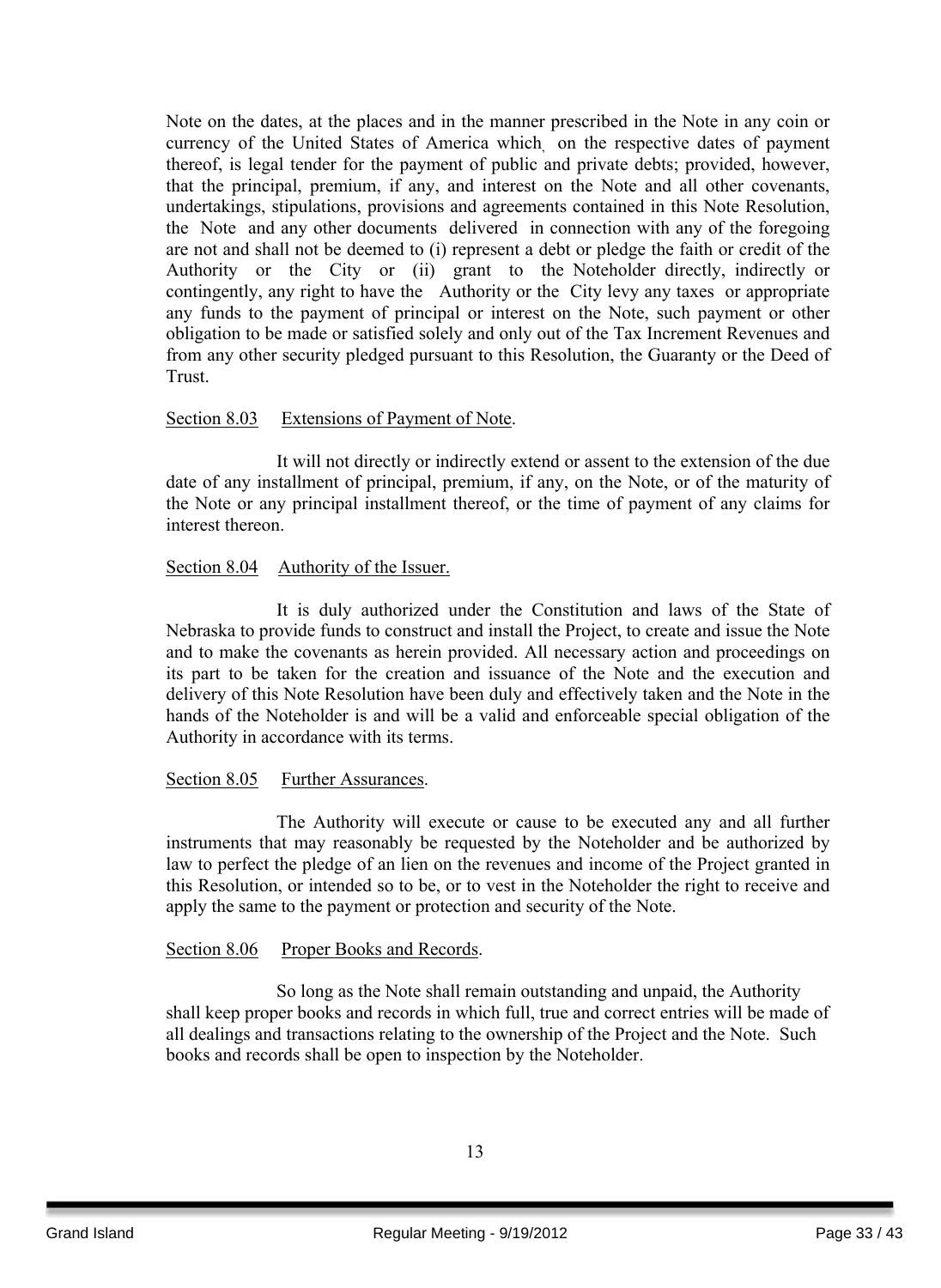#### Section 8.07 To Observe all Covenants and Terms - Limitations on Authority's Obligations.

It will not issue or permit to be issued the Note in any manner other than in accordance with the provisions of the Resolution, and will not suffer or permit any default to occur under this Resolution, but will faithfully observe and perform all the conditions, covenants and requirements hereof. Under the Act, the Authority has no obligation to levy taxes for or to make any advance or payment or to incur any expense or liability from its general funds in performing any of the conditions, covenants or requirements of the Note or this Resolution or to make any payments from any funds other than revenues and income of the Project or monies in the funds and accounts provided for in this Resolution.

#### ARTICLE IX

#### PAYING AGENT AND REGISTRAR

#### Section 9.01 Appointment of Paying Agent and Registrar.

The Authority hereby appoints the City Treasurer of the City of Grand Island, Nebraska, as Paying Agent and Registrar. The Paying Agent shall make all payments to Noteholder out of the Debt Service Fund as provided in Section 4.04 hereof. The Registrar shall maintain registration books of the holders of the Note.

#### Section 9.02 Reliance on Documents.

The Paying Agent and Registrar may rely and shall be protected in acting upon any resolution, certificate, statement, instrument, opinion, report, notice, request, consent, order, note, or other paper or document believed by it to be genuine and to have been signed or presented by the proper party or parties.

#### Section 9.03 Liability.

The Paying Agent and Registrar shall not be liable for any error of judgment made in good faith by the Paying Agent and Registrar unless it shall be proved that the Paying Agent and Registrar were negligent in ascertaining the pertinent facts.

#### Section 9.04 Holding Note.

The Paying Agent and Registrar may acquire and hold, or become the pledgee of*,* any of the Note, and otherwise deal with the Authority or Gordman Grand Island, LLC in the same manner and to the same extent and with like effect as though it were not Paying Agent and Registrar hereunder.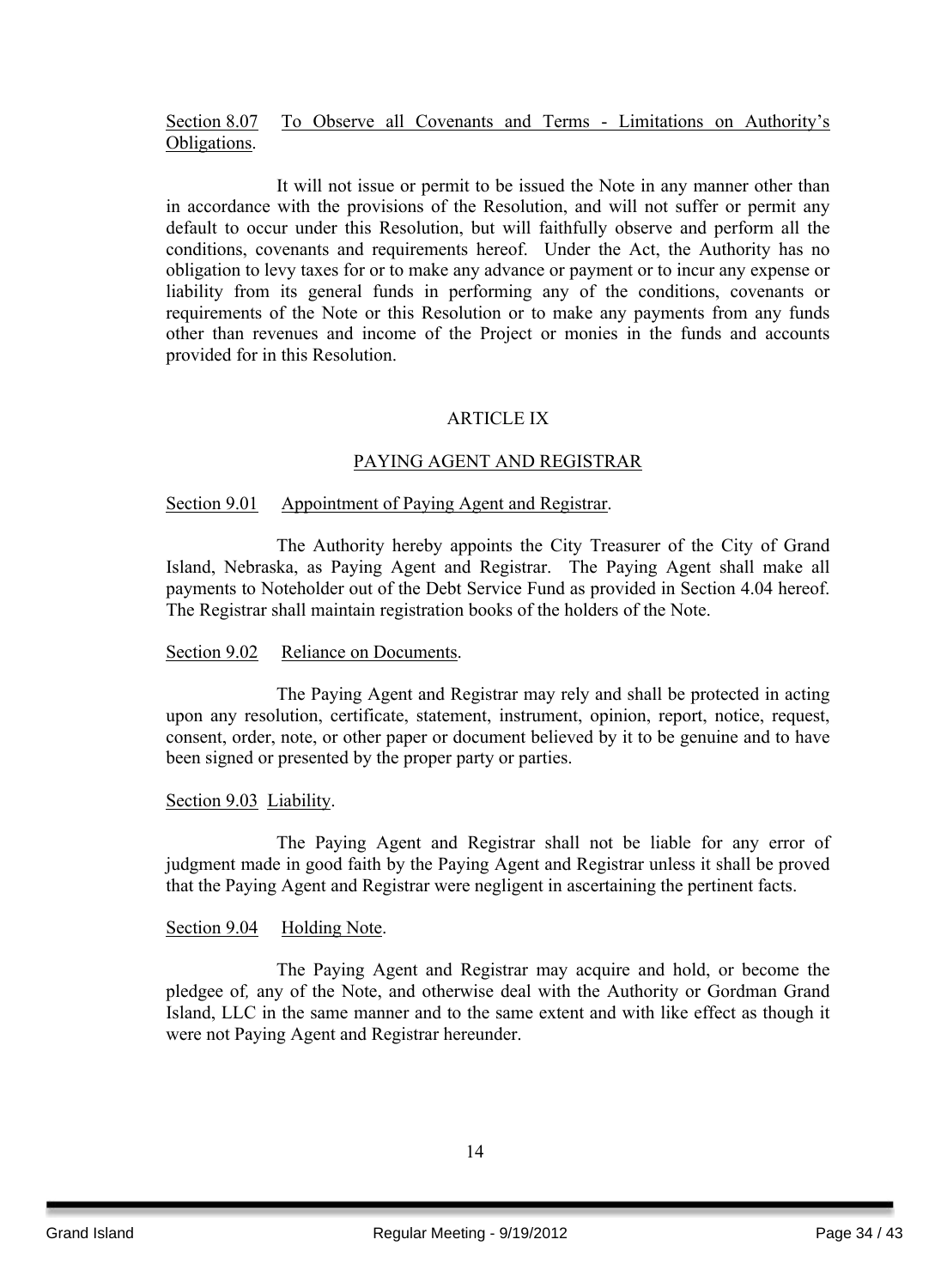#### Section 9.05 Resignation.

The Paying Agent and Registrar may resign and be discharged by giving to the Authority and the Noteholder 30 days' notice in writing of such resignation, specifying a date when such resignation shall take effect. Such resignation shall take effect on the day specified in such notice, unless previously a successor paying agent and note registrar shall have been appointed by the Noteholder as hereinafter provided, in which event such resignation shall take effect immediately on the appointment at any time for failure to perform its obligations set forth in this Resolution by an instrument or instruments in writing, appointing a successor to the Paying Agent and Registrar so removed, filed with the Paying Agent and Registrar and executed by the Noteholder.

#### Section 9.06 Appointment of Successor.

In case at any time the Paying Agent and Registrar shall resign or shall be removed or otherwise shall become incapable of acting, or shall be adjudged bankruptcy or insolvent, or if a receiver of the Paying Agent and Registrar or of its property shall be appointed, or if a public supervisory office shall take charge or control of the Paying Agent and Registrar or of its property or affairs, a vacancy shall forthwith and ipso facto be created in the office of such Paying Agent and Registrar hereunder, and a successor shall be appointed by the holders of the Note hereby secured and then outstanding by an instrument or instruments in writing filed with the Paying Agent and Registrar and executed by such Noteholder, notification thereof being given to the Authority and Gordman Grand Island, LLC. If no appointment of a successor Paying Agent and Registrar shall be made pursuant to the foregoing provisions of this paragraph within 30 days after vacancy shall have occurred in the office of Paying Agent and Registrar, the Authority shall serve as Paying Agent and Registrar until appointment of a successor.

#### ARTICLE X

#### MISCELLANEOUS

#### Section 10.01 Limitation of Rights.

With the exception of any rights herein expressly conferred, nothing expressed or mentioned in or to be implied from this Resolution or in the Note is intended or shall be construed to give to any person other than the Authority and the Noteholder any legal or equitable right, remedy or claim under or with respect to this Resolution or any covenants, conditions and provisions herein contained; this Resolution and all of the covenants, conditions and provisions hereof being intended to be and being for the sole and exclusive benefit of the Authority and the Noteholder as herein provided.

Section 10.02 Supplemental Resolutions.

The Authority may, upon the request of and with the written consent of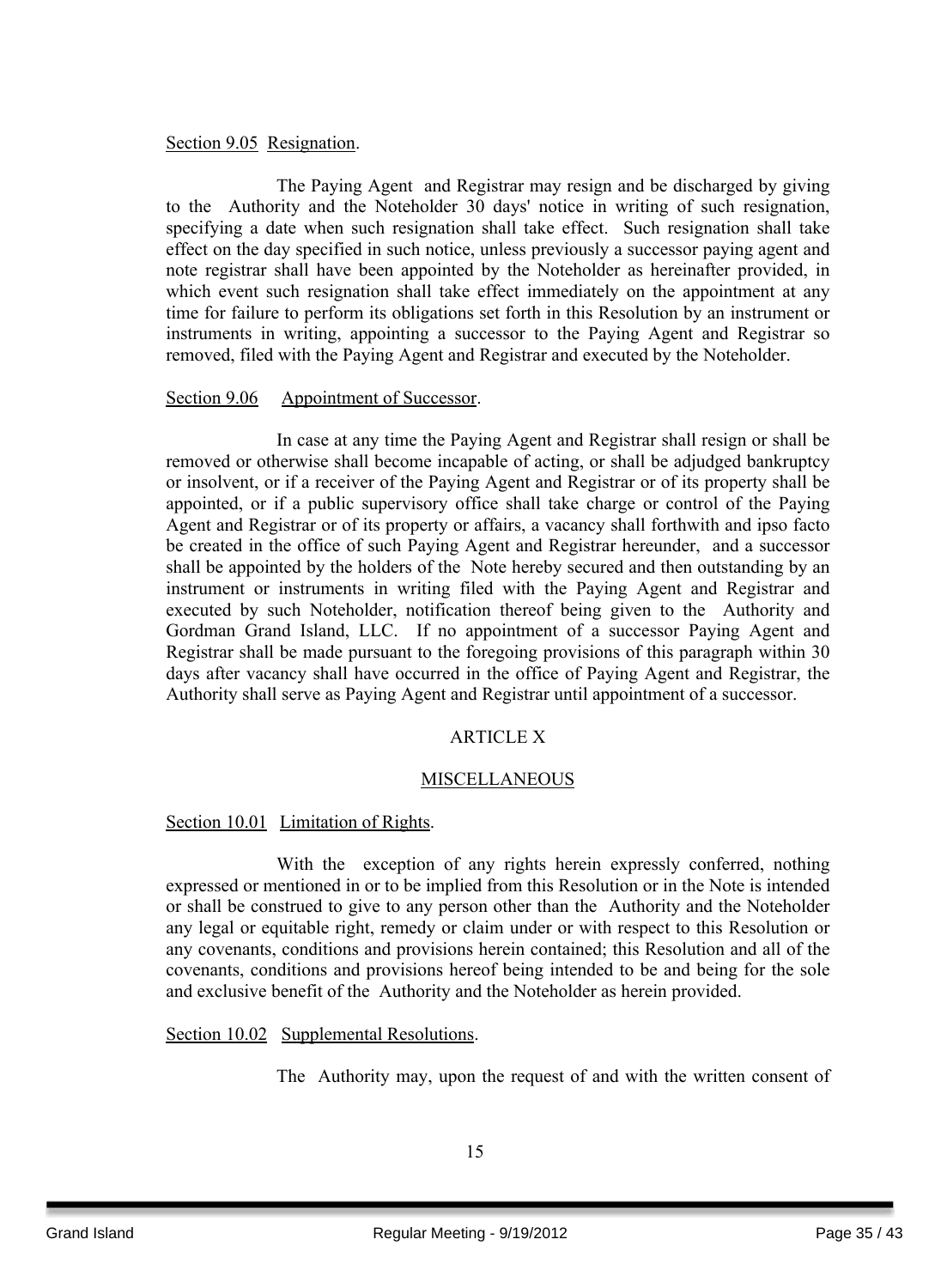Gordman Grand Island, LLC, and the Noteholder, pass and execute resolutions supplemental to this Resolution which shall not be inconsistent with the terms and provisions hereof.

#### Section 10.03 Severability.

If any provision of this Note Resolution shall be held or deemed to be or shall, in fact, be illegal, inoperative or unenforceable, the same shall not affect any other provision or provisions herein contained or render the same invalid, inoperative or unenforceable to any extent whatever.

#### Section 10.04 Immunity of Officers.

No recourse for the payment of any part of the principal of or interest on the Note or for the satisfaction of any liability arising from, founded upon or existing by reason of the issue, purchase or ownership of the Note shall be had against any officer, member or agent of the Authority or the State of Nebraska, as such, all such liability to be expressly released and waived as a condition of and as a part of the consideration for the issue, sale and purchase of the Note.

#### Section 10.05 Incorporation of Act.

This Resolution does hereby incorporate by reference, the same as though fully set out herein, the provisions of Section 12 of Article VIII of the Nebraska Constitution and Sections 18-2101 through 18-2154, Reissue Revised Statutes of Nebraska, 2007, as amended.

#### Section 10.06 Prior Resolutions.

All resolutions or parts thereof, in conflict with the provisions of this Resolution are to the extent of such conflicts hereby repealed.

Section 10.07 Effective Date.

This Resolution shall be in full force and effect from and after its adoption as provided by law.

#### Section 10.08 Notices to Parties.

Any notice, demand, certificate, request, instrument or other communication authorized or required by this Resolution shall be in writing and shall be deemed to have been sufficiently given or filed for all purposes of this Resolution if and when mailed by registered mail, return receipt requested, postage prepaid, addressed as follows: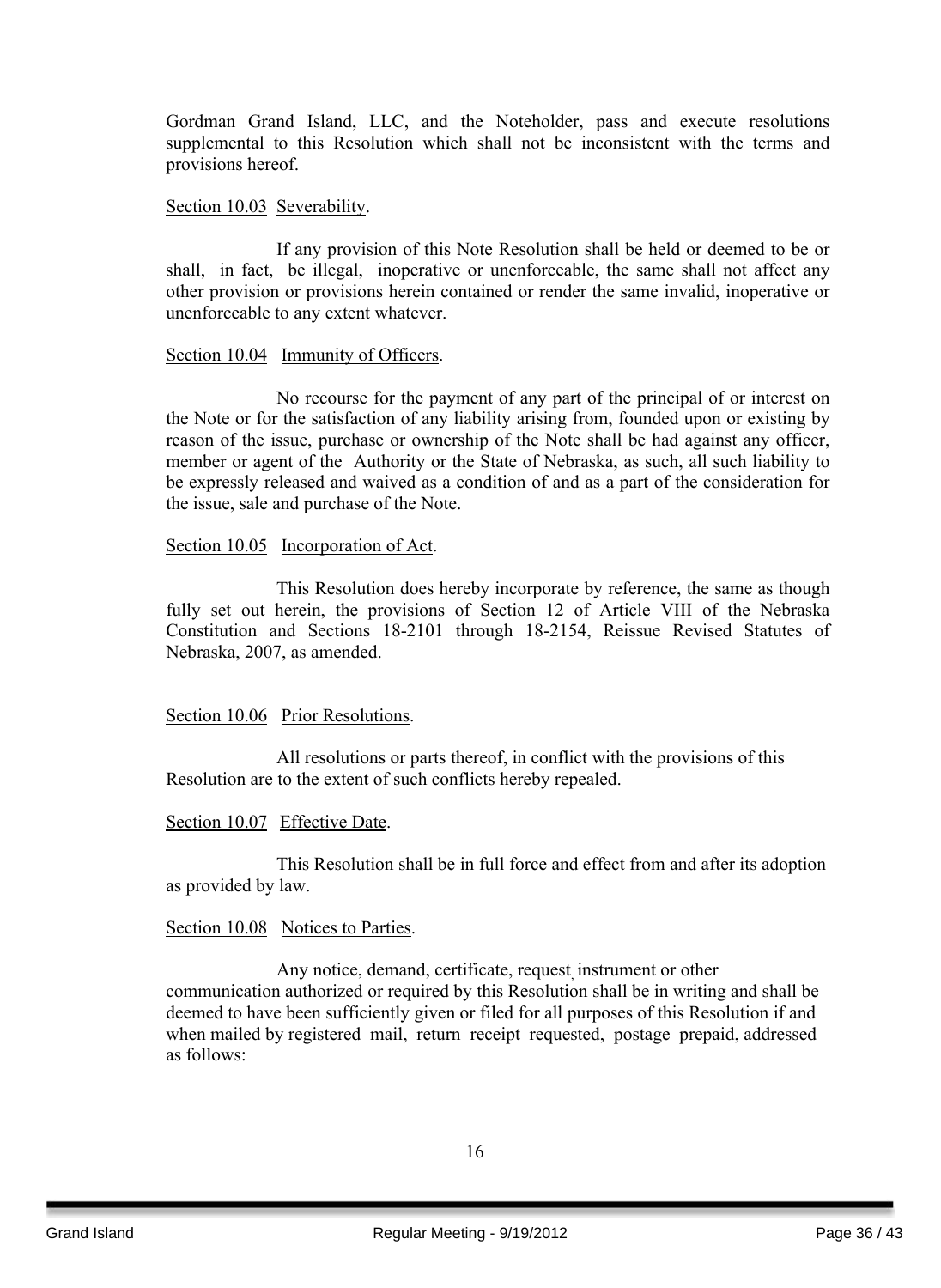#### IF TO THE REDEVELOPMENT AUTHORITY:

Grand Island Community Redevelopment Authority Attention: City Clerk 100 E First Street, P.O. Box 1968, Grand Island, NE 68802-1968

#### IF TO THE PAYING AGENT AND REGISTRAR:

Grand Island City Treasurer 100 E First Street, P.O. Box 1968, Grand Island, NE 68802-1968

Section 10.09 Captions.

The captions or headings in this Resolution are for convenience only and in no way define, limit or describe the scope or intent of any provisions or Sections of this Resolution.

IN WITNESS WHEREOF, the undersigned hereby certify that the Members of the Community Redevelopment Authority of the City of Grand Island, Nebraska passed and adopted this Resolution, and caused these presents to be signed in its name and behalf by a majority of its Members and its official seal to be hereunto affixed, and to be attested by its Secretary, on the date first above written.

> COMMUNITY DEVELOPMENT AUTHORITY OF THE CITY OF GRAND ISLAND, NEBRASKA

> $\mathcal{L}_\text{max}$  , where  $\mathcal{L}_\text{max}$  , we have the set of the set of the set of the set of the set of the set of the set of the set of the set of the set of the set of the set of the set of the set of the set of the set of

Chair

ATTEST:

Secretary

 $\mathcal{L}_\text{max}$  , where  $\mathcal{L}_\text{max}$  , we have the set of  $\mathcal{L}_\text{max}$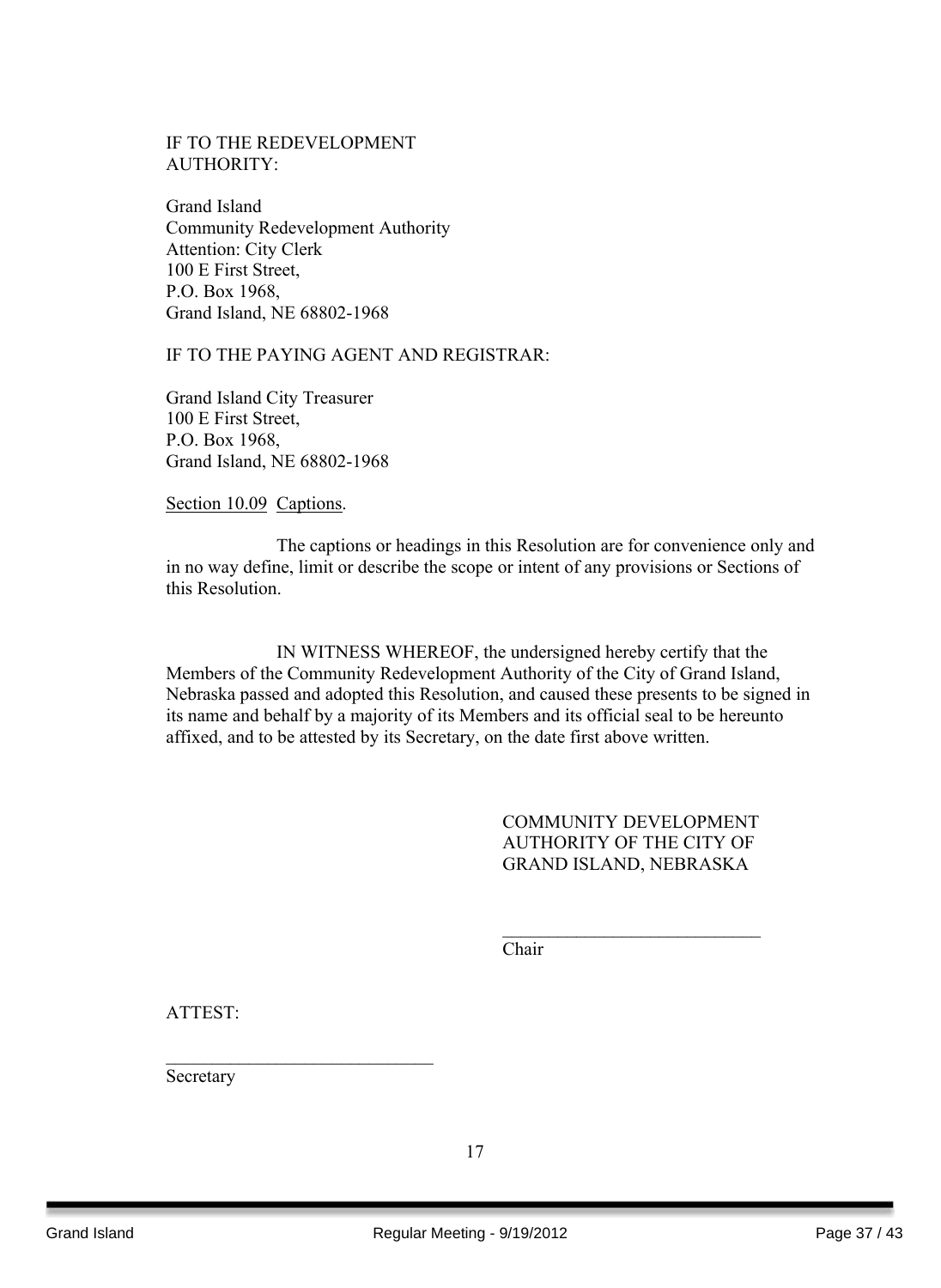#### Exhibit A

#### THIS NOTE HAS NOT BEEN REGISTERED UNDER THE SECURITIES ACT OF 1933 (1933 ACT) AND MAY NOT BE TRANSFERRED, ASSIGNED, SOLD OR HYPOTHECATED UNLESS A REGISTRATION STATEMENT UNDER THE 1933 ACT SHALL BE IN EFFECT WITH RESPECT HERETO AND THERE SHALL HAVE BEEN COMPLIANCE WITH THE 1933 ACT AND ALL RULES AND REGULATIONS THEREUNDER, OR THERE SHALL HAVE BEEN DELIVERED TO THE COMMUNITY REDEVELOPMENT AUTHORITY OF THE CITY OF GRAND ISLAND (THE AUTHORITY) PRIOR TO SUCH TRANSFER, ASSIGNMENT, SALE OR HYPOTHECATION, AN OPINION OF COUNSEL, SATISFACTORY TO THE AUTHORITY TO THE EFFECT THAT REGISTRATION UNDER THE 1933 ACT IS NOT REQUIRED.

#### UNITED STATES OF AMERICA STATE OF NEBRASKA COUNTY OF HALL

#### TAX INCREMENT REVENUE NOTE OF THE COMMUNITY REDEVELOPMENT AUTHORITY OF THE CITY OF GRAND ISLAND, NEBRASKA (GORDMAN GRAND ISLAND PROJECT)

| Principal Amount | Interest Rate Per Annum | <b>Final Maturity Date</b> |
|------------------|-------------------------|----------------------------|
| \$1,072,785      | $0.0\%$                 | December 31, 2027          |

KNOW ALL PERSONS BY THESE PRESENTS: That the Community Redevelopment Authority of the City of Grand Island, Nebraska, hereby acknowledges itself to owe and for value received promises to pay, but only from the sources herein designated, to Gordman Grand Island, LLC, a Nebraska limited liability company, or order, the principal sum shown above in lawful money of the United States of America with such principal sum to become due on the maturity date set forth above, with interest at the rate of zero percent [0.0 %] per annum on the unpaid balance. This Note is due and payable in full on December 31, 2027. This Note is subject to mandatory partial prepayment as provided in the Resolution of the Authority authorizing the issuance of this Note. The payment of principal due upon the final maturity is payable upon presentation and surrender of this Note to the Treasurer of said Authority, as Paying Agent and Registrar for said Authority, at the offices of the Community Redevelopment Authority of the City of Grand Island at City Hall, in Grand Island, Nebraska. The payments of mandatory partial redemption of principal on each payment date (other than at final payment) will be paid when due by a check or draft mailed by said Paying Agent and Registrar to the registered owner of this Note, as shown on the books or record maintained by the Paying Agent and Registrar, at the close of business on the last business day of the calendar month immediately preceding the calendar month in which the payment date occurs, to such owner's address as shown on such books and records.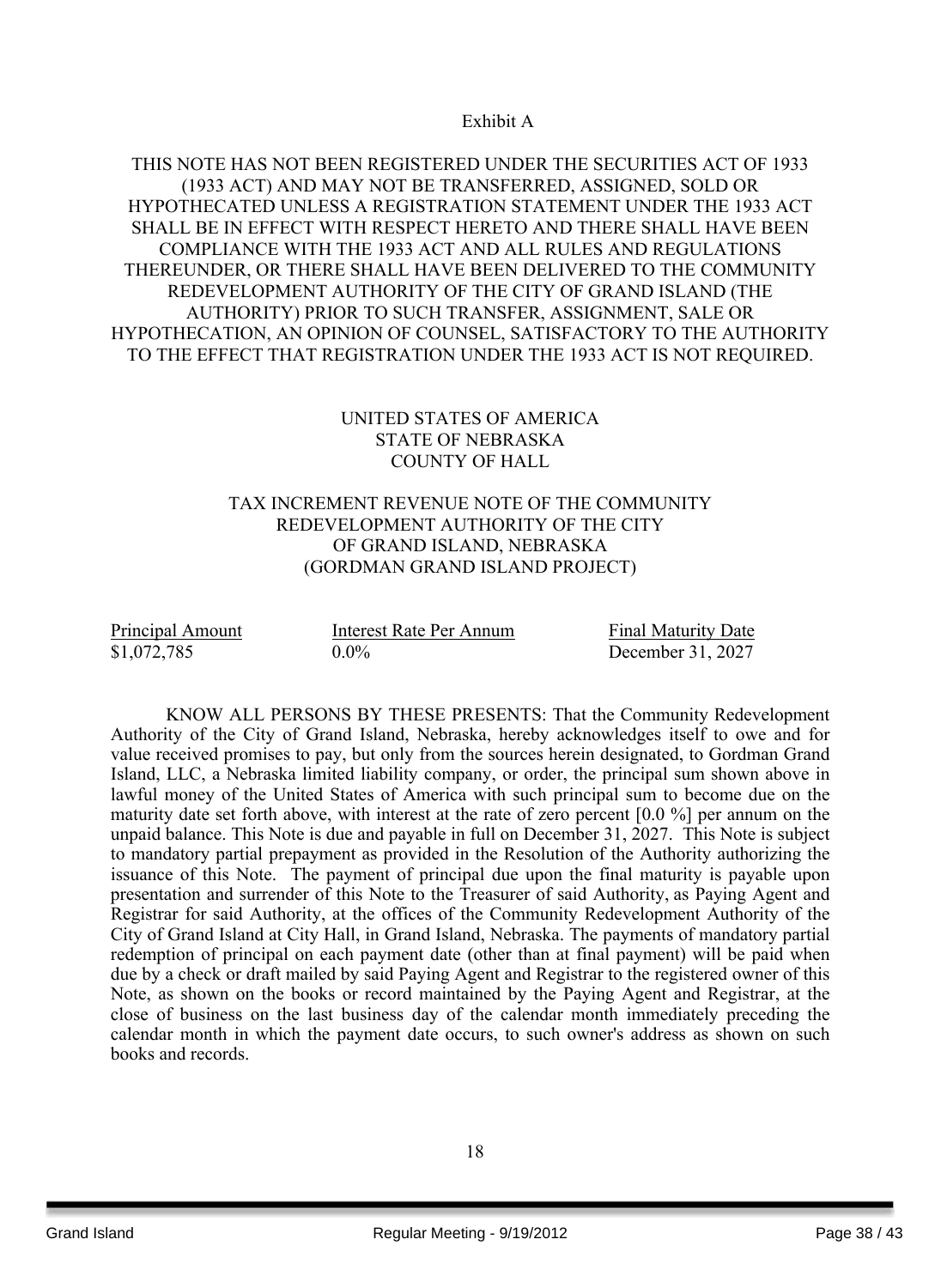The Authority, however, reserves the right and option of prepaying principal of this Note, in whole or in part, from any available sources at any time at the principal amount thereof. Notice of any such optional prepayment shall be given by mail, sent to the registered owner of this Note at said registered owner's address in the manner provided in the resolution authorizing said Note. The principal of this Note shall be subject to mandatory redemptions made in part on any payment date, as set forth in the resolution authorizing the issuance of this Note, from available funds without any requirement for notice. Such optional and mandatory prepayments shall be made upon such terms and conditions as are provided for in the resolution authorizing this Note.

This Note is the single Note in the total principal amount of One Million Seventy Two Thousand Seven Hundred Eighty Five Thousand and no one hundredths Dollars (\$1,072,785) issued by the Authority for the purpose of paying the costs of redevelopment of certain real estate located in the City of Grand Island, as designated in that redevelopment plan amendment recommended by the Authority and approved by the City Council of the City of Grand Island, Nebraska, (the "Plan"), all in compliance with Article 21 of Chapter 18, Reissue Revised Statutes of Nebraska, 2007, as amended, and has been duly authorized by resolution passed and approved by the governing body of the Authority (the "Resolution").

This Note constitutes a limited obligation of the Authority payable exclusively from that portion of the ad valorem real estate taxes mentioned in subdivision (1)(b) of Section 18-2147, R.R.S. Neb. 2007, as levied, collected and apportioned from year to year with respect to certain real estate located within the "Project" (as defined in the Resolution). Pursuant to the Resolution and Section 18-2150, R.R.S. Neb. 2007, said portion of taxes has been pledged for the payment of this Note, as the same become subject to mandatory redemption. This Note shall not constitute a general obligation of the Authority and the Authority shall be liable for the payment thereof only out of said portion of taxes as described in this paragraph. This Note shall not constitute an obligation of the State of Nebraska or of the City or Grand Island (except for such receipts as have been pledged pursuant to Section 18-2150 R.R.S. Neb. 2007) and neither the State or Nebraska nor the City of Grand Island shall be liable for the payment thereof from any fund or source including but not limited to tax monies belonging to either thereof (except for such receipts as have been pledged pursuant to Section 18-2150 R.R.S. Neb. 2007). Neither the members of the Authority's governing body nor any person executing this Note shall be liable personally on this Note by reason of the issuance hereof.

This Note is transferable by the registered owner or such owner's attorney duly authorized in writing at the office of the Paying Agent and Registrar upon surrender of this Note for notation of transfer as provided on the reverse hereof and subject to the conditions provided for in the resolution authorizing the issuance of this Note. The Authority, the Paying Agent and Registrar and any other person may treat the person whose name this Note is registered as the absolute owner hereof for the purposes of receiving payment due hereunder and for all purposes and shall not be affected by any notice to the contrary, whether this Note be overdue or not.

THIS NOTE, UNDER CERTAIN TERMS SET FORTH IN THE RESOLUTION AUTHORIZING ITS ISSUANCE, MAY ONLY BE TRANSFERRED TO PERSONS OR ENTITIES DELIVERING AN INVESTMENT LETTER TO THE PAYING AGENT AND REGISTRAR CONFORMING TO REQUIREMENTS SET FORTH IN SAID RESOLUTION.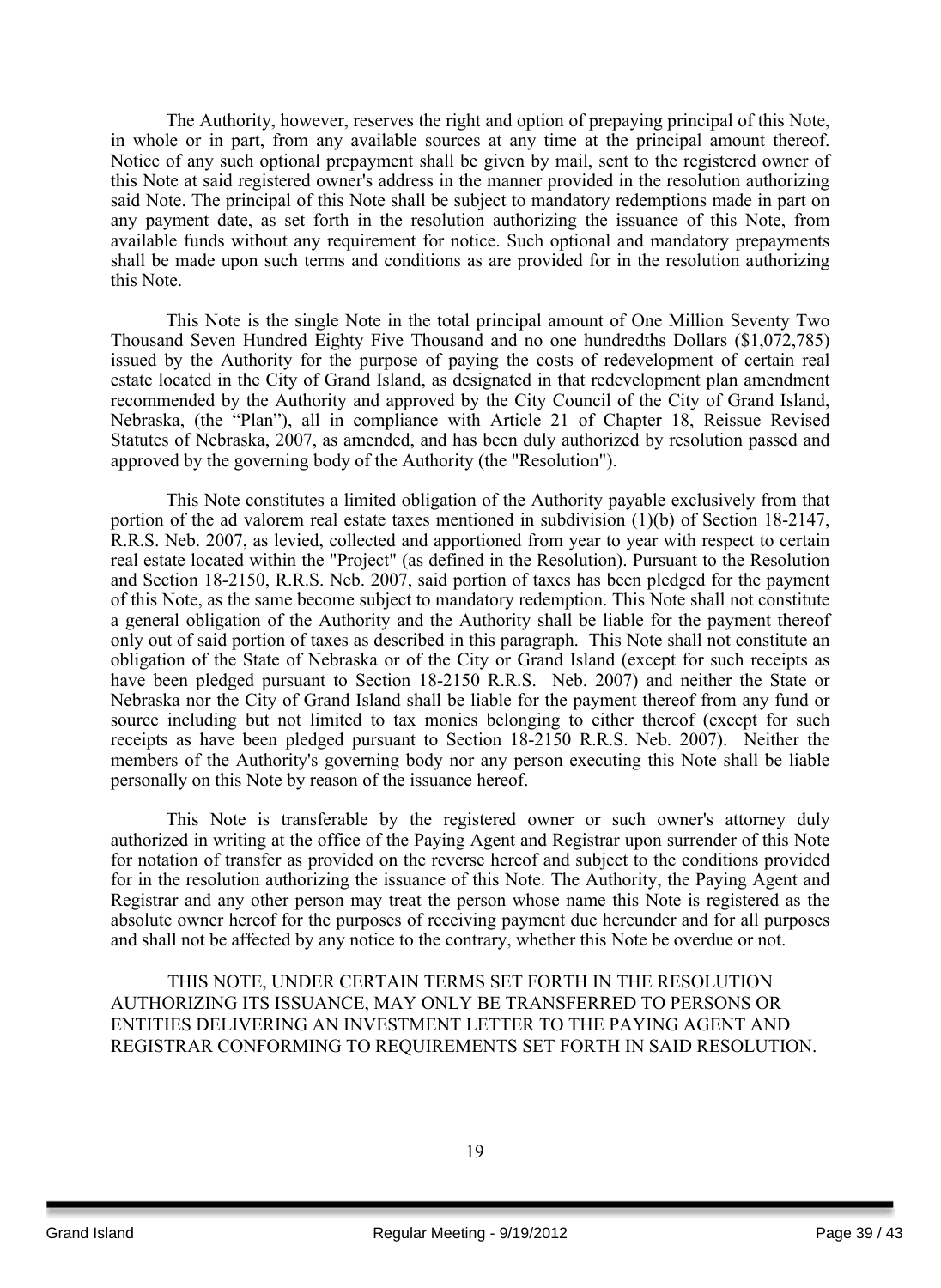If the day for payment of the principal of this Note shall be a Saturday, Sunday, legal holiday or a day on which banking institutions in the City of Grand Island, Nebraska, are authorized by law or executive order to close, then the date for such payment shall be the next succeeding day which is not a Saturday, Sunday, legal holiday or a day on which such banking institutions are authorized to close, and payment on such date shall have the same force and effect as if made on the nominal date of payment.

IT IS HEREBY CERITFIED AND WARRANTED that all conditions, acts and things required by law to exist or to be done precedent to and in the issuance of this Note, did exist, did happen and were done and performed in regular and due form and time as required by law and that the indebtedness of said Authority, including this Note, does not exceed any limitation imposed by law.

IN WITNESS WHEREOF, the Chair and Secretary of the Community Redevelopment Authority of the City of Grand Island have caused this Note to be executed on behalf of said Authority by being signed by the Chair and Secretary and by causing the official seal of said Authority to be affixed hereto, all as of the date of issue shown above.

Delivered this th day of September, 2012.

\_\_\_\_\_\_\_\_\_\_\_\_\_\_\_\_\_\_\_\_\_\_\_\_\_\_\_\_\_\_\_\_\_\_\_\_\_\_\_\_\_\_\_\_\_\_\_\_\_\_

(SEAL) COMMUNITY REDEVELOPMENT AUTHORITY OF THE CITY OF GRAND ISLAND, NEBRASKA

By:\_\_\_\_\_\_\_\_\_\_\_\_\_\_\_\_\_\_\_\_\_\_\_\_\_ \_\_\_\_\_\_

Chair

ATTEST:

:

Secretary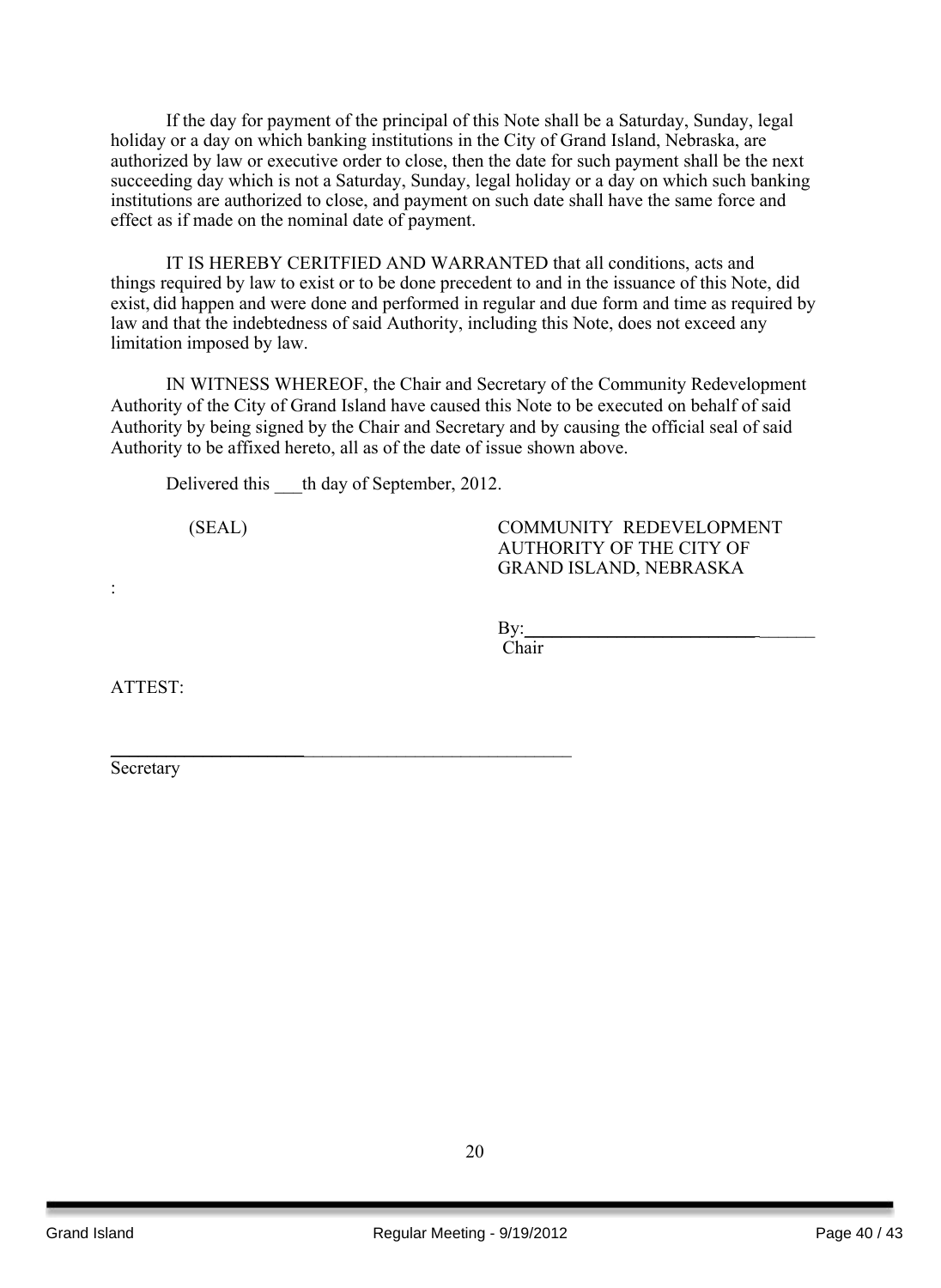#### PROVISION FOR REGISTRATION

The ownership of this Note shall be registered as to both principal and interest on the books and records of the Community Redevelopment Authority of the City of Grand Island, Nebraska, kept by the Paying Agent and Registrar identified in the foregoing Note, who shall make notation of such registration in the registration blank below, and the transfer of this Note may thereafter be registered only upon an assignment duly executed by the registered owner or such owner's attorney or legal representative, in such form as shall be satisfactory to said Paying Agent and Registrar, such registration of transfer to be made on such books and endorsed hereon by said Paying Agent and Registrar

| Date of Registration | Name of Registered Owner  | Signature of Paying Agent<br>and Registrar |
|----------------------|---------------------------|--------------------------------------------|
| September , 2012     | Gordman Grand Island, LLC |                                            |
|                      |                           |                                            |
|                      |                           |                                            |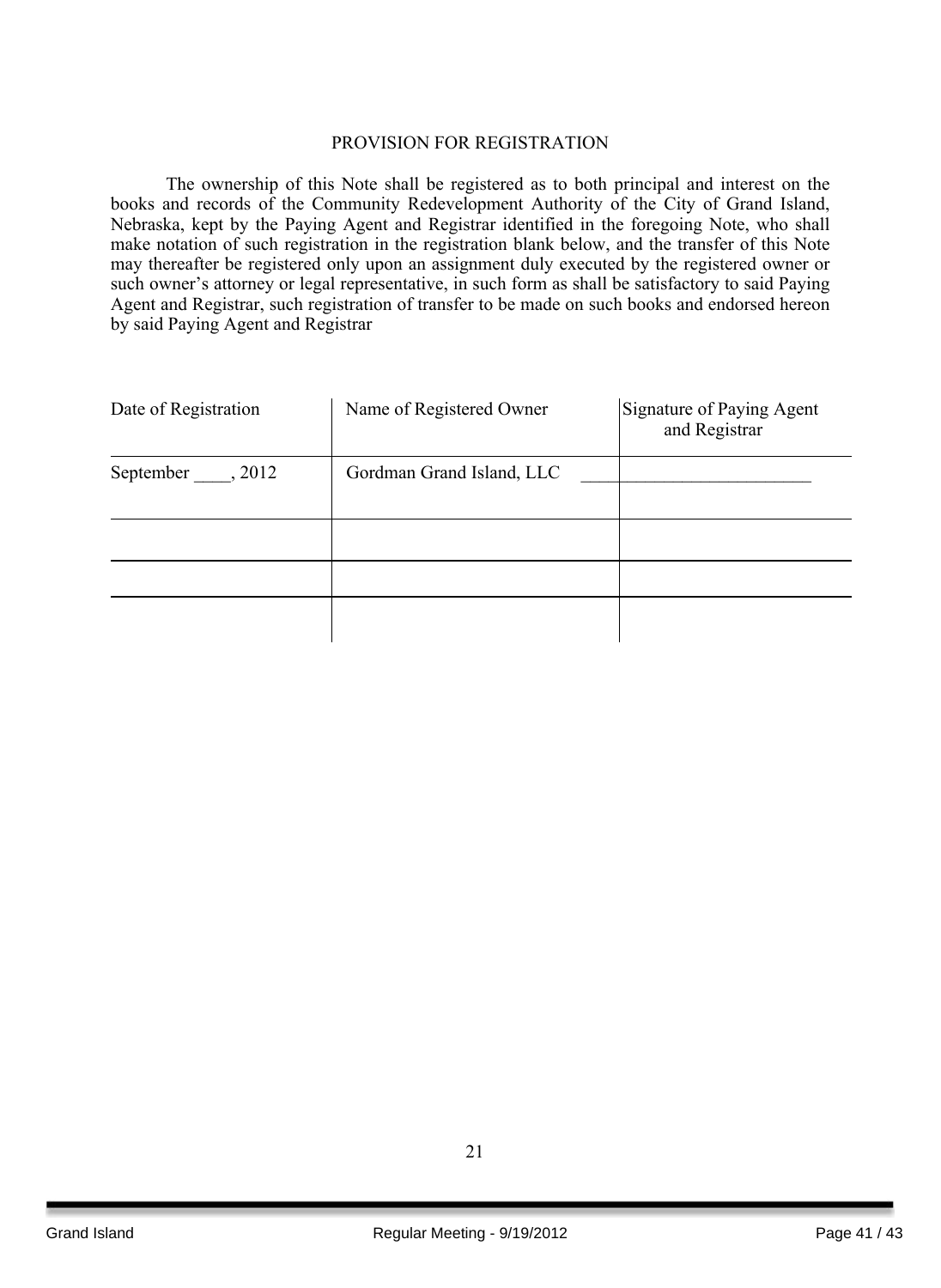## Exhibit B

## **Redevelopment Plan Amendment Grand Island CRA Area #9 2012**